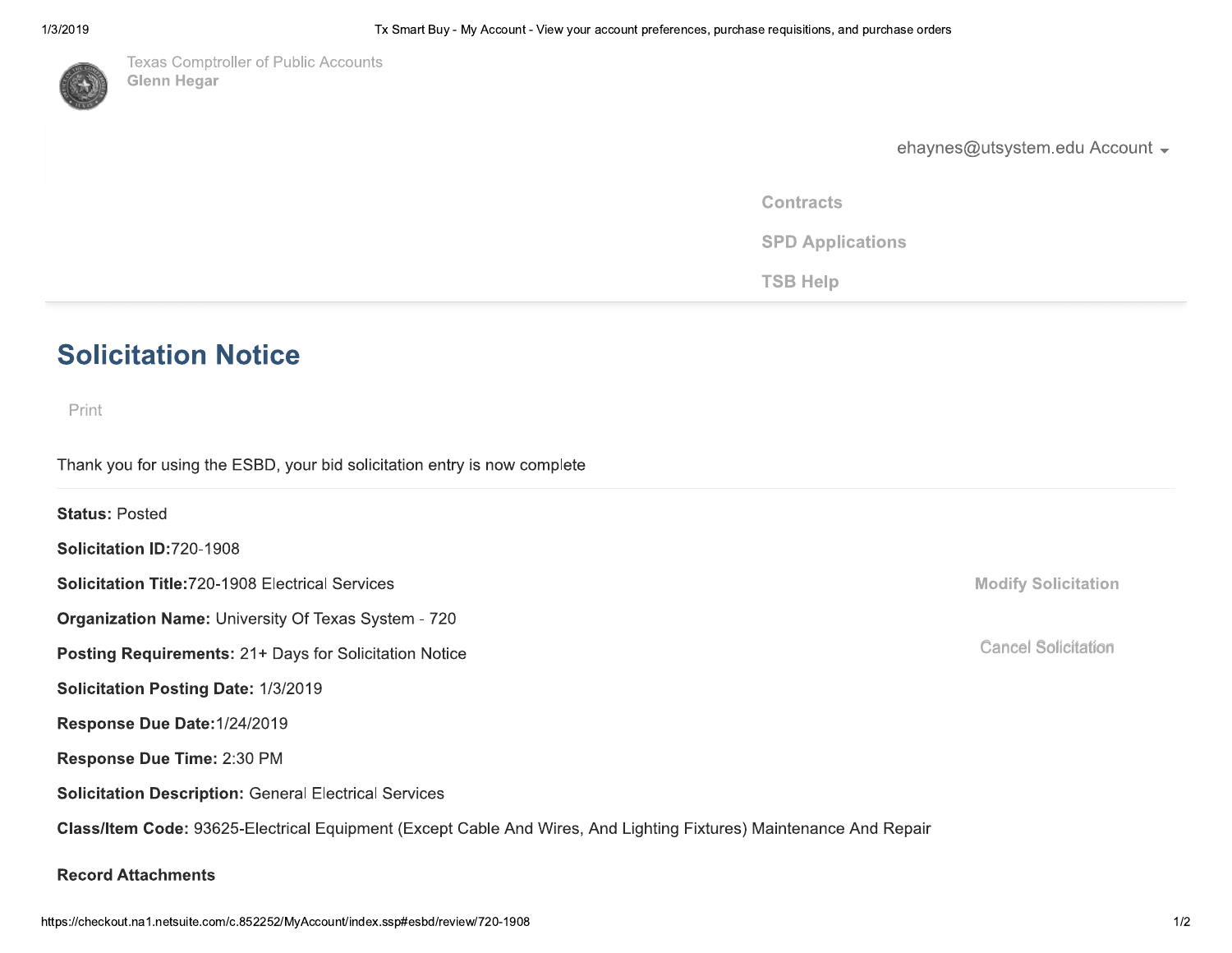Tx Smart Buy - My Account - View your account preferences, purchase requisitions, and purchase orders

| 17 J Z J T J               | i's oman buy - my Account - view your account preferences, purchase requisitions, and purchase orders                                                                                                                                         |                                |
|----------------------------|-----------------------------------------------------------------------------------------------------------------------------------------------------------------------------------------------------------------------------------------------|--------------------------------|
| #                          | <b>Name</b>                                                                                                                                                                                                                                   | <b>Description</b>             |
| 1                          | ESBD File 150828 RFP No 720-1908 Electrical Services<br>(01.03.2019).docx                                                                                                                                                                     | <b>Request for Proposal</b>    |
| $\overline{2}$             | ESBD_File_150828_RFP 720-1908 Electrical Services - Appendix II -<br>SAMPLE AGREEMENT (01.03.2019).docx                                                                                                                                       | Appendix II - Sample Agreement |
|                            | <b>Texas Comptroller of Public Accounts</b><br><b>Glenn Hegar</b>                                                                                                                                                                             |                                |
| Home<br>• Contact Us       |                                                                                                                                                                                                                                               |                                |
| <b>POLICIES</b>            |                                                                                                                                                                                                                                               |                                |
| • Link Policy<br>Texas.gov | • Privacy and Security Policy<br>• Accessibility Policy<br>Search from the Texas State Library<br>• Texas Homeland Security<br>• Texas Veterans Portal<br>• Public Information Act<br>• Texas Secretary of State<br>• HB855 Browser Statement |                                |
| <b>OTHER STATE SITES</b>   |                                                                                                                                                                                                                                               |                                |
| • texas.gov                | <b>Texas Records and Information Locator (TRAIL)</b><br>• State Link Policy<br>• Texas Veterans Portal                                                                                                                                        |                                |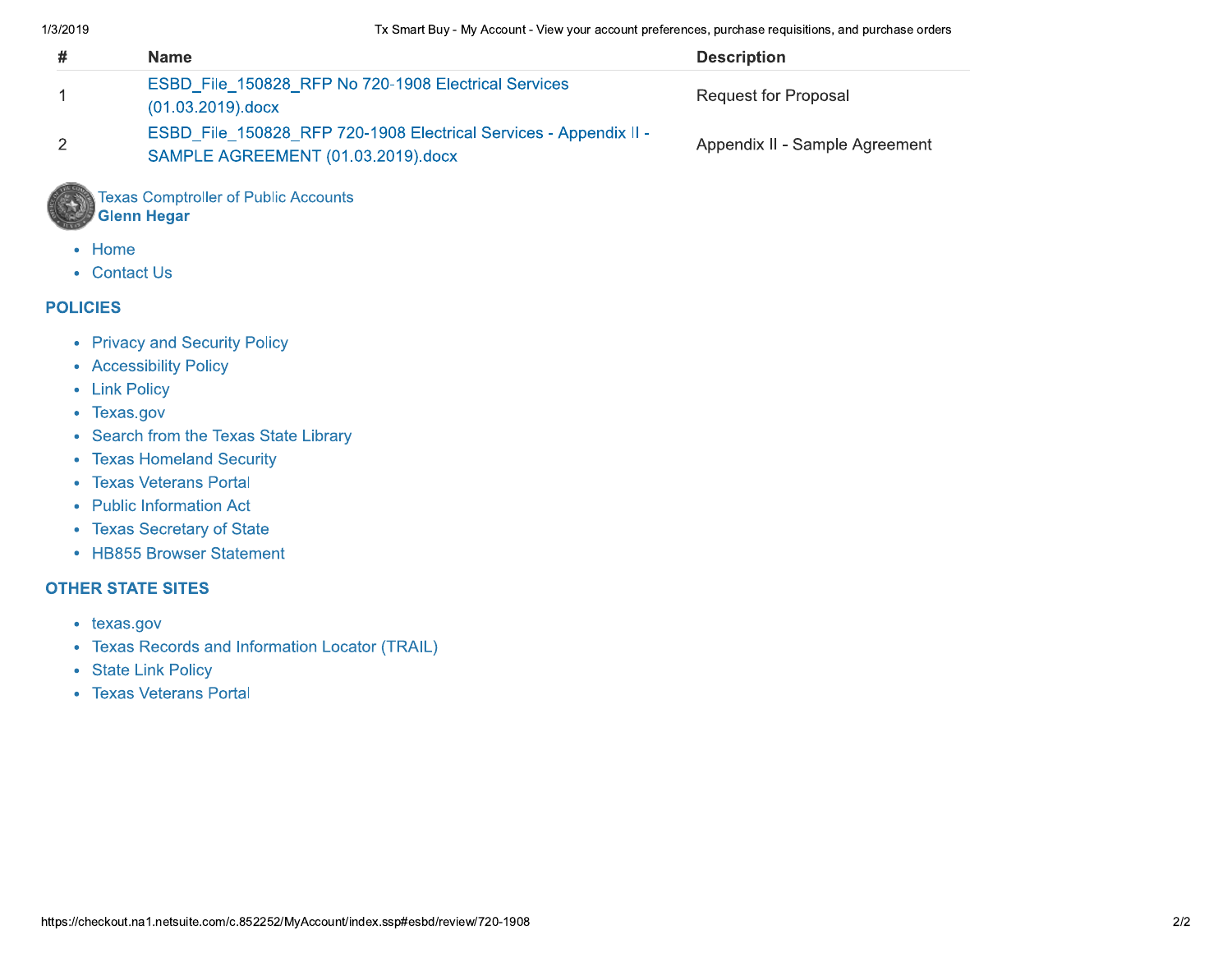

# **REQUEST FOR PROPOSAL**

# **RFP No. 720-1908 ELECTRICAL SERVICES**

**Proposal Submittal Deadline: January 24, 2019 at 2:30 PM CST**

The University of Texas System Facilities Management

> Prepared by: Erica Haynes The University of Texas System 210 West 7th Street Austin, Texas 78701-2982 ehaynes@utsystem.edu January 3, 2019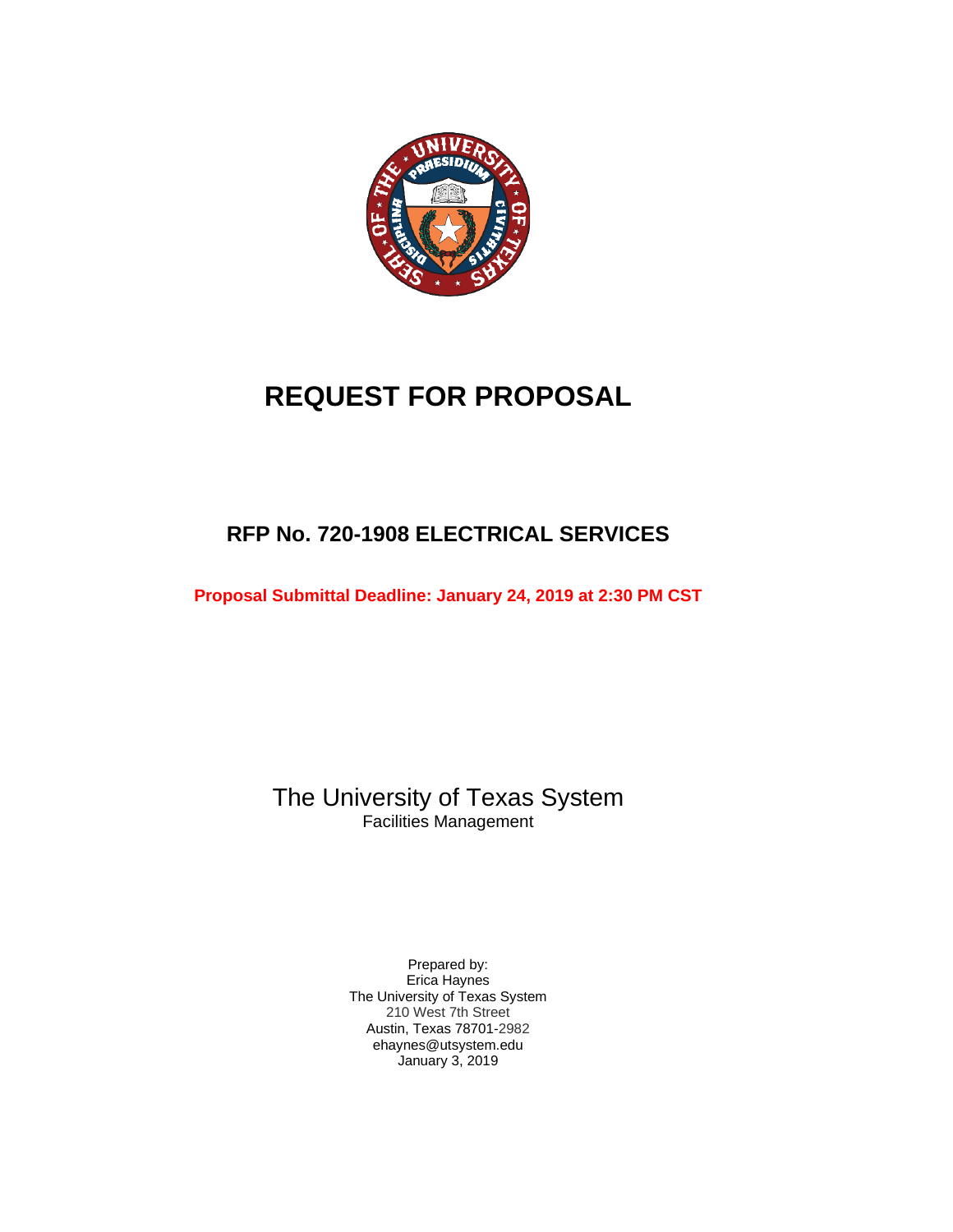## **REQUEST FOR PROPOSAL**

## **TABLE OF CONTENTS**

**Attachments:**

- **APPENDIX ONE: PROPOSAL REQUIREMENTS**
- **APPENDIX TWO: SAMPLE AGREEMENT**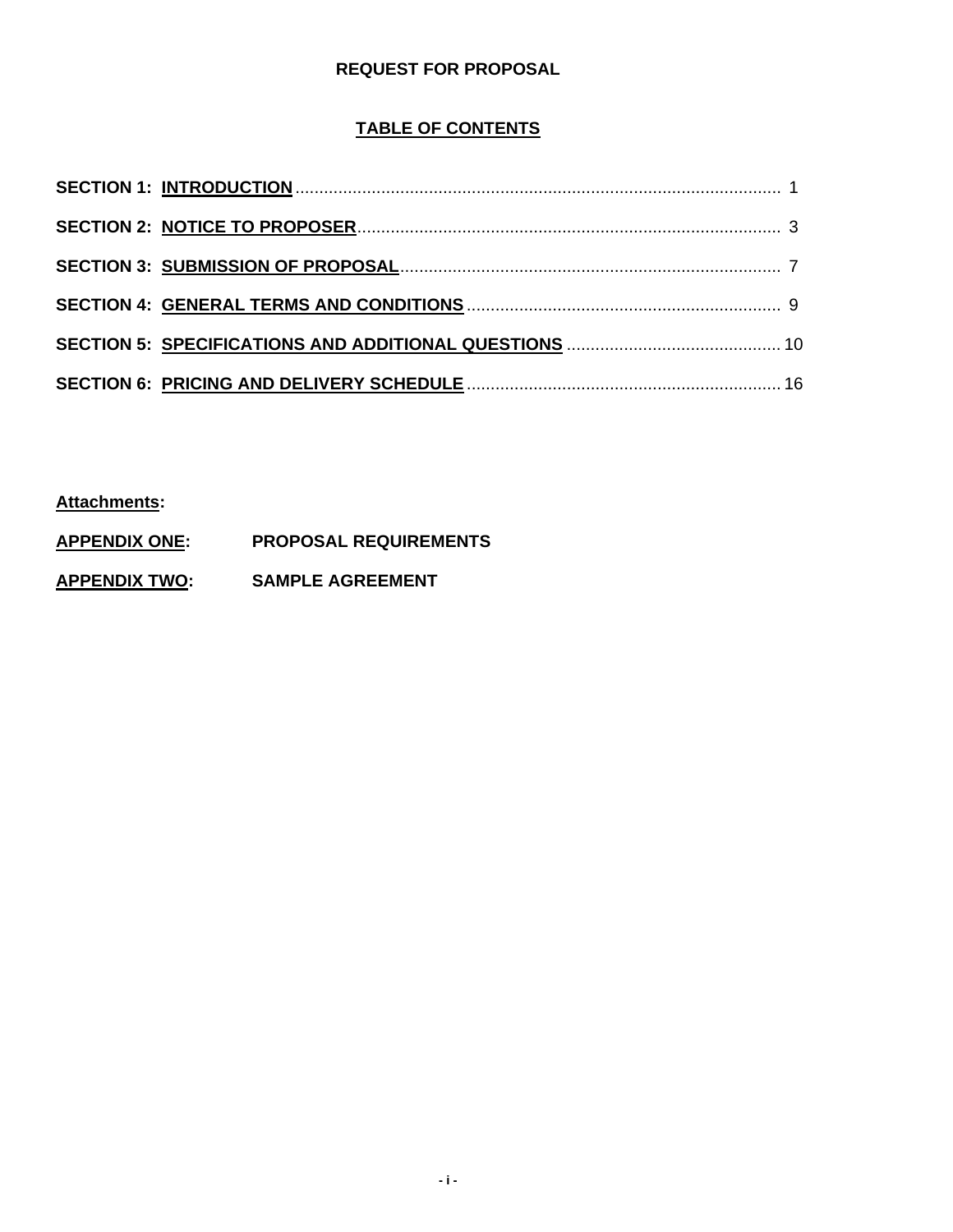## **SECTION 1**

## **INTRODUCTION**

## **1.1 Description of The University of Texas System**

For more than 130 years, The University of Texas System has been committed to improving the lives of Texans and people all over the world through education, research and health care.

The University of Texas System is one of the nation's largest systems of higher education, with [14 institutions](https://www.utsystem.edu/institutions) that educate more than 230,000 students. Each year, UT institutions award more than one-third of all undergraduate degrees in Texas and almost two-thirds of all health professional degrees. With about 20,000 faculty – including Nobel laureates – and more than 80,000 health care professionals, researchers, student advisors and support staff, the UT System is one of the largest employers in the state.

Life-changing research and invention of new technologies at UT institutions places the UT System among the [top 10 "World's Most Innovative Universities,"](https://www.utsystem.edu/news/2017/09/28/ut-system-among-top-10-most-innovative-universities-world) according to Reuters. The UT System [ranks eighth in the nation in patent applications,](https://www.utsystem.edu/news/2017/06/07/ut-system-ranks-8th-globally-most-us-patents-granted-2016) and because of the high caliber of scientific research conducted at UT institutions, the UT System is ranked No. 1 in Texas and No. 3 in the nation in federal research expenditures.

In addition, the UT System is home to three of the nation's National Cancer Institute Cancer Centers – UT MD Anderson, UT Southwestern and UT Health Science Center-San Antonio – which must meet rigorous criteria for world-class programs in cancer research. And the UT System is the only System in the country to have four Clinical and Translational Science Awards (CTSA) from the National Institutes of Health.

Transformational initiatives implemented over the past several years have cemented UT as a national leader in higher education, including the expansion of educational opportunities in South Texas with the opening of The University of Texas Rio Grande Valley in 2015. And UT was the only system of higher education in the nation that established not one, but two new medical schools in 2016 at The University of Texas at Austin and UT Rio Grande Valley.

University of Texas institutions are setting the standard for excellence in higher education and will continue to do so thanks to our generous donors and the leadership of the [Chancellor,](https://www.utsystem.edu/chancellor) [Board of Regents](https://www.utsystem.edu/regents) and [UT presidents.](https://www.utsystem.edu/institutions)

## **1.2 Background and Special Circumstances**

The University of Texas System is soliciting proposals in response to this Request for Proposal No 720-1908 (this "**RFP**") from qualified vendors to provide electrical services (the "**Services**") at the UT System Building, Bauer House and Bee Cave Police Academy locations. The electrical work must include, but not necessarily be limited to repair, replacement, upgrade and alteration of existing electrical services, complete electrical systems, and other associated accessories and components.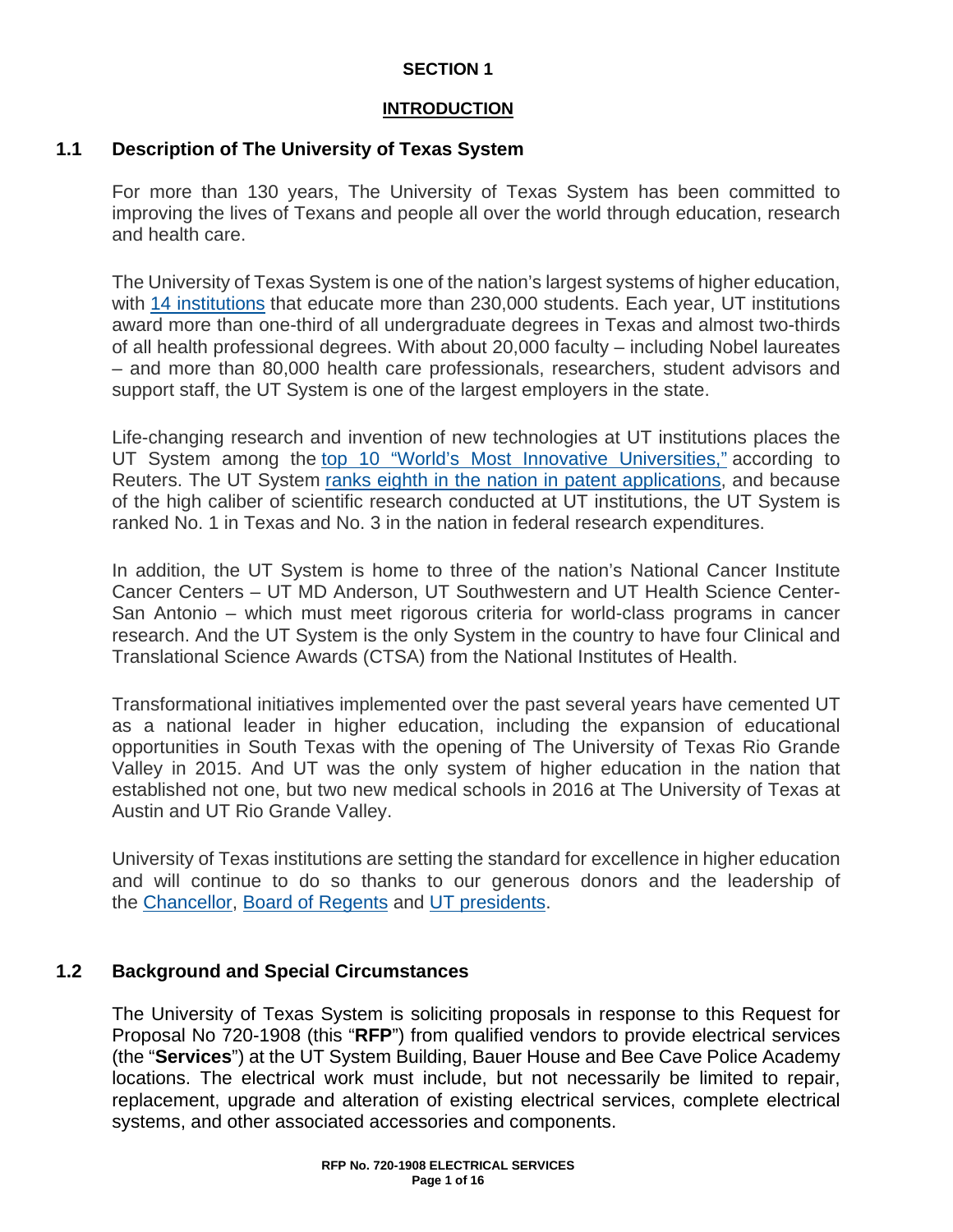## **1.3 Objective of Request for Proposal**

The University of Texas System is soliciting proposals in response to this Request for Proposal No.720-1908 Electrical Services (this "**RFP**"), from qualified vendors to provide Electrical services (the "**Services**") more specifically described in **Section 5** of this RFP.

## **1.4 Group Purchase Authority**

Texas law authorizes institutions of higher education (defined by [§61.003,](http://www.statutes.legis.state.tx.us/Docs/ED/htm/ED.61.htm#61.003)  *[Education](http://www.statutes.legis.state.tx.us/Docs/ED/htm/ED.61.htm#61.003) Code*) to use the group purchasing procurement method (ref. §[§51.9335,](http://www.statutes.legis.state.tx.us/Docs/ED/htm/ED.51.htm#51.9335) [73.115,](http://www.statutes.legis.state.tx.us/Docs/ED/htm/ED.73.htm#73.115) and [74.008,](http://www.statutes.legis.state.tx.us/Docs/ED/htm/ED.74.htm#74.008) *Education Code*). Additional Texas institutions of higher education may therefore elect to enter into a contract with the successful Proposer under this RFP. In particular, Proposer should note that University is part of The University of Texas System (**UT System**), which is comprised of fourteen institutions described at [http://www.utsystem.edu/institutions.](http://www.utsystem.edu/institutions) UT System institutions routinely evaluate whether a contract resulting from a procurement conducted by one of the institutions might be suitable for use by another, and if so, this RFP could give rise to additional purchase volumes. As a result, in submitting its proposal, Proposer should consider proposing a pricing model and other commercial terms that take into account the higher volumes and other expanded opportunities that could result from the eventual inclusion of other institutions in the purchase contemplated by this RFP. Any purchases made by other institutions based on this RFP will be the sole responsibility of those institutions.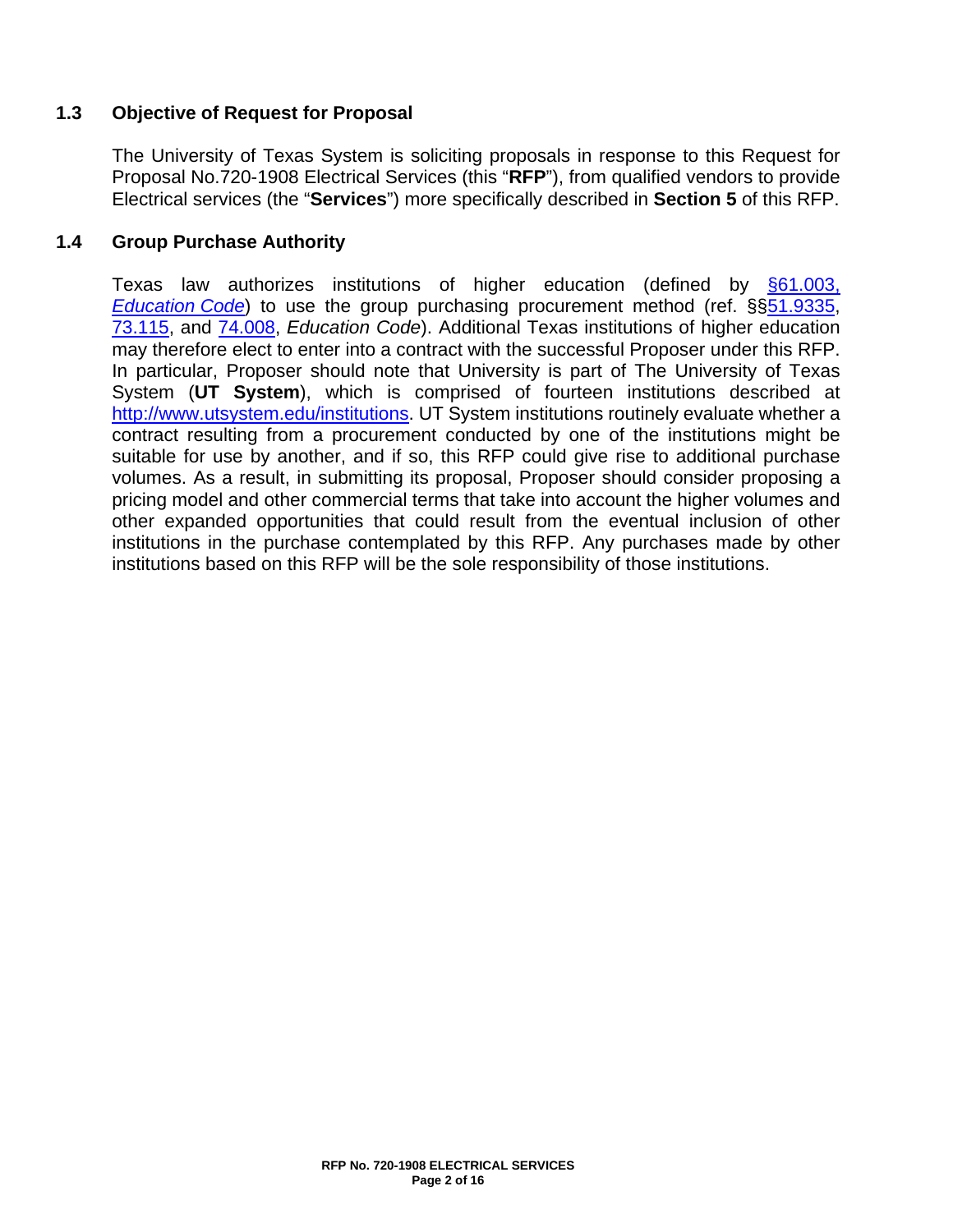## **SECTION 2**

## **NOTICE TO PROPOSER**

## **2.1 Submittal Deadline**

University will accept proposals submitted in response to this RFP until 2:30 p.m., Central Standard Time ("**CST**") on January 24, 2019 (the "**Submittal Deadline**").

## **2.2 University Contact Person**

Proposers will direct all questions or concerns regarding this RFP to the following University contact ("**University Contact**"):

## **Erica Haynes Email: ehaynes@utsystem.edu**

University specifically instructs all interested parties to restrict all contact and questions regarding this RFP to written communications delivered to (i) University Contact, or (ii) if questions relate to Historically Underutilized Businesses, to HUB Coordinator (ref. **Section 2.5** of this RFP)*. University Contact must receive all questions or concerns no later than January 15, 2019.* University will have a reasonable amount of time to respond to questions or concerns. It is University's intent to respond to all appropriate questions and concerns; however, University reserves the right to decline to respond to any question or concern.

## **2.3 Criteria for Selection**

The successful Proposer, if any, selected by University through this RFP will be the Proposer that submits a proposal on or before the Submittal Deadline that is the most advantageous to University. The successful Proposer is referred to as "**Contractor**."

Proposer is encouraged to propose terms and conditions offering the maximum benefit to University in terms of (1) service, (2) total overall cost, and (3) project management expertise.

The evaluation of proposals and the selection of Contractor will be based on the information provided in the proposal. University may consider additional information if University determines the information is relevant.

Criteria to be considered by University in evaluating proposals and selecting Contractor, will be these factors:

- 2.3.1 Threshold Criteria Not Scored
	- A. Ability of University to comply with laws regarding Historically Underutilized Businesses; and
	- B. Ability of University to comply with laws regarding purchases from persons with disabilities.
- 2.3.2 Scored Criteria
	- A. Cost (40%);
	- B. Vendor Experience (40%);
	- C. Project Approach (20%)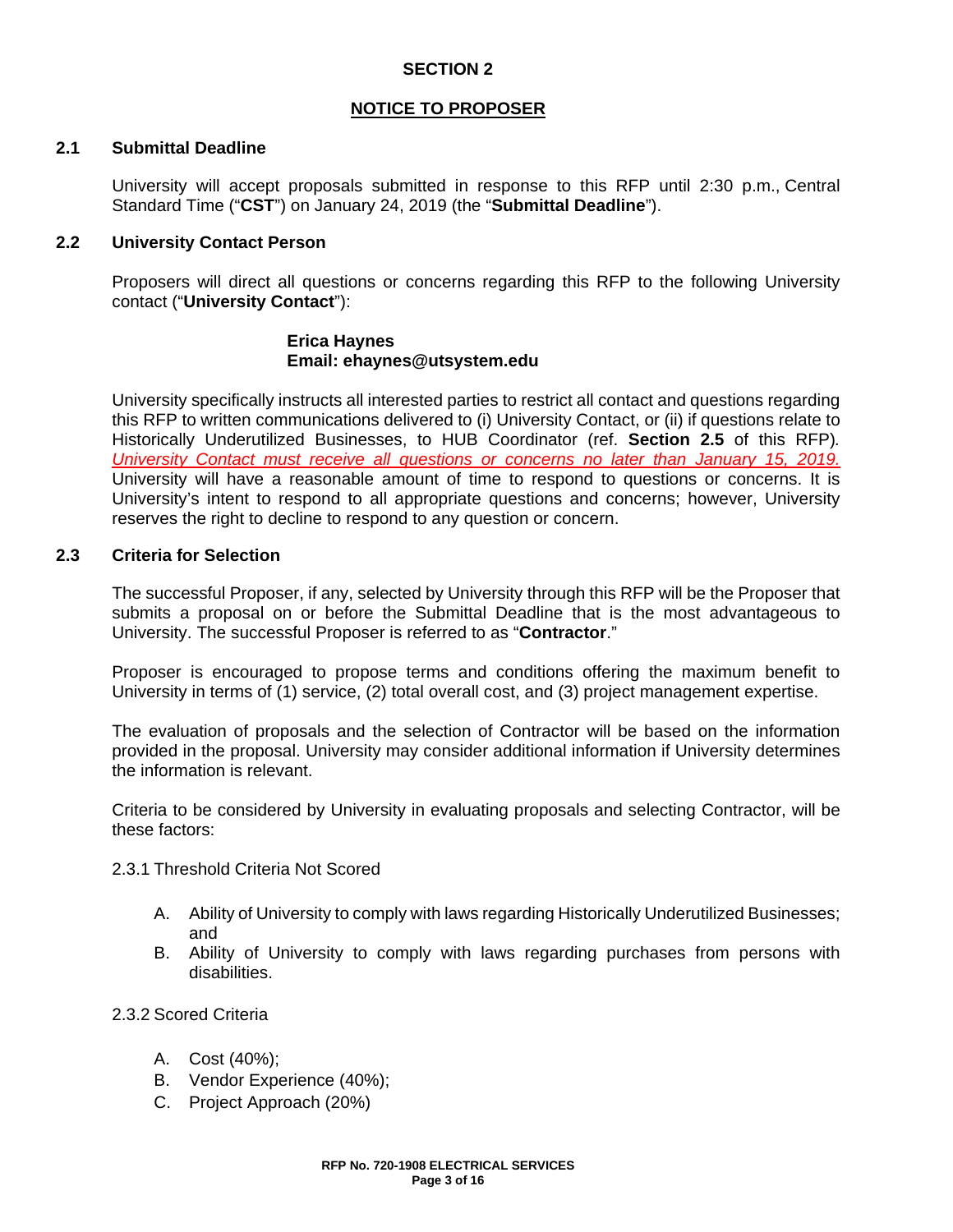## **2.4 Key Events Schedule**

| <b>Issuance of RFP</b>            | <b>January 3, 2019</b> |
|-----------------------------------|------------------------|
| Pre-Proposal Call                 | 10:00 a.m. CST on      |
| (ref. Section 2.6 of this RFP)    | January 10, 2019       |
| Deadline for Questions / Concerns | 2:30 p.m. CST on       |
| (ref. Section 2.2 of this RFP)    | January 15, 2019       |
| <b>Submittal Deadline</b>         | 2:30 p.m. CST on       |
| (ref. Section 2.1 of this RFP)    | January 24, 2019       |

## **2.5 Historically Underutilized Businesses**

- 2.5.1 All agencies of the State of Texas are required to make a good faith effort to assist historically underutilized businesses (each a "**HUB**") in receiving contract awards. The goal of the HUB program is to promote full and equal business opportunity for all businesses in contracting with state agencies. Pursuant to the HUB program, if under the terms of any agreement or contractual arrangement resulting from this RFP, Contractor subcontracts any of the Services, then Contractor must make a good faith effort to utilize HUBs certified by the Procurement and Support Services Division of the Texas Comptroller of Public Accounts. Proposals that fail to comply with the requirements contained in this **Section 2.5** will constitute a material failure to comply with advertised specifications and will be rejected by University as non-responsive. Additionally, compliance with good faith effort guidelines is a condition precedent to awarding any agreement or contractual arrangement resulting from this RFP. Proposer acknowledges that, if selected by University, its obligation to make a good faith effort to utilize HUBs when subcontracting any of the Services will continue throughout the term of all agreements and contractual arrangements resulting from this RFP. Furthermore, any subcontracting of the Services by Proposer is subject to review by University to ensure compliance with the HUB program.
- 2.5.2 University has reviewed this RFP in accordance with Title 34, *[Texas Administrative Code](http://texreg.sos.state.tx.us/public/readtac$ext.TacPage?sl=R&app=9&p_dir=&p_rloc=&p_tloc=&p_ploc=&pg=1&p_tac=&ti=34&pt=1&ch=20&rl=284)*, [Section](http://texreg.sos.state.tx.us/public/readtac$ext.TacPage?sl=R&app=9&p_dir=&p_rloc=&p_tloc=&p_ploc=&pg=1&p_tac=&ti=34&pt=1&ch=20&rl=284) 20.285, and has determined that subcontracting opportunities (HUB and/or Non-HUB) are probable under this RFP. The HUB participation goal for this RFP is **32.9%.**
- 2.5.3 A HUB Subcontracting Plan ("**HSP**") is required as part of, *but submitted separately from*, Proposer's proposal. The HSP will be developed and administered in accordance with University's Policy on Utilization of Historically Underutilized Businesses and incorporated for all purposes.

*Each Proposer, whether self-performing or planning to subcontract, must complete and return the HSP in accordance with the terms and conditions of this RFP. Proposers that fail to do so will be considered non-responsive to this RFP in accordance with [§2161.252, Government Code.](http://www.statutes.legis.state.tx.us/Docs/GV/htm/GV.2161.htm#2161.252)*

*Questions regarding the HSP may be directed to:*

*Contact: Kyle Hayes HUB Coordinator Phone: 512-322-3745 Email: [khayes@utsystem.edu](mailto:khayes@utsystem.edu)*

Contractor will not be permitted to change its HSP after the deadline submittal date unless: (1) Contractor completes a new HSP, setting forth all modifications requested by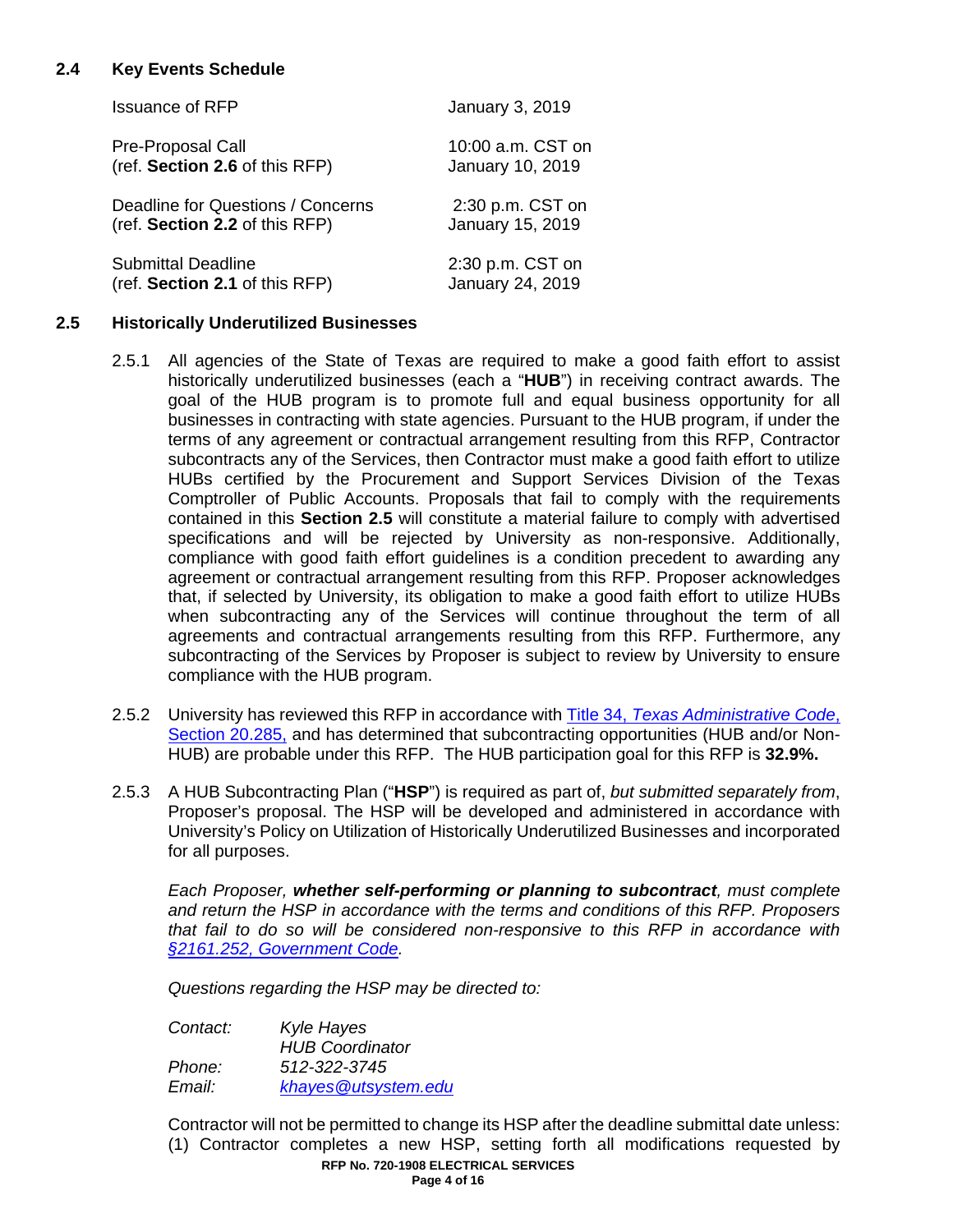Contractor, (2) Contractor provides the modified HSP to University, (3) University HUB Program Office approves the modified HSP in writing, and (4) all agreements resulting from this RFP are amended in writing to conform to the modified HSP.

2.5.4 Proposer must submit, *via email*, one (1) HSP in PDF format to University no later than January 24, 2019 at 2:30pm (ref. **Section 3.2** of this RFP) to the email address below:

## **HSP Submittal Email:** utadminHSP@utsystem.edu

Proposer must include the following information in the email submission:

- *Subject Line: RFP No. 720-1908 Electrical Services, January 24, 2019, HUB Subcontracting Plan*
- *Body:* Proposer company name and the name and contact information of the person who prepared the HSP.

## **Instructions on completing an HSP**

Proposer must visit [https://www.utsystem.edu/offices/historically-underutilized](https://www.utsystem.edu/offices/historically-underutilized-business/hub-forms)[business/hub-forms](https://www.utsystem.edu/offices/historically-underutilized-business/hub-forms) to download the most appropriate HUB Subcontracting Plan (HSP) / Exhibit H form for use with this Request for Proposal. Proposer will find, on the HUB Forms webpage, a link to "Guide to Selecting the Appropriate HSP Option". **Please click on this link and read the Guide first before selecting an HSP Option.** Proposer must select, from the four (4) Options available, the Option that is most applicable to Proposer's subcontracting intentions. These forms are in *fillable* PDF format and must be downloaded and opened with *Adobe Acrobat/ Reader* to utilize the fillable function. If Proposer has any questions regarding which Option to use, Proposer must contact the HUB Coordinator listed in 2.5.3.

Proposer must complete the HSP, then print, sign and scan *all pages* of the HSP Option selected, with additional support documentation**\***, *to the submittal email address noted above*. NOTE: signatures must be "wet" signatures. Digital signatures are not acceptable.

Any proposal submitted in response to this RFP that does not have a corresponding HSP meeting the above requirements may be rejected by University and returned to Proposer unopened as non-responsive due to material failure to comply with advertised specifications.

University will send an email confirmation to each Proposer upon receipt of the Proposer's HSP. Each Proposer's HSP will be evaluated for completeness and compliance prior to opening the proposal to confirm Proposer compliance with HSP rules and standards. Proposer's failure to submit one (1) completed and signed HUB Subcontracting Plan *to the email address noted above* may result in University's rejection of the proposal as non-responsive due to material failure to comply with advertised specifications; such a proposal *may* be returned to the Proposer unopened (ref. **Section 1.5** of **APPENDIX ONE** to this RFP). *Note: The requirement that Proposer provide one (1) completed and signed pdf of the HSP under this Section 2.5.4 is separate from, and does not affect, Proposer's obligation to provide University with the number of copies of its proposal as specified in Section 3.1 of this RFP.* 

**\*If Proposer's submitted HSP refers to specific page(s) / Sections(s) of Proposer's proposal that explain how Proposer will perform entire contract with its own equipment, supplies, materials and/or employees, Proposer must submit copies of those pages with the HSP sent to the HSP Submittal email address noted above**. **In**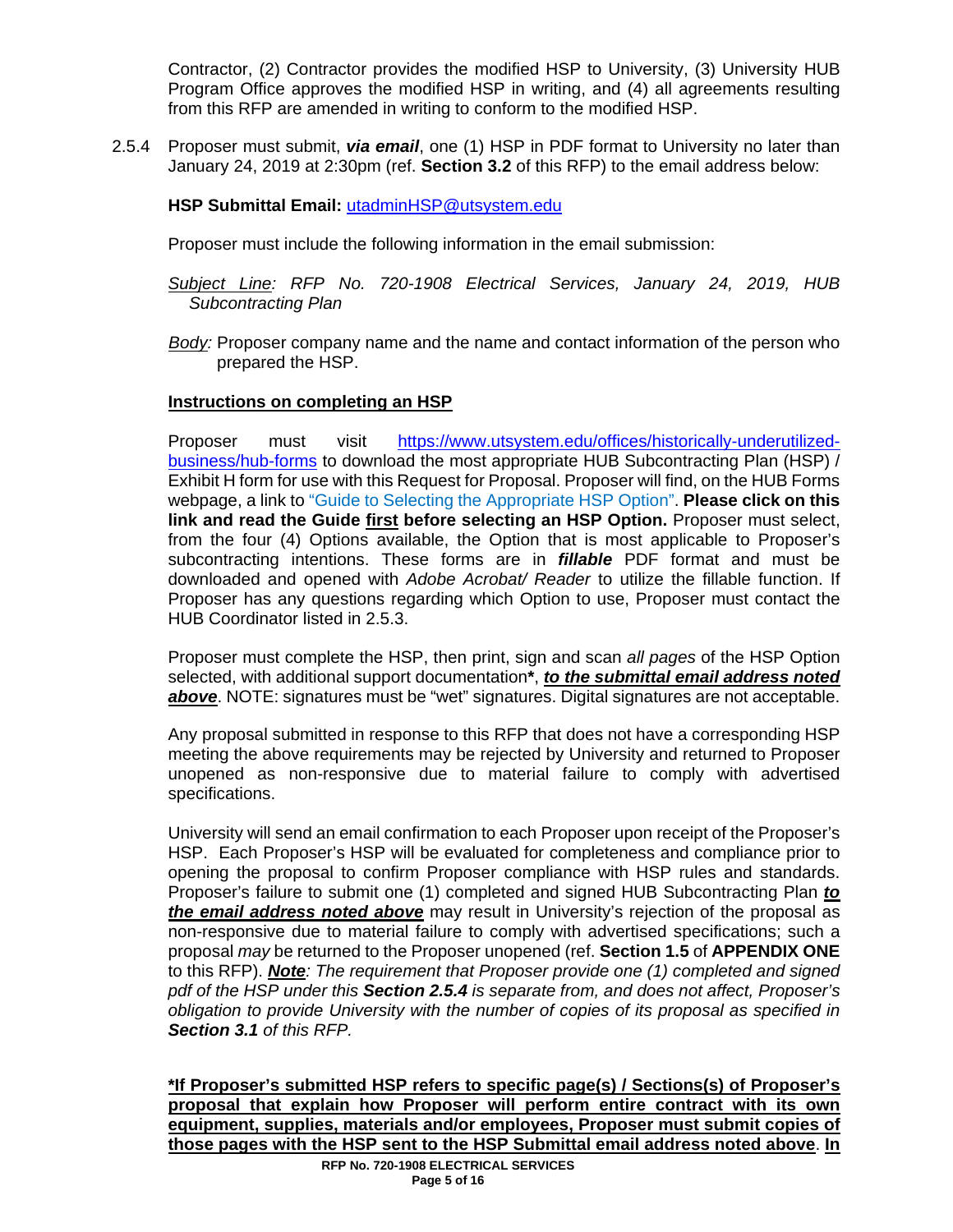**addition, all** *solicitation emails* **to potential subcontractors must be included as backup documentation to the Proposer's HSP to demonstrate Good Faith Effort.** Failure to do so will slow the evaluation process and may result in DISQUALIFICATION.

## **2.6 Pre-Proposal Conference Call**

University will hold a pre-proposal conference call at 10:00 a.m., Central Time on January 10, 2019. The pre-proposal conference will allow all Proposers an opportunity to ask University's representatives relevant questions and clarify provisions of this RFP.

**Call-in number: (877)226-9790**

**Participant Code: 6269693#**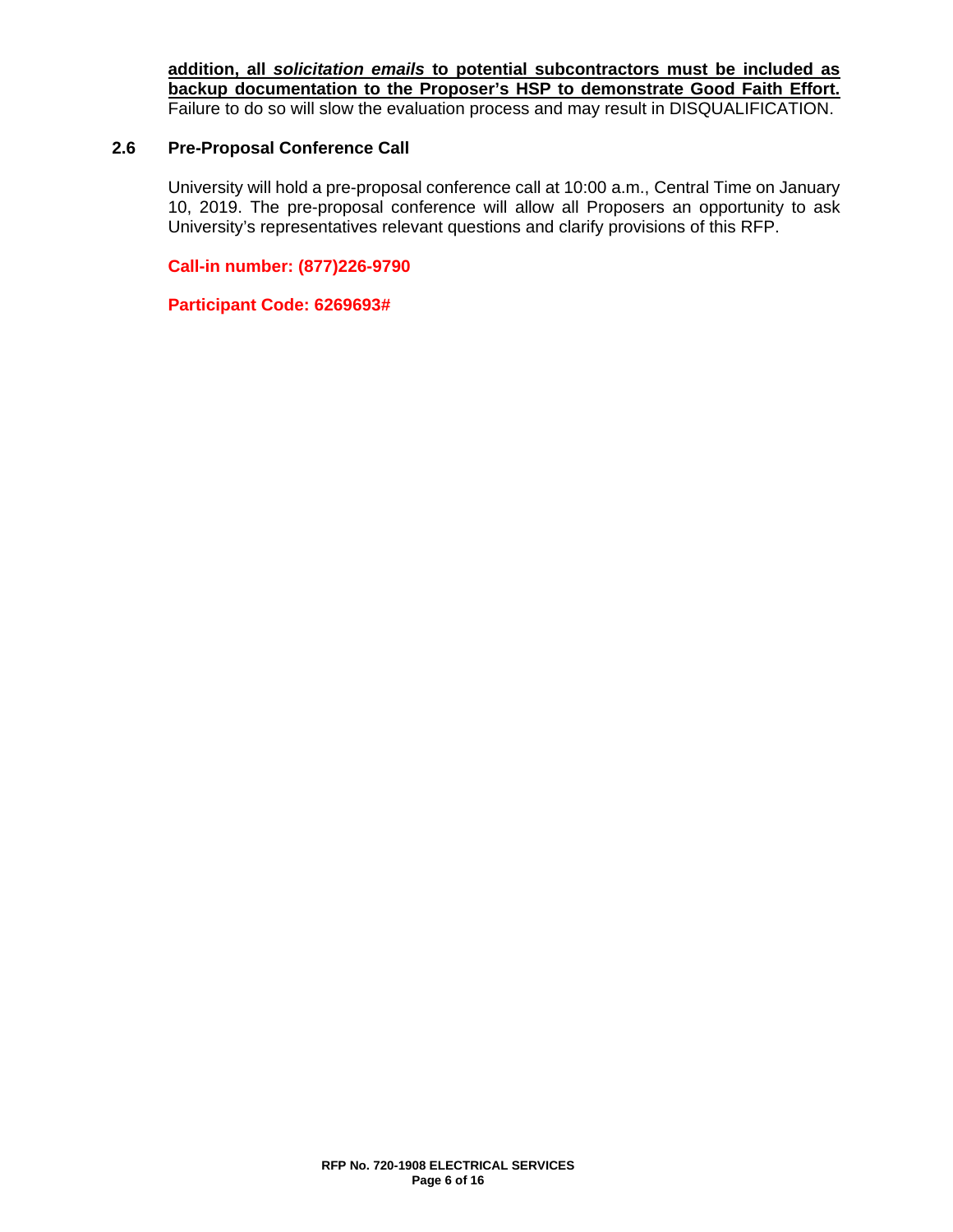## **SECTION 3**

## **SUBMISSION OF PROPOSAL**

## **3.1 Number of Copies**

A. Proposer must submit a total of four (4) complete and identical copies of its *entire* proposal. An *original* signature by an authorized officer of Proposer must appear on the Execution of Offer (ref. **Section 2** of **APPENDIX ONE**) of at least one (1) copy of the submitted proposal. The copy of the Proposer's proposal bearing an original signature should contain the mark "original" on the front cover of the proposal.

## *University does not consider electronic signatures to be valid therefore the original signature must be a "wet signature."*

B. One (1) complete electronic copy of its entire proposal in a single .pdf file on USB Flash Drive. USB Flash Drive must include a protective cover and be labeled with Proposer's name and RFP number. In addition, Proposer must submit one (1) complete electronic copy of the proposal on the same USB Flash Drive on which all proposed pricing information, provided in response to Section 6, has been removed.

## **3.2 Submission**

Proposals must be received by University on or before the Submittal Deadline (ref. **Section 2.1** of this RFP) and should be delivered to:

> The University of Texas System Administration 210 West 7th Street Austin, Texas 78701-2982 **Attn: Erica Haynes**

NOTE: Show the Request for Proposal number and submittal date in the lower lefthand corner of sealed bid envelope (box / container).

Proposals must be typed on letter-size (8-1/2" x 11") paper, and must be submitted in a 3 ring binder. Preprinted material should be referenced in the proposal and included as labeled attachments. Sections within a proposal should be divided by tabs for ease of reference.

## **3.3 Proposal Validity Period**

Each proposal must state that it will remain valid for University's acceptance for a minimum of one hundred and twenty (120) days after the Submittal Deadline, to allow time for evaluation, selection, and any unforeseen delays.

## **3.4 Terms and Conditions**

3.4.1 Proposer must comply with the requirements and specifications contained in this RFP, including the Agreement (ref. **APPENDIX TWO**), the Notice to Proposer (ref. **Section 2** of this RFP), Proposal Requirements (ref. **APPENDIX ONE**) and the Specifications and Additional Questions (ref. **Section 5** of this RFP). If there is a conflict among the provisions in this RFP, the provision requiring Proposer to supply the better quality or greater quantity of services will prevail, or if such conflict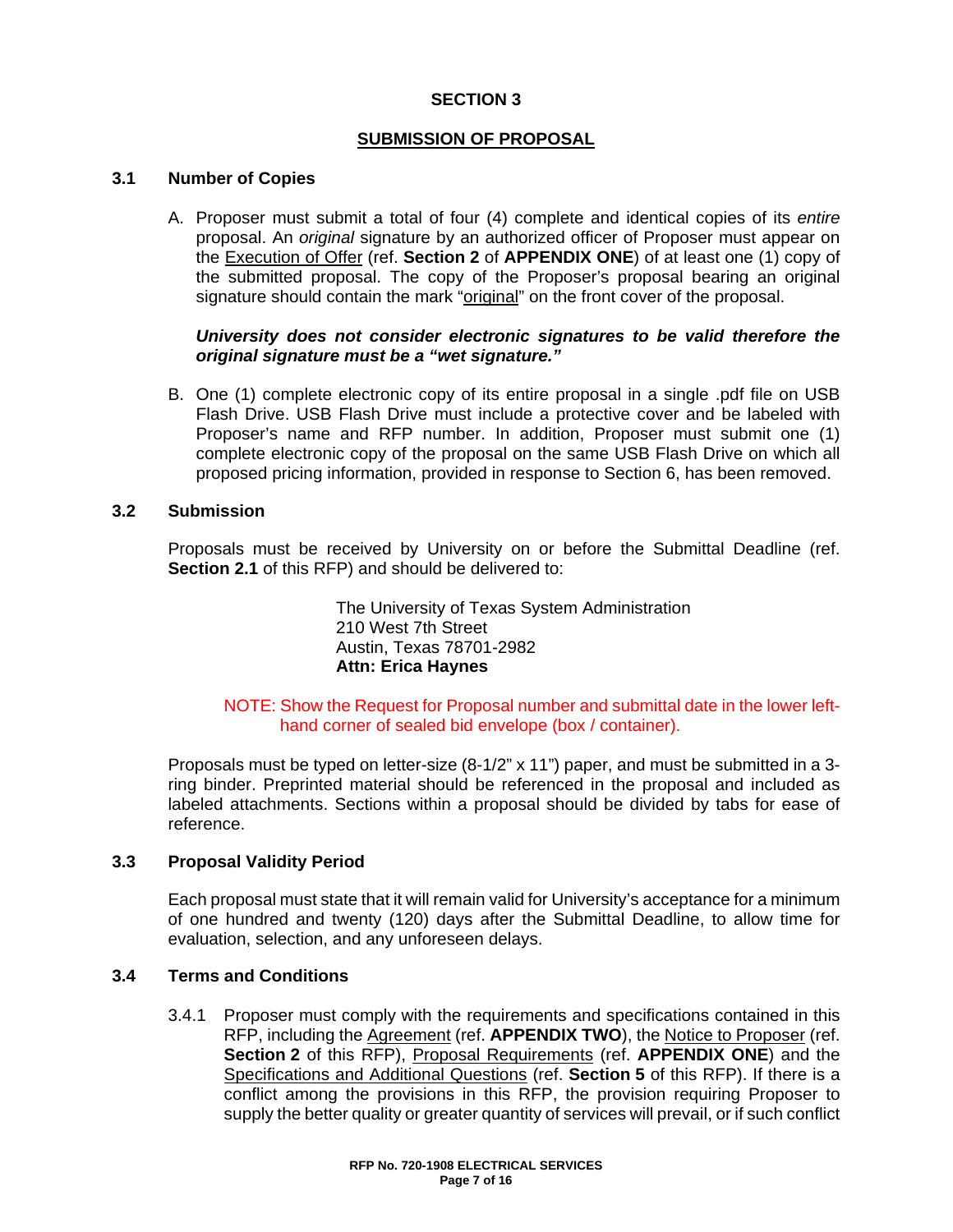does not involve quality or quantity, then interpretation will be in the following order of precedence:

- 3.4.1.1. Specifications and Additional Questions (ref. **Section 5** of this RFP);
- 3.4.1.2. Agreement (ref. **Section 4** and **APPENDIX TWO**);
- 3.4.1.3. Proposal Requirements (ref. **APPENDIX ONE**);
- 3.4.1.4. Notice to Proposers (ref. **Section 2** of this RFP).

## **3.5 Submittal Checklist**

Proposer is instructed to complete, sign, and return the following documents as a part of its proposal. If Proposer fails to return each of the following items with its proposal, then University may reject the proposal:

- 3.5.1 Signed and Completed Execution of Offer (ref. **Section 2** of **APPENDIX ONE**)
- 3.5.2 Signed and Completed Pricing and Delivery Schedule (ref. **Section 6** of this RFP)
- 3.5.3 Responses to Proposer's General Questionnaire (ref. **Section 3** of **APPENDIX ONE**)
- 3.5.4 Signed and Completed Addenda Checklist (ref. **Section 4** of **APPENDIX ONE**)
- 3.5.5 Responses to questions and requests for information in the Specifications and Additional Questions Section (ref. **Section 5** of this RFP)
- 3.5.6 Signed and completed originals of the HUB Subcontracting Plan or other applicable documents (ref. **Section 2.5**). Per **Section 2.5.4** of this RFP, completed HUB Subcontracting Plan must be submitted separately from Proposer's Proposal.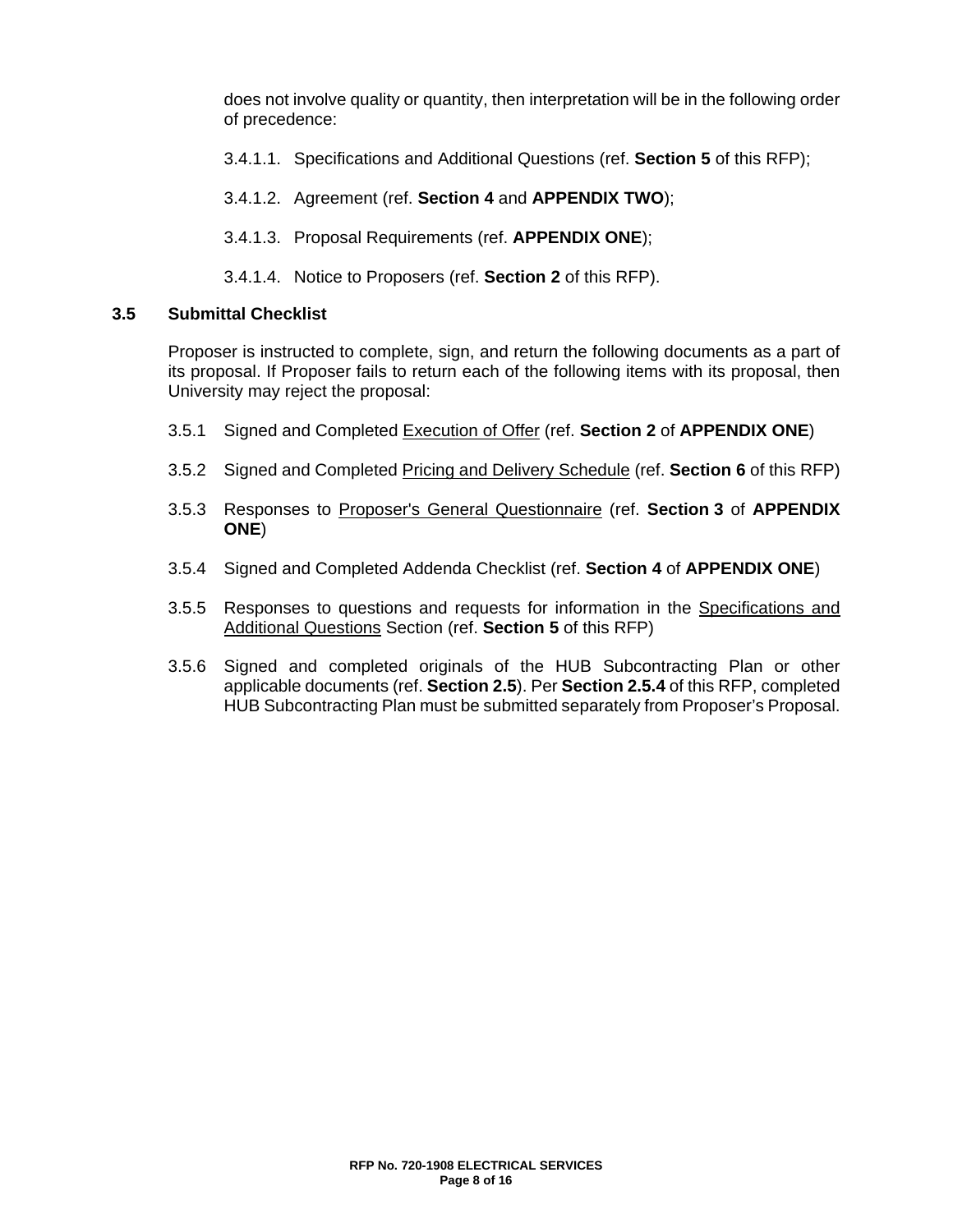## **SECTION 4**

## **GENERAL TERMS AND CONDITIONS**

The terms and conditions contained in the attached Agreement (ref. **APPENDIX TWO**) or, in the sole discretion of University, terms and conditions substantially similar to those contained in the Agreement, will constitute and govern any agreement that results from this RFP. If Proposer takes exception to any terms or conditions set forth in the Agreement, Proposer will submit redlined **APPENDIX TWO** as part of its proposal in accordance with **Section 5.3.1** of this RFP. Proposer's exceptions will be reviewed by University and may result in disqualification of Proposer's proposal as non-responsive to this RFP. If Proposer's exceptions do not result in disqualification of Proposer's proposal, then University may consider Proposer's exceptions when University evaluates the Proposer's proposal.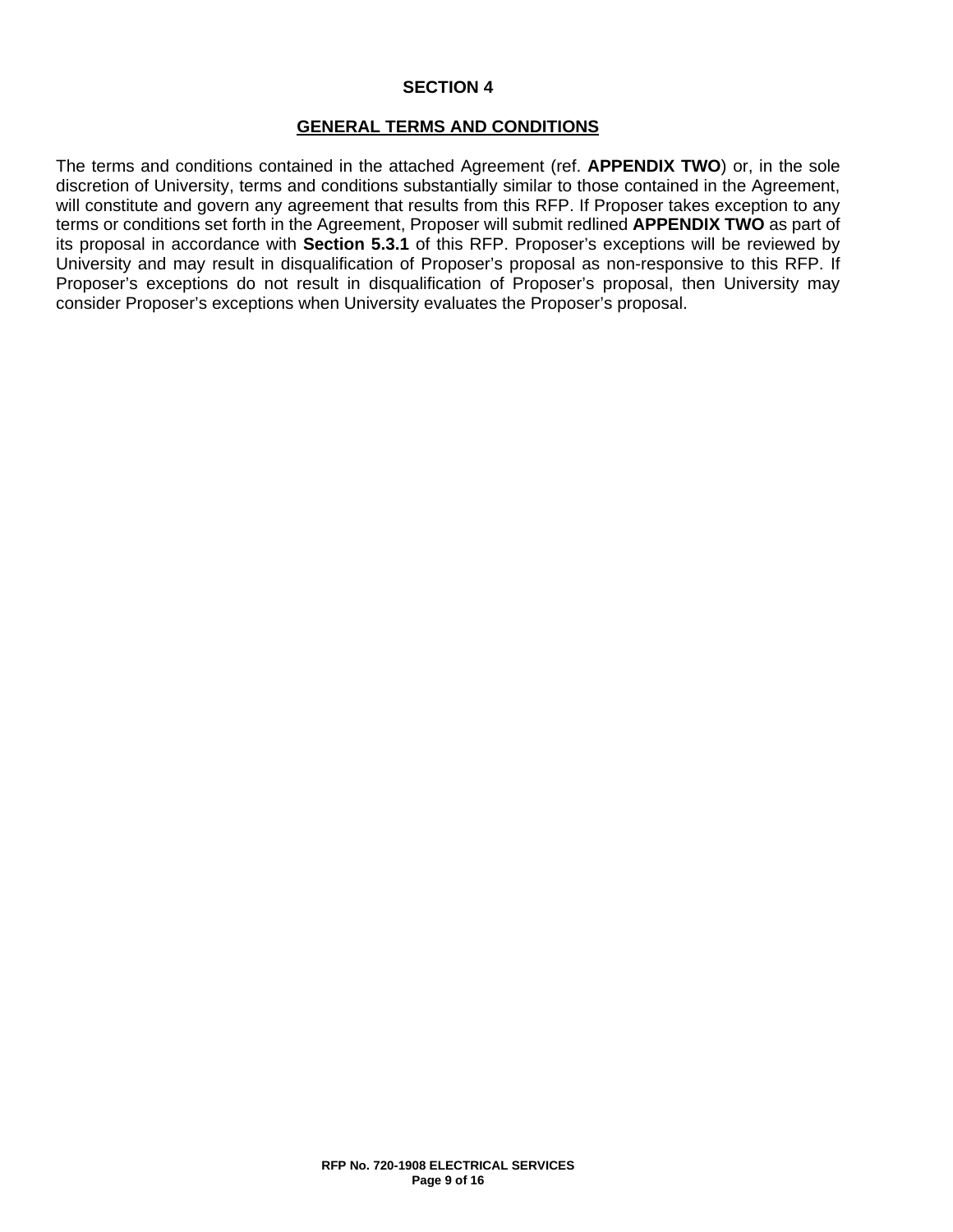## **SECTION 5**

## **SPECIFICATIONS AND ADDITIONAL QUESTIONS**

## **5.1 General**

The minimum requirements and the specifications for the Services, as well as certain requests for information to be provided by Proposer as part of its proposal, are set forth below. As indicated in **Section 2.3** of this RFP, the successful Proposer is referred to as the "**Contractor**."

**Contract Term:** University intends to enter into an agreement with the Contractor to perform the Services for a five (5) year term.

## **5.2 Minimum Requirements**

Each Proposal must include information that clearly indicates that Proposer meets each of the following minimum qualification requirements:

- **Master Electrician License**
- **Journeyman Electrician License**

## **5.3 Additional Questions Specific to this RFP**

Proposer must submit the following information as part of Proposer's proposal:

5.3.1 If Proposer takes exception to any terms or conditions set forth in the Agreement (ref. **APPENDIX TWO**), Proposer must redline **APPENDIX TWO** and include **APPENDIX TWO** as part of its Proposal. If Proposer agrees with terms or conditions set forth in the **APPENDIX TWO**, Proposer will submit a written statement acknowledging it.

## **5.4 Scope of Work**

The electrical work must include, but not necessarily be limited to repair, replacement, upgrade and alteration of existing electrical services, complete electrical systems, and other associated accessories and components. The Contractor must provide labor services of skilled and trained personnel for their specific discipline, and fully equipped with the standard tools of their trade. All persons employed in the work of the Contract must be appropriately licensed to perform electrical work in the city of Austin, Texas. Quality of work must be equal or above industry standards in accordance with level of skill and training. In no case may the Contractor attempt to perform the Work with inexperienced, unskilled and / or unsupervised or indirectly supervised workmen.

The Contractor must provide general electrical services at The University of Texas System building and two (2) remote locations: Bauer House and Bee Cave Police Academy.

| UT System Building              | <b>Bauer House</b>      | <b>Bee Cave Police Academy</b> |
|---------------------------------|-------------------------|--------------------------------|
| l 210 W. 7 <sup>th</sup> Street | 909 Hill Oaks Court     | 506 Crystal Creek Drive        |
| <b>Austin, TX 78701</b>         | <b>Austin, TX 78703</b> | <b>Austin, TX 78746</b>        |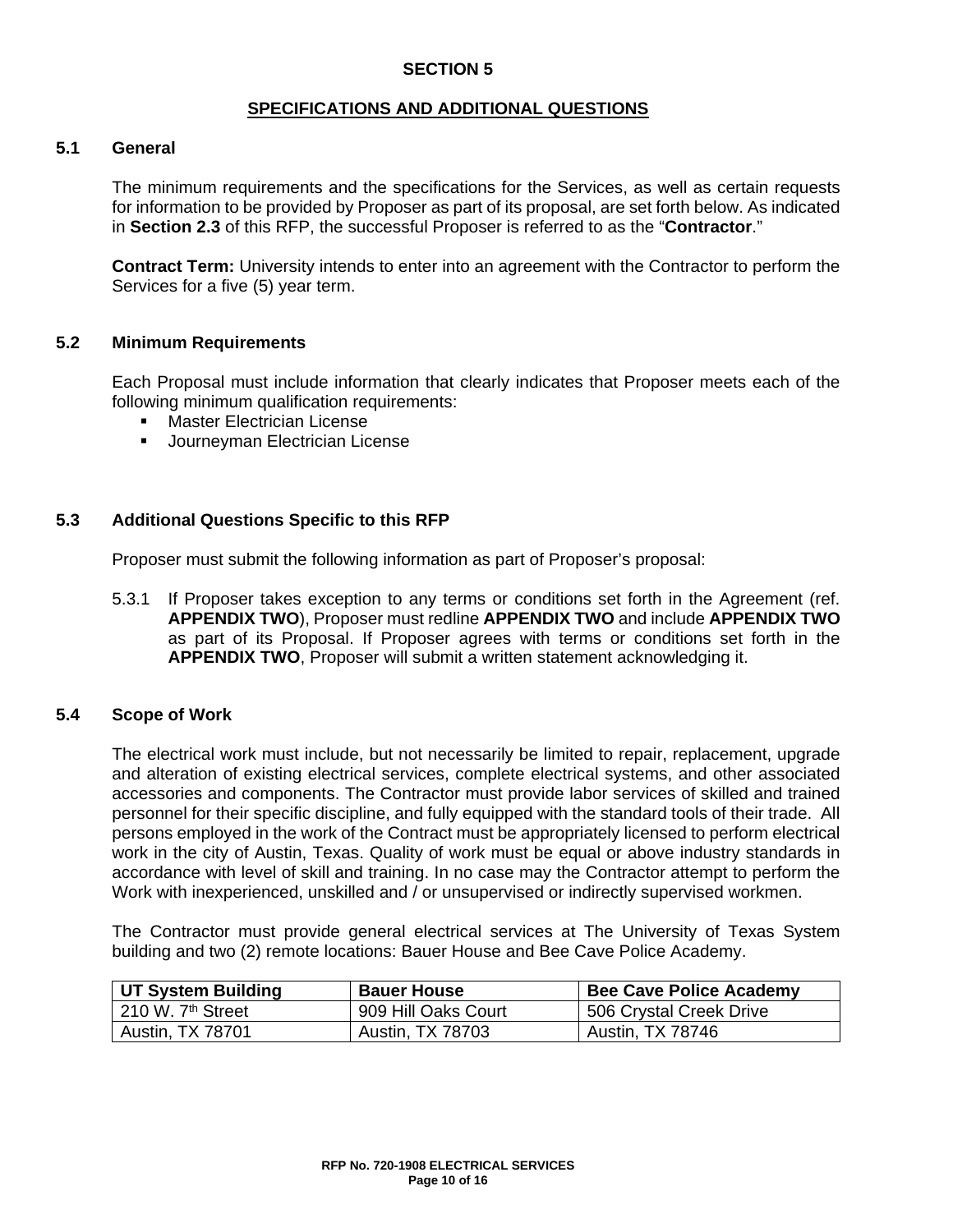Contractor will provide the following services and must provide the proper equipment, supplies and certifications and / or licenses to perform the work:

- Troubleshoots, maintains, repairs, installs and replaces building and equipment electrical and electronic systems and components rated up to 600 volts;
- Performs preventive maintenance utilizing multimeters and other specialty equipment to safely test, measure and then correct any observed deficiencies;
- Generates material lists and acquires materials for efficient work;
- Keeps accurate records of materials used and maintains daily time reports to efficiently complete work and document details of the functions performed;
- Performs electrical maintenance work in accordance with established safety procedures;
- Provides timely and courteous customer service, keeps supervisors up to date on daily work order status to ensure clear, concise and necessary communication channels are maintained and customer expectations are met;
- **Completes paperwork accurately and on a timely basis;**
- **Install new and repairexisting electrical circuits;**
- Install and repair electrical fixtures of alltypes;
- Replace interior and exterior lightbulbs:
- Install and replace metal and plastic conduits and associated pull boxes;
- Install, repair and replace high / low voltage conductors;
- Change or rebuild pad mounted transformers;
- Install, repair or replace site building and pole lighting;
- **Repair underground electrical wiring;**
- Interior electrical short repair;
- **Locate underground utilities:**
- Replace defectivedisconnects;
- Emergency calls.

## **5.4.1 Description of Service:**

A. **Master and Journeyman Electrician:** Performs master or journey level work in the installation, maintenance, repair and service of electrical systems; responsible for determining work methods to be used in accomplishing assignments while at all times maintaining code compliance; plans working details and follows sketches and plans.

## Essential Functions:

Troubleshoots, maintains, repairs, installs and replaces building and equipment electrical and electronic systems and components rated up to 600 volts. Performs preventive maintenance utilizing multimeters and other specialty equipment to safely test, measure and then correct any observed deficiencies. Generates material lists and acquires materials for efficient work. Contractor to provide all materials and attach material invoice to the work order labor invoice. Assists with organizing and cleaning tasks. Performs electrical maintenance work in accordance with established safety procedures. Inspects the work of others for conformance with specifications, requirements, and compliance with applicable building and safety codes and regulations. Provides timely and courteous customer service, keeps supervisors up to date on daily work order status to ensure clear, concise and necessary communication channels are maintained and customer expectations are met. Completes paperwork accurately and on a timely basis. Keeps accurate and up to date documentation of all systems.

B. **Apprentice Electrician:** Performs electrical work under the direct supervision of the electrician in support of maintenance, operation and repair of electrical systems; assists with and performs installation and maintenance tasks in order to ensure the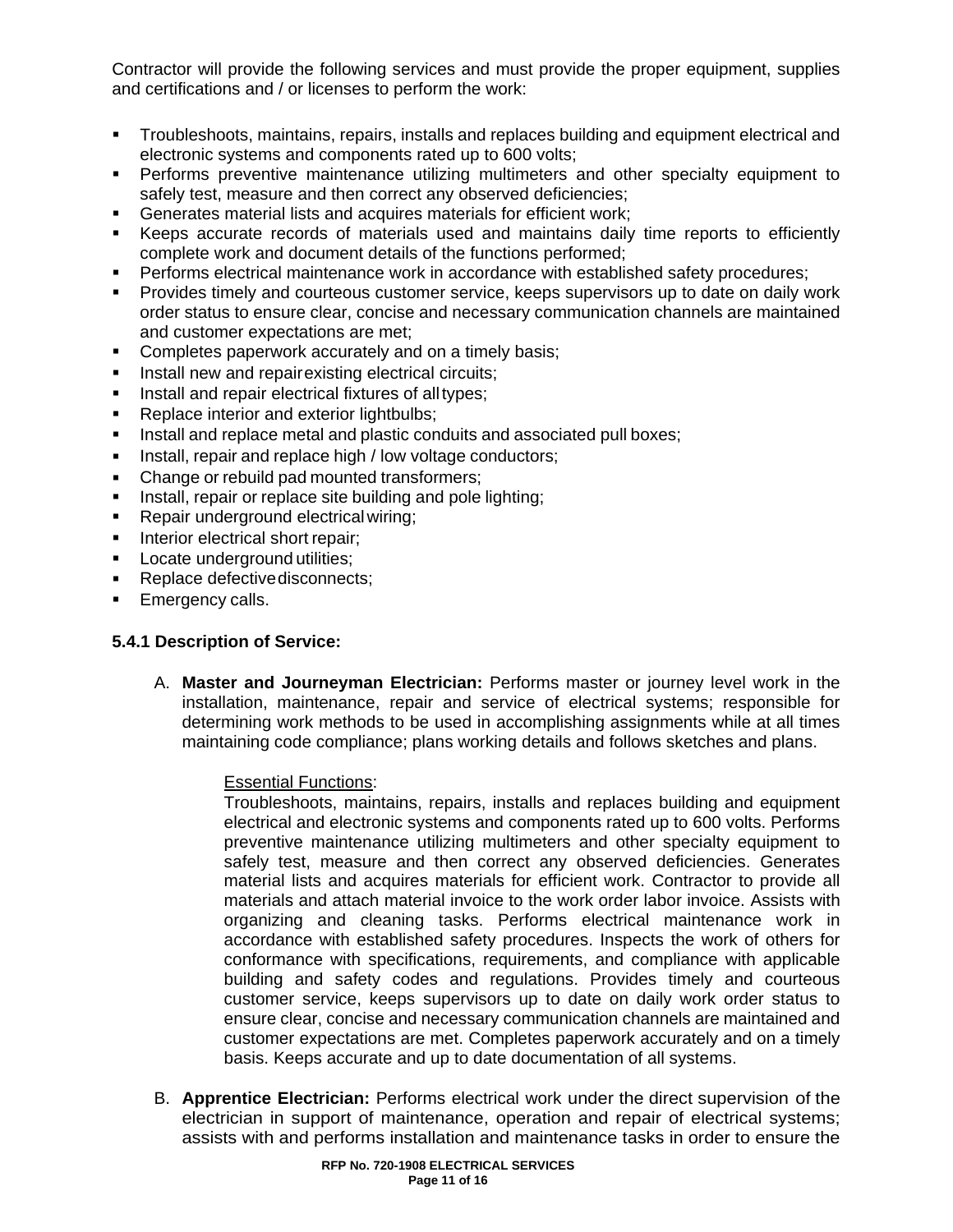effective operations of various electrical equipment.

## **5.4.2 Contractor Rights and Responsibilities:**

- A. **Premises Rules:** Contractor must agree to cause its employees, representatives, agents, or subcontractors to become aware of, fully informed about, and in full compliance with all applicable University Rules, including those relative to personal health, security, environmental quality, safety, fire prevention, noise, smoking, and access restrictions.
- B. **Permits and Licenses:** Contractor will obtain and keep in effect all necessary permits, licenses and notices required for its performance, and will post or display in a prominent place the permits, licenses and notices as required by Applicable Laws.
- C. **Personnel:** Responsibility for Individuals Performing Work and Criminal Background Checks.
	- i. Contractor agrees to:
		- a. Maintain a staff of properly trained and experienced personnel to ensure consistent, efficient and satisfactory performance;
		- b. Assign an adequate number of personnel to the Service Areas to ensure consistent, efficient and satisfactory performance; and
		- c. Provide sufficient back-up personnel in times of staff shortages due to vacations, holidays, illness and inclement weather, to ensure consistent, efficient and satisfactory performance.
	- ii. Contractor agrees that, at all times, the employees of Contractor furnishing or performing any of the Services specified in **Section 5.4** will do so in a proper, good, workmanlike and dignified manner.
	- iii. Contractor has the right to terminate any of its employees or personnel at any time. In addition, Contractor acknowledges that UT System has the rights to (a) require identification from any person on UT System premises, (b) refuse entry to persons having no legitimate business on UT System premises, and (c) eject any undesirable person refusing to leave peaceably on request. Contractor will cooperate with all authorized UT System representatives in the exercise of UT System rights described in this Section.
	- iv. Every employee and agent of Contractor assigned to duty on UT System, Bauer House or Police Academy premises will have prominently displayed on his or her person at all times while on UT System, Bauer House or Police Academy premises an identification badge. The identification badge, which will also serve as an access card, will be issued by UT System.
	- v. Contractor will advise UT System representative of the telephone numbers and addresses of Contractor's management personnel and will arrange for at least one of Contractor's management personnel to be available at all times (twenty-four hours a day, seven days a week, 365 days a year) by telephone
	- vi. The Contractor's employees are not to be accompanied in their work areas or on the premises by acquaintances, family members or any other person unless said person is an authorized Contractor employee performing work under the contract.

## D. **Supervision**: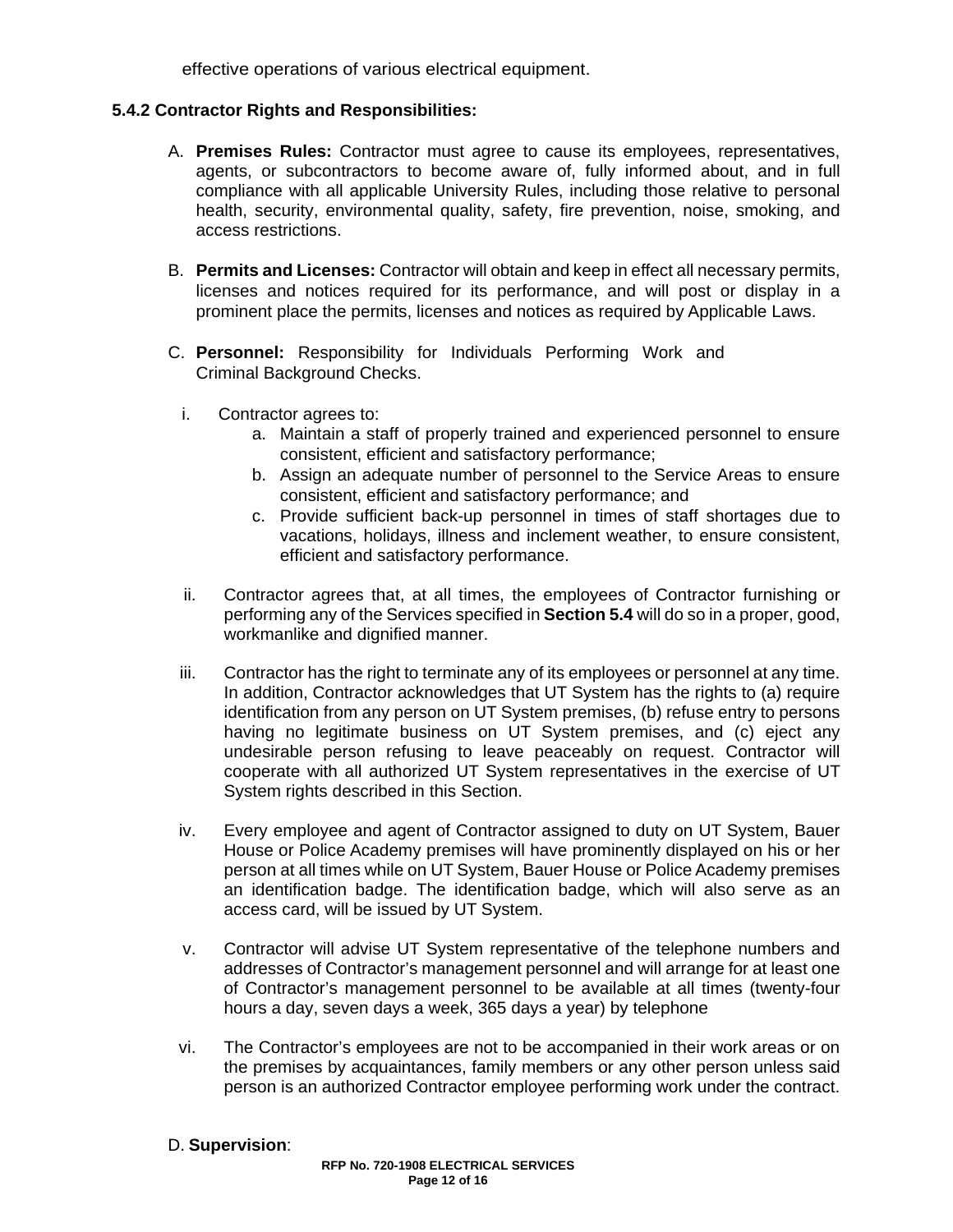Contractor must provide adequate and expert supervisory staff. Neither University nor any representative of UT System will supervise Contractor's employees, personnel or agents performing Services.

In addition to the supervision of all Services, the Supervisory Staff will become familiar with the emergency, fire, and disaster plans developed by UT System for UT System premises and perform the duties assigned to Supervisory Staff by UT System as relates to the emergency, fire and disaster plans.

Supervisory Staff must have weekly meetings with Manager, Facilities management to review Services, complaints, staffing and any other issue related to Contractor's performance.

## E. **Parking**:

All Contractor employees with vehicles who desire to park at UT System, Bauer House or the Police Academy are required to register with UT System on their hire date. UT System will provide free parking in the UT System parking garage. Contractor's employees will be provided with parking permit (tag) to be displayed at all times.

## F. **Procedures for Normal Working Hours Service Calls;**

Requests for services must originate from and must be coordinated by the University Site Contact. Normal business hours are be from 8:00 a.m. to 4:30 p.m., Monday through Friday.

The Contractor must have an electrician on site within two (2) hoursof receiving a call for service.

## G. **Procedures for After Hours Service Calls;**

Requests for afterhours services must originate from and must be coordinated by University's Sr. Facilities and Operations manager or delegate authorized to contact the Contractor. After hours' calls are defined as calls made before 8:00 a.m. and after 4:30 p.m. Monday through Friday and all calls placed on Saturday and Sunday. Calls for service placed on New Year's Day, Memorial Day, Independence Day, Labor Day, Thanksgiving, Christmas and other University holidays will be treated as afterhours service calls.

The Contractor must have an electrician on site within three (3) hours of receiving a call for service.

## H. **Work Estimates**

Work Orders are submitted through the University's Yardi WOS.

## I. **Reporting Requirements**

UT System Sr. Facilities and Operations Manager will supervise and accept work engaged through work order issuance.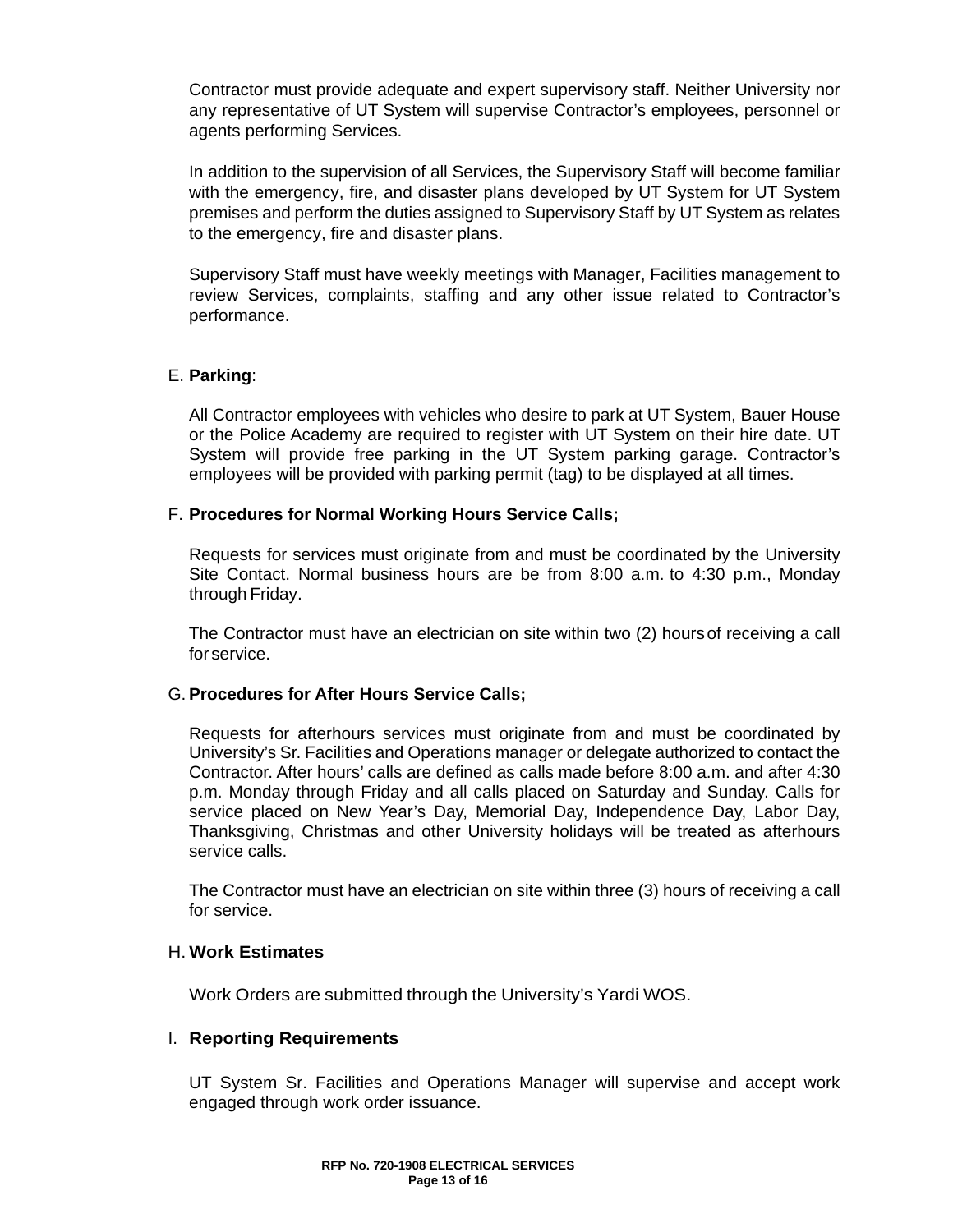## **5.5 Additional Questions Specific to this RFP**

Proposer must submit the following information as part of Proposer's proposal:

## **Vendor Experience (40%)**

1. Provide references from three (3) of Proposer's customers from the past five (5) years for services that are similar in scope, size, and complexity to the Services described in this RFP.

Provide the following information for each customer:

- Customer name and address;
- Contact name with email address and phone number;
- Time period in which work was performed;
- Short description of work performed.
- 2. Has Proposer worked with University institutions in the past five (5) years? If "yes," state University Institution name, department name, department contact, and provide a brief description of work performed.

## **Project Approach (20%)**

- 3. Provide the work plan that delineates Proposer's approach to complete the Services described in this RFP (ref. **Section 5.4**). The plan must include Proposer's local existing capacity and describe how the addition of UT System as a client would affect staffing and Proposer's operation.
- 4. Describe Proposer's plan for communicating with UT System and submitting reports.
- 5. Describe Proposer's standard protocol for addressing the following:
	- Incident / accident reporting;
	- Customer complaint resolution; and
	- Communication with the building manager on a regular basis.
- 6. Describe Proposer's program for ensuring high quality control standards.
- 7. Describe Proposer's process for Service evaluation to ensure proper personnel are placed and meeting expectations.
- 8. Describe Proposer's resources for back-up, emergencies, and project work.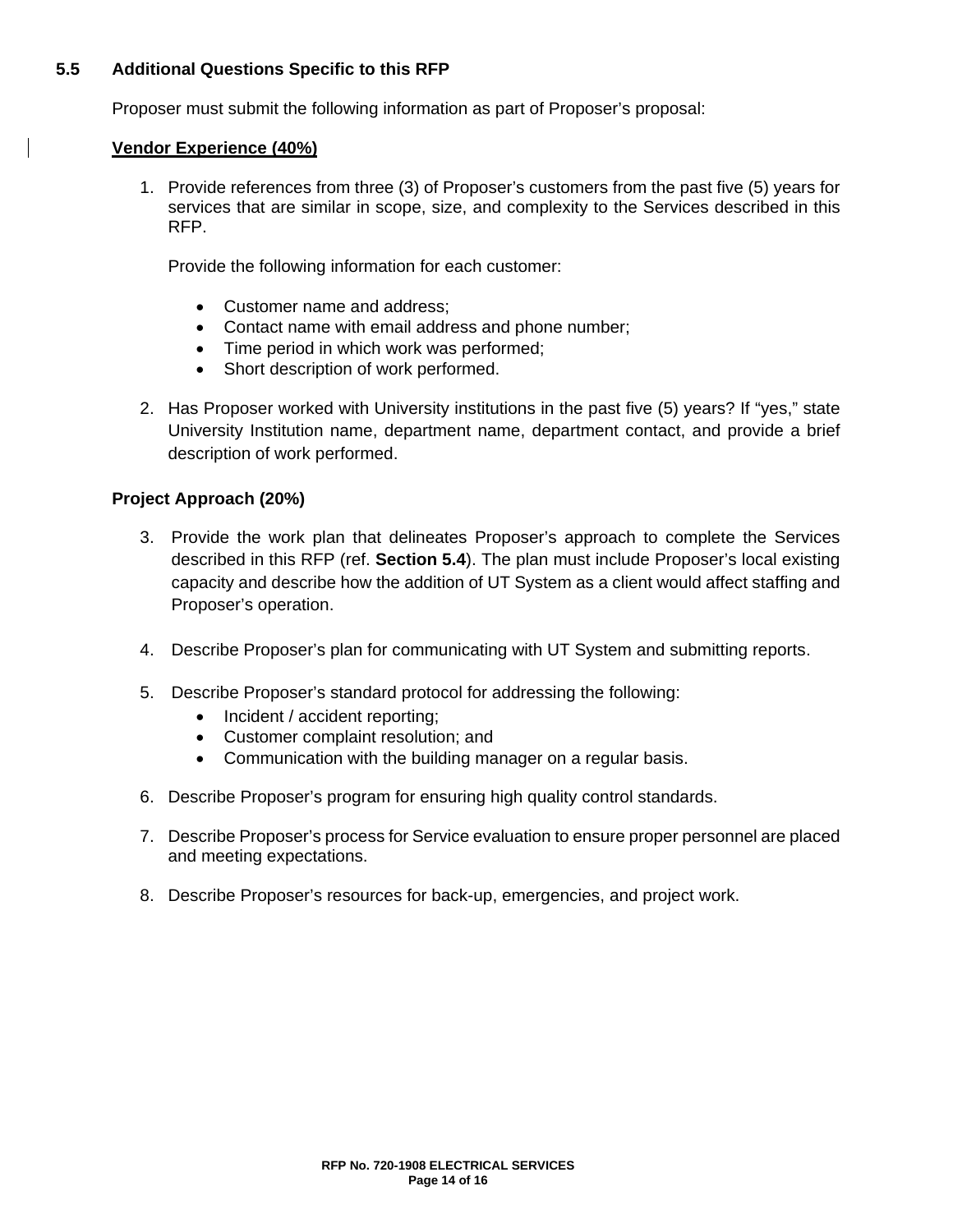## **SECTION 6**

## **PRICING AND DELIVERY SCHEDULE**

Proposal of:

(Proposer Company Name)

**To:** The University of Texas System

**RFP No.:** 720-1908 Electrical Services

Ladies and Gentlemen:

Having carefully examined all the specifications and requirements of this RFP and any attachments thereto, the undersigned proposes to furnish the required pursuant to the above-referenced Request for Proposal upon the terms quoted (firm fixed price) below. The University does not accept proposals which include assumptions or exceptions to the work identified in this RFP.

## **6.1 Pricing for Services Offered (40%)**

| <b>Item No</b> | <b>Description of Service</b>   | Qty | Unit | Unit<br><b>Price</b> |
|----------------|---------------------------------|-----|------|----------------------|
|                | Master Straight Time            |     | Hr   |                      |
| ◠              | <b>Master Overtime</b>          |     | Hı   |                      |
| ?              | Journeyman Straight Time        |     | Hr   |                      |
|                | Journeyman Overtime             |     | Hı   |                      |
| 5              | <b>Apprentice Straight Time</b> |     | Hr   |                      |
| 6              | <b>Apprentice Overtime</b>      |     | н    |                      |

University does *not* reimburse Contractor for expenses.

## **6.2 Discounts**

Describe all discounts that may be available to University, including, educational, federal, state and local discounts.

## **6.3 Delivery Schedule of Events and Time Periods**

Indicate number of calendar days needed to *commence* the Services from the execution of the services agreement:

\_\_\_\_\_\_\_\_\_\_\_\_\_\_\_ Calendar Days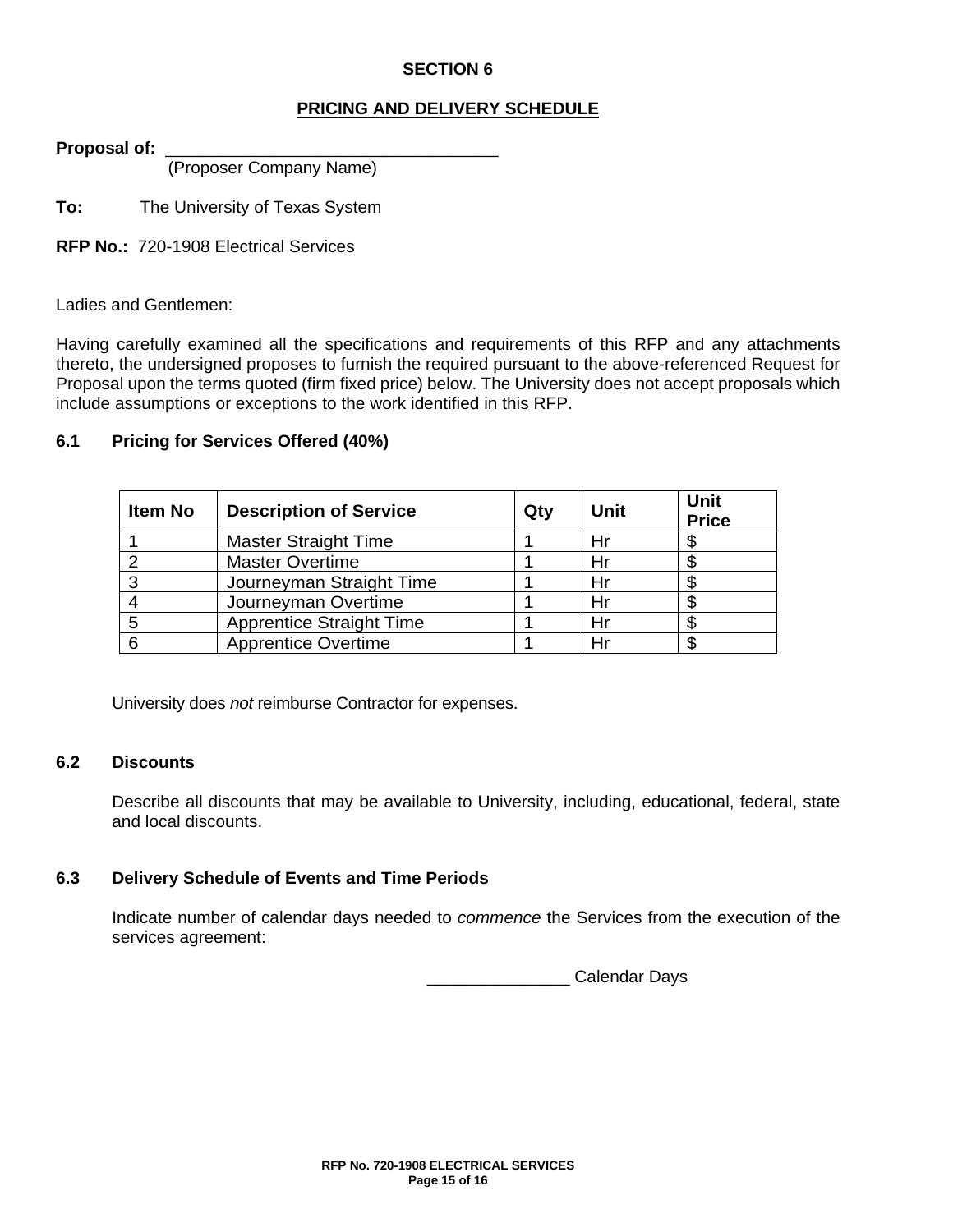## **6.4 Payment Terms**

University's standard payment terms are "net 30 days" as mandated by the *Texas Prompt Payment Act* (ref. Chapter 2251, *[Government Code](http://www.statutes.legis.state.tx.us/Docs/GV/htm/GV.2251.htm)*).

Indicate below the prompt payment discount that Proposer offers:

Prompt Payment Discount: \_\_\_\_\_% days / net 30 days.

[Section 51.012,](http://www.statutes.legis.state.tx.us/Docs/ED/htm/ED.51.htm#51.012) *Education Code*, authorizes University to make payments through electronic funds transfer methods. Proposer agrees to accept payments from University through those methods, including the automated clearing house system ("**ACH**"). Proposer agrees to provide Proposer's banking information to University in writing on Proposer letterhead signed by an authorized representative of Proposer. Prior to the first payment, University will confirm Proposer's banking information. Changes to Proposer's bank information must be communicated to University in writing at least thirty (30) days before the effective date of the change and must include an IRS [Form](https://www.irs.gov/uac/about-form-w9) W-9 signed by an authorized representative of Proposer.

University, an agency of the State of Texas, is exempt from Texas Sales & Use Tax on goods and services in accordance with [§151.309,](http://www.statutes.legis.state.tx.us/Docs/TX/htm/TX.151.htm#151.309) *Tax Code,* and [Title 34 TAC](http://texreg.sos.state.tx.us/public/readtac$ext.TacPage?sl=R&app=9&p_dir=&p_rloc=&p_tloc=&p_ploc=&pg=1&p_tac=&ti=34&pt=1&ch=3&rl=322) §3.322. Pursuant to [34 TAC](http://texreg.sos.state.tx.us/public/readtac$ext.TacPage?sl=R&app=9&p_dir=&p_rloc=&p_tloc=&p_ploc=&pg=1&p_tac=&ti=34&pt=1&ch=3&rl=322)  [§3.322\(c\)\(4\),](http://texreg.sos.state.tx.us/public/readtac$ext.TacPage?sl=R&app=9&p_dir=&p_rloc=&p_tloc=&p_ploc=&pg=1&p_tac=&ti=34&pt=1&ch=3&rl=322) University is not required to provide a tax exemption certificate to establish its tax exempt status.

Respectfully submitted,

**Proposer:** \_\_\_\_\_\_\_\_\_\_\_\_\_\_\_\_\_\_\_\_\_\_\_\_\_\_\_\_

**By:** \_\_\_\_\_\_\_\_\_\_\_\_\_\_\_\_\_\_\_\_\_\_\_\_\_\_\_ (Authorized Signature for Proposer)

**Name:**  $\blacksquare$ 

**Title:** \_\_\_\_\_\_\_\_\_\_\_\_\_\_\_\_\_\_\_\_\_\_\_\_\_\_

**Date:**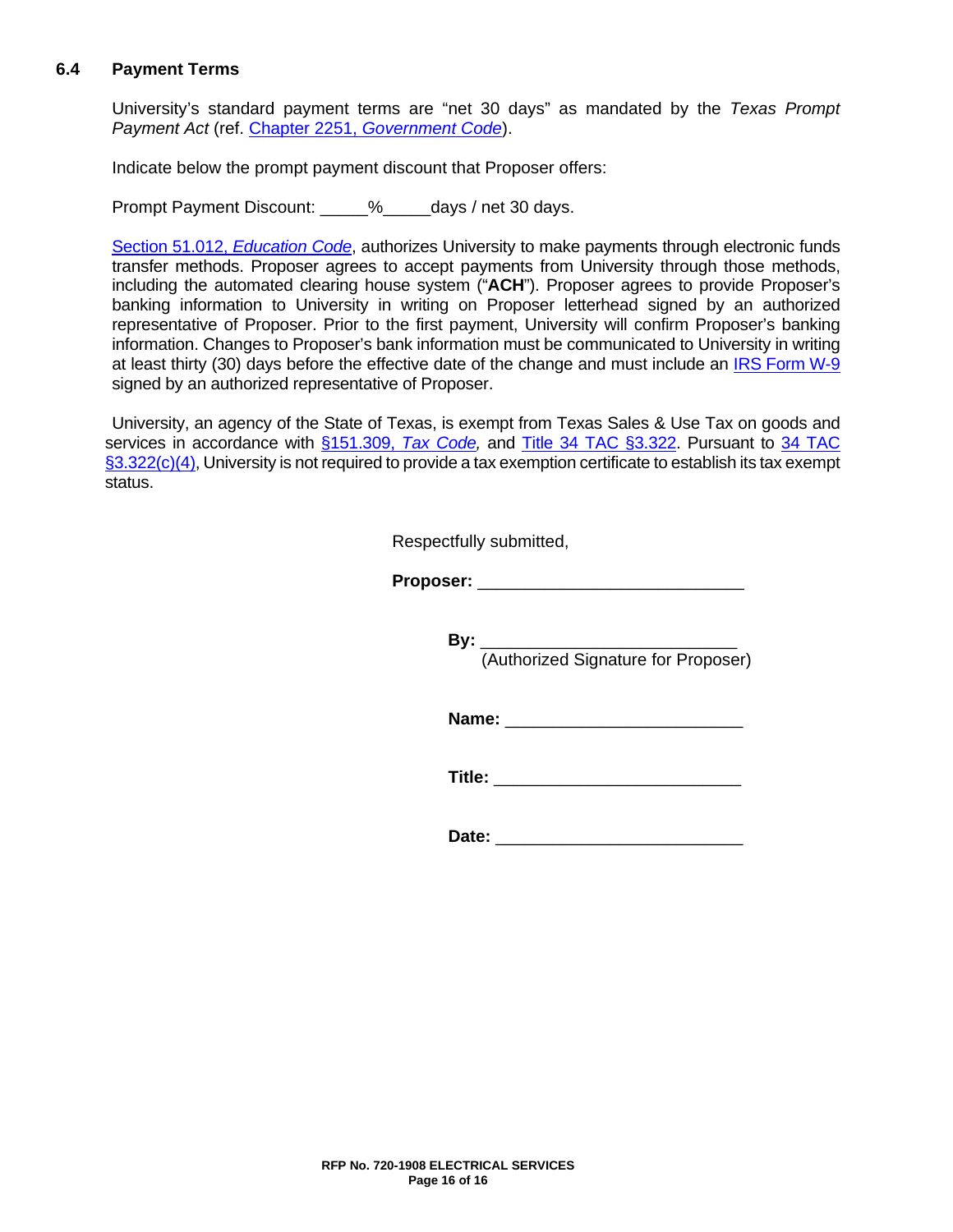## **APPENDIX ONE**

## **PROPOSAL REQUIREMENTS**

## **TABLE OF CONTENTS**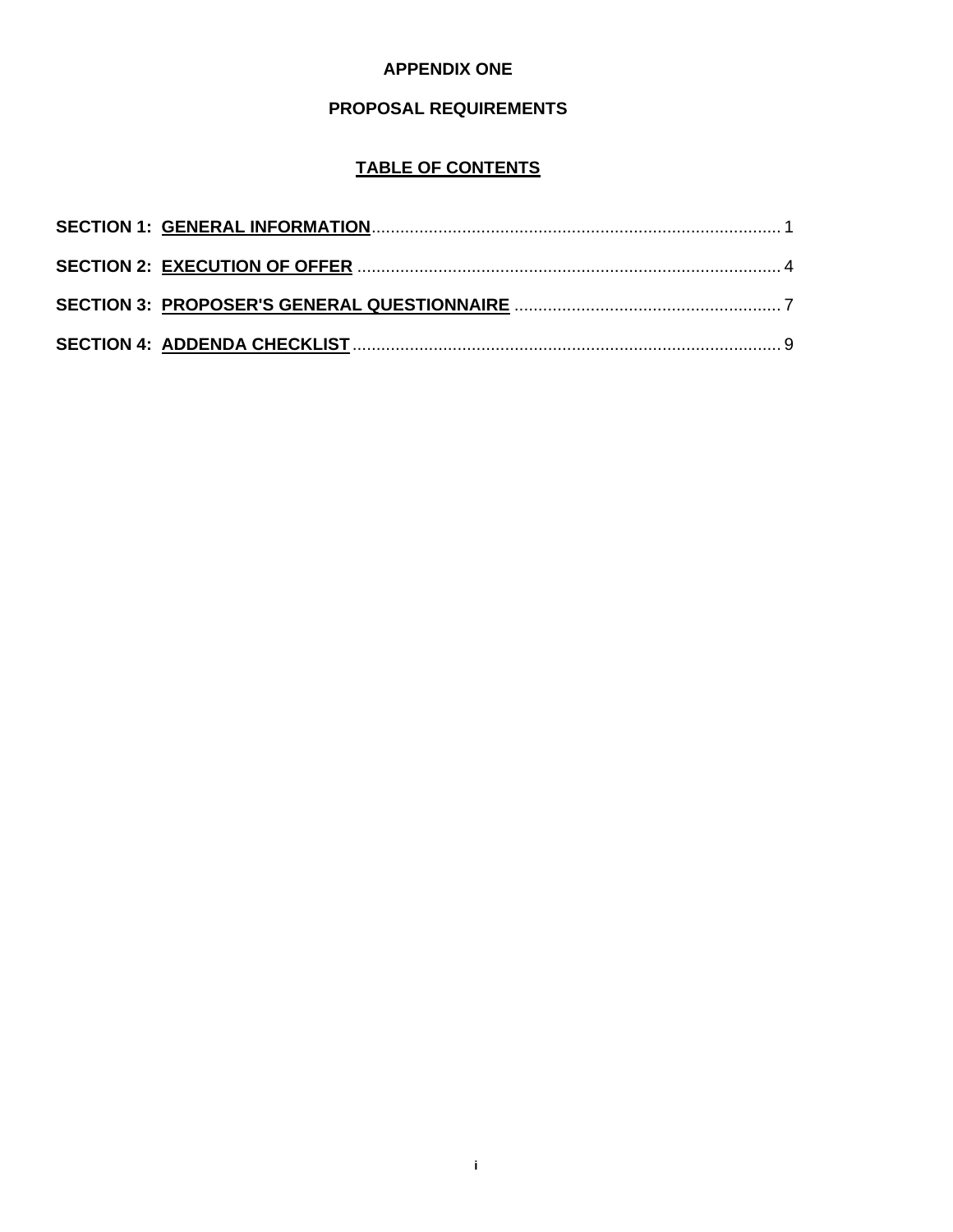#### **GENERAL INFORMATION**

#### **1.1 Purpose**

University is soliciting competitive sealed proposals from Proposers having suitable qualifications and experience providing services in accordance with the terms, conditions and requirements set forth in this RFP. This RFP provides sufficient information for interested parties to prepare and submit proposals for consideration by University.

By submitting a proposal, Proposer certifies that it understands this RFP and has full knowledge of the scope, nature, quality, and quantity of the services to be performed, the detailed requirements of the services to be provided, and the conditions under which such services are to be performed. Proposer also certifies that it understands that all costs relating to preparing a response to this RFP will be the sole responsibility of the Proposer.

PROPOSER IS CAUTIONED TO READ THE INFORMATION CONTAINED IN THIS RFP CAREFULLY AND TO SUBMIT A COMPLETE RESPONSE TO ALL REQUIREMENTS AND QUESTIONS AS DIRECTED.

#### **1.2 Inquiries and Interpretations**

University may in its sole discretion respond in writing to written inquiries concerning this RFP and mail its response as an Addendum to all parties recorded by University as having received a copy of this RFP. Only University's responses that are made by formal written Addenda will be binding on University. Any verbal responses, written interpretations or clarifications other than Addenda to this RFP will be without legal effect. All Addenda issued by University prior to the Submittal Deadline will be and are hereby incorporated as a part of this RFP for all purposes.

Proposers are required to acknowledge receipt of each Addendum as specified in this Section. The Proposer must acknowledge all Addenda by completing, signing and returning the Addenda Checklist (ref. **Section 4** of **APPENDIX ONE**). The Addenda Checklist must be received by University prior to the Submittal Deadline and should accompany the Proposer's proposal.

Any interested party that receives this RFP by means other than directly from University is responsible for notifying University that it has received an RFP package, and should provide its name, address, telephone and facsimile (**FAX**) numbers, and email address, to University, so that if University issues Addenda to this RFP or provides written answers to questions, that information can be provided to that party.

#### **1.3 Public Information**

Proposer is hereby notified that University strictly adheres to all statutes, court decisions and the opinions of the Texas Attorney General with respect to disclosure of public information.

University may seek to protect from disclosure all information submitted in response to this RFP until such time as a final agreement is executed.

Upon execution of a final agreement, University will consider all information, documentation, and other materials requested to be submitted in response to this RFP, to be of a non-confidential and non-proprietary nature and, therefore, subject to public disclosure under the *Texas Public Information Act* (ref. Chapter 552, *[Government Code](http://www.statutes.legis.state.tx.us/Docs/GV/htm/GV.552.htm)*). Proposer will be advised of a request for public information that implicates their materials and will have the opportunity to raise any objections to disclosure to the Texas Attorney General. Certain information may be protected from release under §[§552.101,](http://www.statutes.legis.state.tx.us/Docs/GV/htm/GV.552.htm#552.101) [552.104,](http://www.statutes.legis.state.tx.us/Docs/GV/htm/GV.552.htm#552.104) [552.110,](http://www.statutes.legis.state.tx.us/Docs/GV/htm/GV.552.htm#552.110) [552.113,](http://www.statutes.legis.state.tx.us/Docs/GV/htm/GV.552.htm#552.113) and [552.131,](http://www.statutes.legis.state.tx.us/Docs/GV/htm/GV.552.htm#552.131) *Government Code*.

#### **1.4 Type of Agreement**

Contractor, if any, will be required to enter into a contract with University in a form substantially similar to the Agreement between University and Contractor (the "**Agreement**") attached to this RFP as **APPENDIX TWO** and incorporated for all purposes.

#### **1.5 Proposal Evaluation Process**

University will select Contractor by using the competitive sealed proposal process described in this Section. Any proposals that are not submitted by the Submittal Deadline or that are not accompanied by required number of completed and signed originals of the HSP will be rejected by University as non-responsive due to material failure to comply with this RFP (ref. **Section 2.5.4** of this RFP). Upon completion of the initial review and evaluation of proposals, University may invite one or more selected Proposers to participate in oral presentations. University will use commercially reasonable efforts to avoid public disclosure of the contents of a proposal prior to selection of Contractor.

University may make the selection of Contractor on the basis of the proposals initially submitted, without discussion, clarification or modification. In the alternative, University may make the selection of Contractor on the basis of negotiation with any of the Proposers. In conducting negotiations, University will use commercially reasonable efforts to avoid disclosing the contents of competing proposals.

University may discuss and negotiate all elements of proposals submitted by Proposers within a specified competitive range. For purposes of negotiation, University may establish, after an initial review of the proposals, a competitive range of acceptable or potentially acceptable proposals composed of the highest rated proposal(s). In that event, University may defer further action on proposals not included within the competitive range pending the selection of Contractor; provided, however, University reserves the right to include additional proposals in the competitive range if deemed to be in the best interest of University.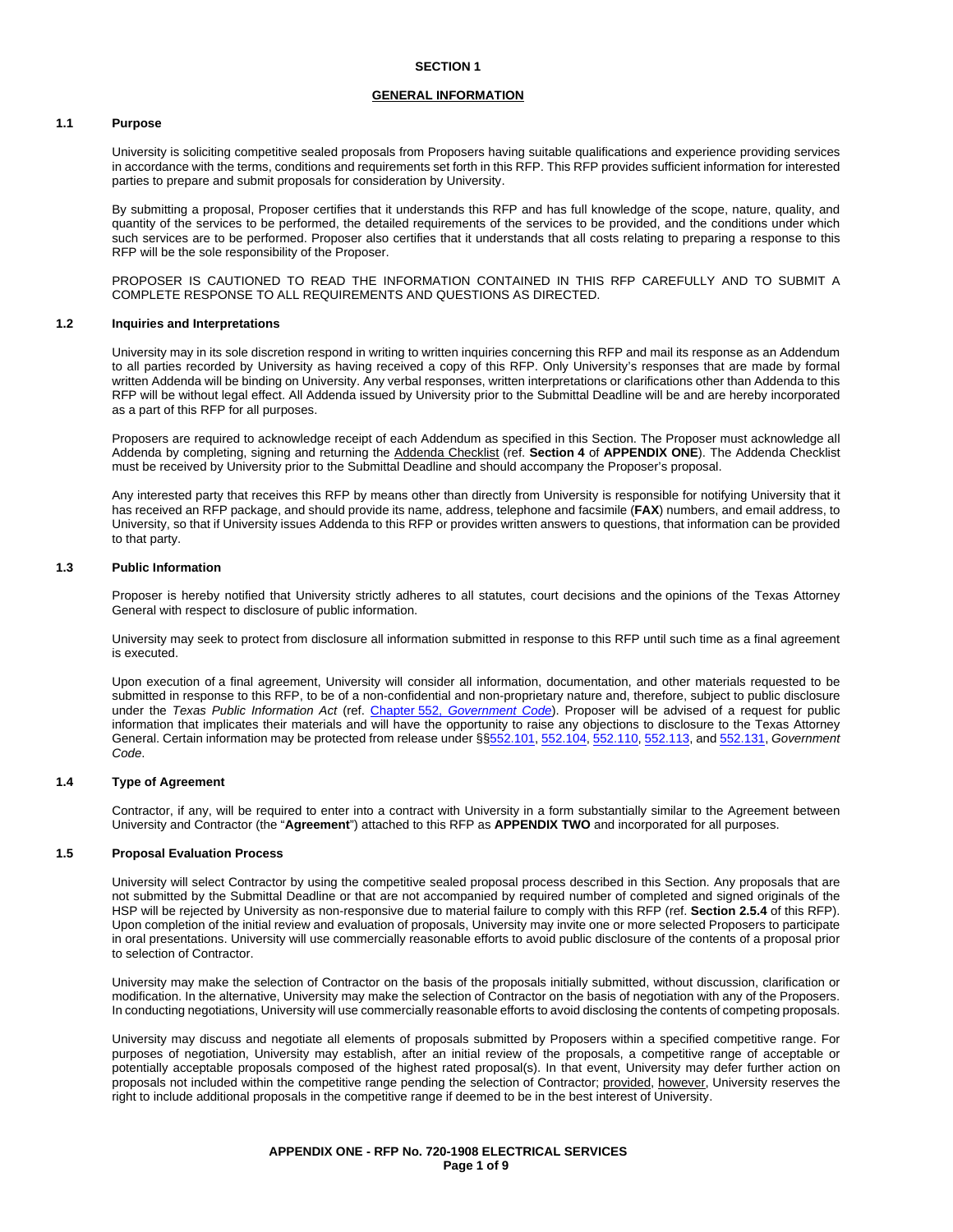After the Submittal Deadline but before final selection of Contractor, University may permit Proposer to revise its proposal in order to obtain the Proposer's best and final offer. In that event, representations made by Proposer in its revised proposal, including price and fee quotes, will be binding on Proposer. University will provide each Proposer within the competitive range with an equal opportunity for discussion and revision of its proposal. University is not obligated to select the Proposer offering the most attractive economic terms if that Proposer is not the most advantageous to University overall, as determined by University.

University reserves the right to (a) enter into an agreement for all or any portion of the requirements and specifications set forth in this RFP with one or more Proposers, (b) reject any and all proposals and re-solicit proposals, or (c) reject any and all proposals and temporarily or permanently abandon this selection process, if deemed to be in the best interests of University. Proposer is hereby notified that University will maintain in its files concerning this RFP a written record of the basis upon which a selection, if any, is made by University.

#### **1.6 Proposer's Acceptance of RFP Terms**

Proposer (1) accepts [a] Proposal Evaluation Process (ref. **Section 1.5** of **APPENDIX ONE**), [b] Criteria for Selection (ref. **2.3** of this RFP), [c] Specifications and Additional Questions (ref. **Section 5** of this RFP), [d] terms and conditions of the Agreement (ref. **APPENDIX TWO**), and [e] all other requirements and specifications set forth in this RFP; and (2) acknowledges that some subjective judgments must be made by University during this RFP process.

#### **1.7 Solicitation for Proposal and Proposal Preparation Costs**

Proposer understands and agrees that (1) this RFP is a solicitation for proposals and University has made no representation written or oral that one or more agreements with University will be awarded under this RFP; (2) University issues this RFP predicated on University's anticipated requirements for the Services, and University has made no representation, written or oral, that any particular scope of services will actually be required by University; and (3) Proposer will bear, as its sole risk and responsibility, any cost that arises from Proposer's preparation of a proposal in response to this RFP.

#### **1.8 Proposal Requirements and General Instructions**

- 1.8.1 Proposer should carefully read the information contained herein and submit a complete proposal in response to all requirements and questions as directed.
- 1.8.2 Proposals and any other information submitted by Proposer in response to this RFP will become the property of University.
- 1.8.3 University will not provide compensation to Proposer for any expenses incurred by the Proposer for proposal preparation or for demonstrations or oral presentations that may be made by Proposer. Proposer submits its proposal at its own risk and expense.
- 1.8.4 Proposals that (i) are qualified with conditional clauses; (ii) alter, modify, or revise this RFP in any way; or (iii) contain irregularities of any kind, are subject to disqualification by University, at University's sole discretion.
- 1.8.5 Proposals should be prepared simply and economically, providing a straightforward, concise description of Proposer's ability to meet the requirements and specifications of this RFP. Emphasis should be on completeness, clarity of content, and responsiveness to the requirements and specifications of this RFP.
- 1.8.6 University makes no warranty or guarantee that an award will be made as a result of this RFP. University reserves the right to accept or reject any or all proposals, waive any formalities, procedural requirements, or minor technical inconsistencies, and delete any requirement or specification from this RFP or the Agreement when deemed to be in University's best interest. University reserves the right to seek clarification from any Proposer concerning any item contained in its proposal prior to final selection. Such clarification may be provided by telephone conference or personal meeting with or writing to University, at University's sole discretion. Representations made by Proposer within its proposal will be binding on Proposer.
- 1.8.7 Any proposal that fails to comply with the requirements contained in this RFP may be rejected by University, in University's sole discretion.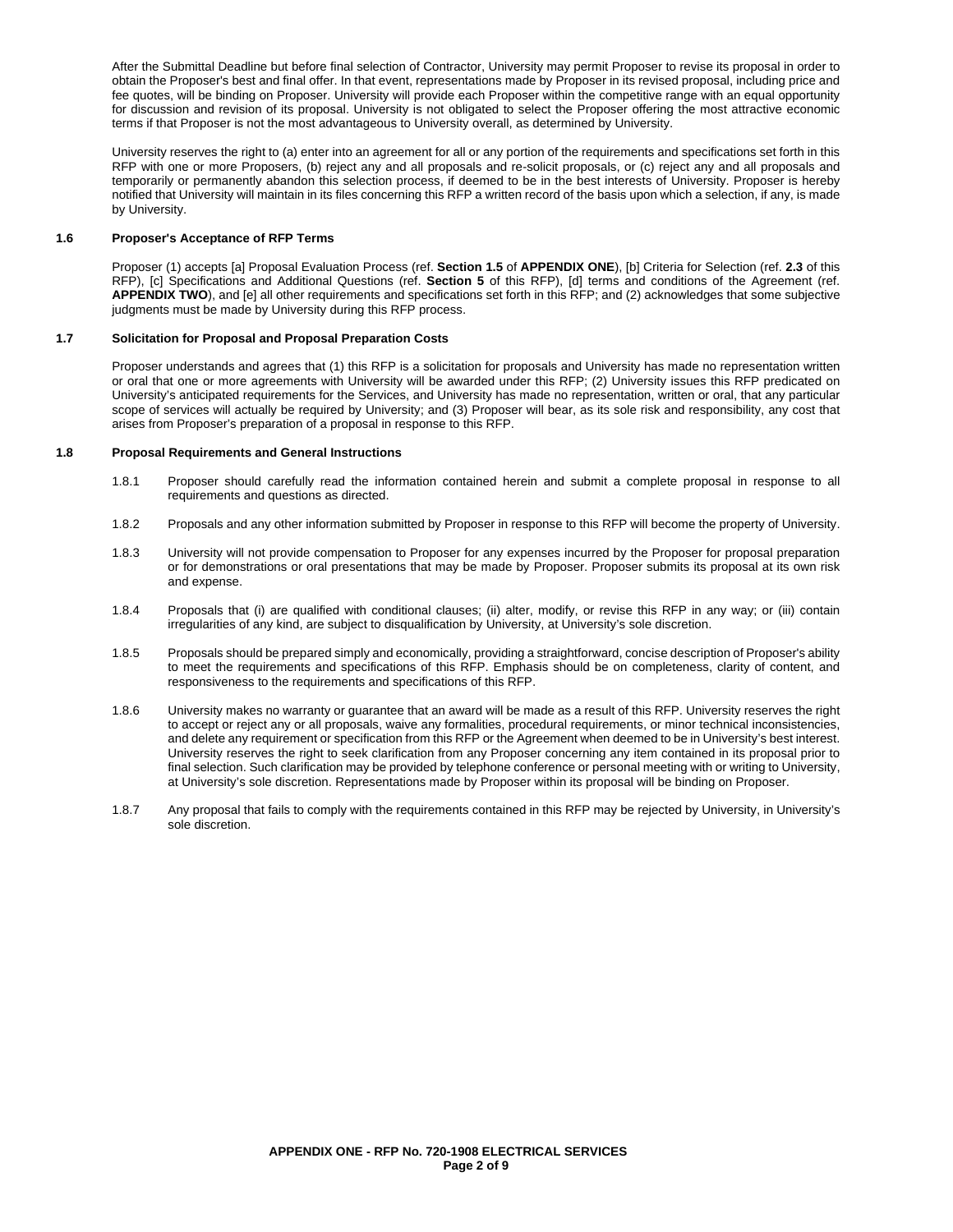#### **1.9 Preparation and Submittal Instructions**

#### 1.9.1 Specifications and Additional Questions

Proposals must include responses to the questions in Specifications and Additional Questions (ref. **Section 5** of this RFP). Proposer should reference the item number and repeat the question in its response. In cases where a question does not apply or if unable to respond, Proposer should refer to the item number, repeat the question, and indicate N / A (Not Applicable) or N / R (No Response), as appropriate. Proposer should explain the reason when responding N / A or N / R.

#### 1.9.2 Execution of Offer

Proposer must complete, sign and return the attached Execution of Offer (ref. **Section 2** of **APPENDIX ONE**) as part of its proposal. The Execution of Offer must be signed by a representative of Proposer duly authorized to bind the Proposer to its proposal. Any proposal received without a completed and signed Execution of Offer may be rejected by University, in its sole discretion.

#### 1.9.3 Pricing and Delivery Schedule

Proposer must complete and return the Pricing and Delivery Schedule (ref. **Section 6** of this RFP), as part of its proposal. In the Pricing and Delivery Schedule, the Proposer should describe in detail (a) the total fees for the entire scope of the Services; and (b) the method by which the fees are calculated. The fees must be inclusive of all associated costs for delivery, labor, insurance, taxes, overhead, and profit.

University will not recognize or accept any charges or fees to perform the Services that are not specifically stated in the Pricing and Delivery Schedule.

In the Pricing and Delivery Schedule, Proposer should describe each significant phase in the process of providing the Services to University, and the time period within which Proposer proposes to be able to complete each such phase.

#### 1.9.4 Proposer's General Questionnaire

Proposals must include responses to the questions in Proposer's General Questionnaire (ref. **Section 3** of **APPENDIX ONE).** Proposer should reference the item number and repeat the question in its response. In cases where a question does not apply or if unable to respond, Proposer should refer to the item number, repeat the question, and indicate N / A (Not Applicable) or N / R (No Response), as appropriate. Proposer should explain the reason when responding N / A or N / R.

#### 1.9.5 Addenda Checklist

Proposer should acknowledge all Addenda to this RFP (if any) by completing, signing and returning the Addenda Checklist (ref. **Section 4** of **APPENDIX ONE**) as part of its proposal. Any proposal received without a completed and signed Addenda Checklist may be rejected by University, in its sole discretion.

#### 1.9.6 Submission

*Proposer should submit all proposal materials as instructed in Section 3 of this RFP*. RFP No. (ref. **Title Page** of this RFP) and Submittal Deadline (ref. **Section 2.1** of this RFP) should be clearly shown (1) in the Subject line of any email transmitting the proposal, and (2) in the lower left-hand corner on the top surface of any envelope or package containing the proposal. In addition, the name and the return address of the Proposer should be clearly visible in any email or on any envelope or package.

University will not under any circumstances consider a proposal that is received after the Submittal Deadline or which is not accompanied by the HSP as required by **Section 2.5** of this RFP. University will not accept proposals submitted by email, telephone or FAX transmission.

Except as otherwise provided in this RFP, no proposal may be changed, amended, or modified after it has been submitted to University. However, a proposal may be withdrawn and resubmitted at any time prior to the Submittal Deadline. No proposal may be withdrawn after the Submittal Deadline without University's consent, which will be based on Proposer's written request explaining and documenting the reason for withdrawal, which is acceptable to University.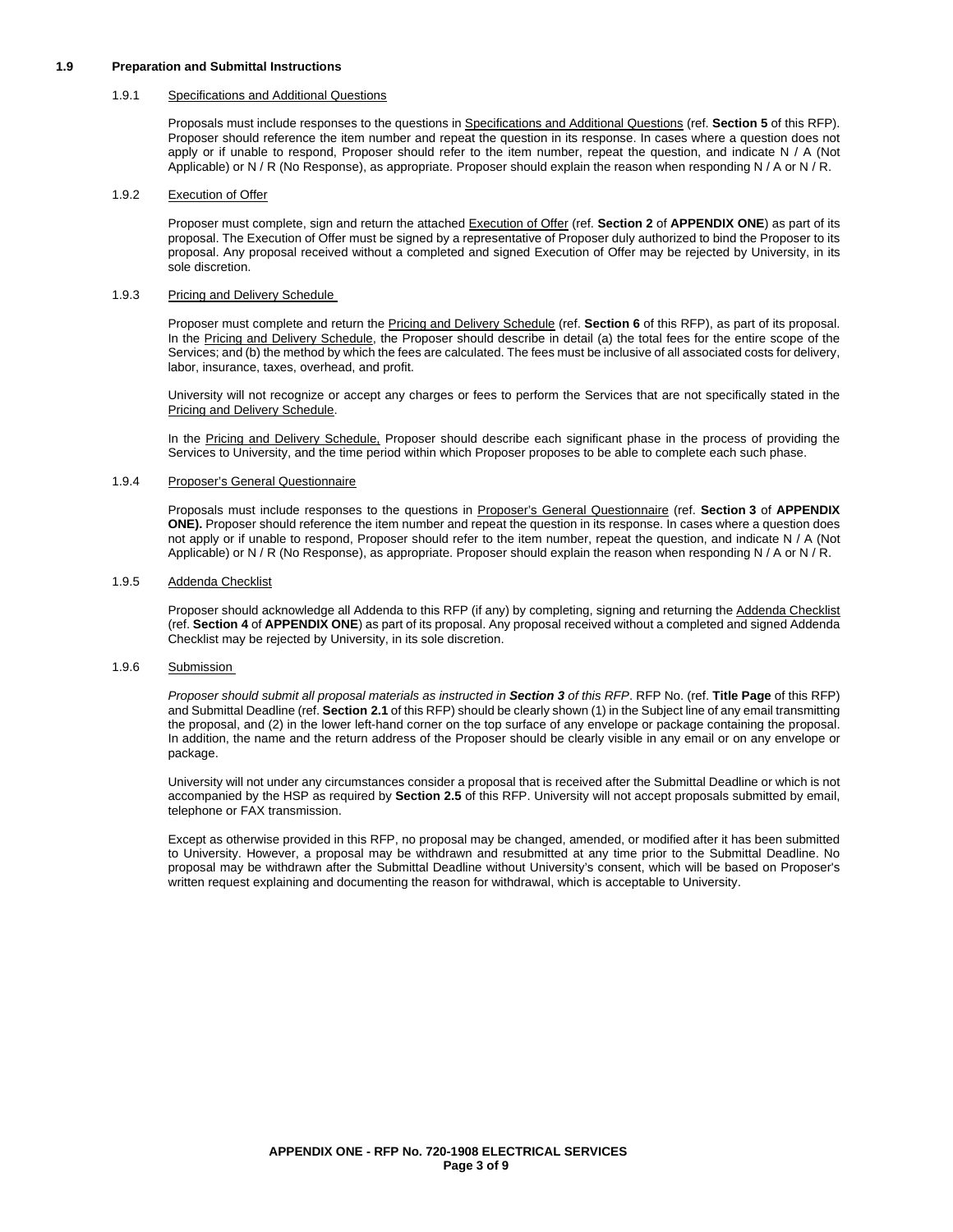#### **SECTION 2**

#### **EXECUTION OF OFFER**

#### **THIS EXECUTION OF OFFER MUST BE COMPLETED, SIGNED AND RETURNED WITH PROPOSER'S PROPOSAL. FAILURE TO COMPLETE, SIGN AND RETURN THIS EXECUTION OF OFFER WITH THE PROPOSER'S PROPOSAL MAY RESULT IN THE REJECTION OF THE PROPOSAL.**

- **2.1 Representations and Warranties.** Proposer represents, warrants, certifies, acknowledges, and agrees as follows:
	- 2.1.1 Proposer will furnish the Services to University and comply with all terms, conditions, requirements and specifications set forth in this RFP and any resulting Agreement.
	- 2.1.2 This RFP is a solicitation for a proposal and is not a contract or an offer to contract Submission of a proposal by Proposer in response to this RFP will not create a contract between University and Proposer. University has made no representation or warranty, written or oral, that one or more contracts with University will be awarded under this RFP. Proposer will bear, as its sole risk and responsibility, any cost arising from Proposer's preparation of a response to this RFP.
	- 2.1.3 Proposer is a reputable company that is lawfully and regularly engaged in providing the Services.
	- 2.1.4 Proposer has the necessary experience, knowledge, abilities, skills, and resources to perform the Services.
	- 2.1.5 Proposer is aware of, is fully informed about, and is in full compliance with all applicable federal, state and local laws, rules, regulations and ordinances relating to performance of the Services.
	- 2.1.6 Proposer understands (i) the requirements and specifications set forth in this RFP and (ii) the terms and conditions set forth in the Agreement under which Proposer will be required to operate.
	- 2.1.7 Proposer will not delegate any of its duties or responsibilities under this RFP or the Agreement to any sub-contractor, except as expressly provided in the Agreement.
	- 2.1.8 Proposer will maintain any insurance coverage required by the Agreement during the entire term.
	- 2.1.9 All statements, information and representations prepared and submitted in response to this RFP are current, complete, true and accurate. University will rely on such statements, information and representations in selecting Contractor. If selected by University, Proposer will notify University immediately of any material change in any matters with regard to which Proposer has made a statement or representation or provided information.
	- 2.1.10 PROPOSER WILL DEFEND WITH COUNSEL APPROVED BY UNIVERSITY, INDEMNIFY, AND HOLD HARMLESS UNIVERSITY, THE STATE OF TEXAS, AND ALL OF THEIR REGENTS, OFFICERS, AGENTS AND EMPLOYEES, FROM AND AGAINST ALL ACTIONS, SUITS, DEMANDS, COSTS, DAMAGES, LIABILITIES AND OTHER CLAIMS OF ANY NATURE, KIND OR DESCRIPTION, INCLUDING REASONABLE ATTORNEYS' FEES INCURRED IN INVESTIGATING, DEFENDING OR SETTLING ANY OF THE FOREGOING, ARISING OUT OF, CONNECTED WITH, OR RESULTING FROM ANY NEGLIGENT ACTS OR OMISSIONS OR WILLFUL MISCONDUCT OF PROPOSER OR ANY AGENT, EMPLOYEE, SUBCONTRACTOR, OR SUPPLIER OF PROPOSER IN THE EXECUTION OR PERFORMANCE OF ANY CONTRACT OR AGREEMENT RESULTING FROM THIS RFP.
	- 2.1.11 Pursuant to §[§2107.008](http://www.statutes.legis.state.tx.us/Docs/GV/htm/GV.2107.htm#2107.008) and [2252.903,](http://www.statutes.legis.state.tx.us/Docs/GV/htm/GV.2252.htm#2252.903) *Government Code*, any payments owing to Proposer under the Agreement may be applied directly to any debt or delinquency that Proposer owes the State of Texas or any agency of the State of Texas, regardless of when it arises, until such debt or delinquency is paid in full.
	- 2.1.12 Any terms, conditions, or documents attached to or referenced in Proposer's proposal are applicable to this procurement only to the extent that they (a) do not conflict with the laws of the State of Texas or this RFP, and (b) do not place any requirements on University that are not set forth in this RFP. Submission of a proposal is Proposer's good faith intent to enter into the Agreement with University as specified in this RFP and that Proposer's intent is not contingent upon University's acceptance or execution of any terms, conditions, or other documents attached to or referenced in Proposer's proposal.
	- 2.1.13 Pursuant to Chapter 2270, *[Government Code](http://www.statutes.legis.state.tx.us/Docs/GV/htm/GV.2270.v2.htm)*, Proposer certifies Proposer (1) does not currently boycott Israel; and (2) will not boycott Israel during the Term of the Agreement. Proposer acknowledges the Agreement may be terminated and payment withheld if this certification is inaccurate.
	- 2.1.14 Pursuant t[o Subchapter F, Chapter 2252,](http://www.statutes.legis.state.tx.us/Docs/GV/htm/GV.2252.htm#F) *Government Code*, Proposer certifies Proposer is not engaged in business with Iran, Sudan, or a foreign terrorist organization. Proposer acknowledges the Agreement may be terminated and payment withheld if this certification is inaccurate.
- **2.2 No Benefit to Public Servants.** Proposer has not given or offered to give, nor does Proposer intend to give at any time hereafter, any economic opportunity, future employment, gift, loan, gratuity, special discount, trip, favor or service to a public servant in connection with its proposal. Failure to sign this Execution of Offer, or signing with a false statement, may void the submitted proposal or any resulting Agreement, and Proposer may be removed from all proposer lists at University.
- **2.3 Tax Certification.** Proposer is not currently delinquent in the payment of any taxes due under Chapter 171, *[Tax Code](http://www.statutes.legis.state.tx.us/Docs/TX/htm/TX.171.htm)*, or Proposer is exempt from the payment of those taxes, or Proposer is an out-of-state taxable entity that is not subject to those taxes, whichever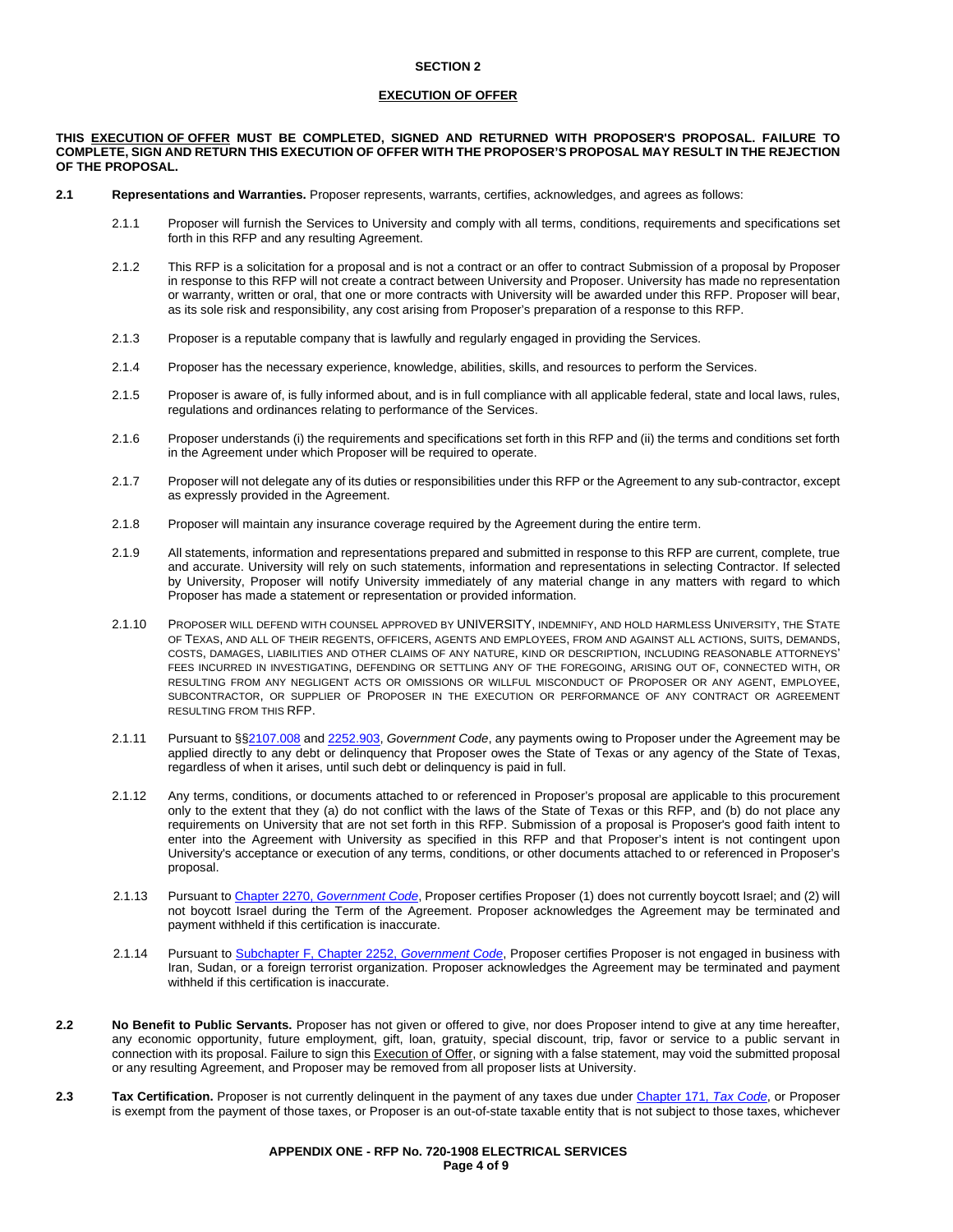is applicable. A false certification will be deemed a material breach of any resulting contract or agreement and, at University's option, may result in termination of any resulting Agreement.

- **2.4 Antitrust Certification.** Neither Proposer nor any firm, corporation, partnership or institution represented by Proposer, nor anyone acting for such firm, corporation or institution, has violated the antitrust laws of the State of Texas, codified in [§15.01 et seq.,](http://www.statutes.legis.state.tx.us/Docs/BC/htm/BC.15.htm) *Business [and Commerce Code](http://www.statutes.legis.state.tx.us/Docs/BC/htm/BC.15.htm)*, or the Federal antitrust laws, nor communicated directly or indirectly the proposal made to any competitor or any other person engaged in such line of business.
- **2.5 Authority Certification.** The individual signing this document and the documents made a part of this RFP, is authorized to sign the documents on behalf of Proposer and to bind Proposer under any resulting Agreement.
- **2.6 Child Support Certification.** Under §231.006, *[Family Code,](http://www.statutes.legis.state.tx.us/Docs/FA/htm/FA.231.htm#231.006)* relating to child support, the individual or business entity named in Proposer's proposal is not ineligible to receive award of the Agreement, and any Agreements resulting from this RFP may be terminated if this certification is inaccurate.

#### **2.7 Relationship Certifications.**

- No relationship, whether by blood, marriage, business association, capital funding agreement or by any other such kinship or connection exists between the owner of any Proposer that is a sole proprietorship, the officers or directors of any Proposer that is a corporation, the partners of any Proposer that is a partnership, the joint venturers of any Proposer that is a joint venture, or the members or managers of any Proposer that is a limited liability company, on one hand, and an employee of any member institution of University, on the other hand, other than the relationships which have been previously disclosed to University in writing.
- Proposer has not been an employee of any member institution of University within the immediate twelve (12) months prior to the Submittal Deadline.
- No person who, in the past four (4) years served as an executive of a state agency was involved with or has any interest in Proposer's proposal or any contract resulting from this RFP (ref. §669.003, *[Government Code](http://www.statutes.legis.state.tx.us/Docs/GV/htm/GV.669.htm#669.003)*).
- All disclosures by Proposer in connection with this certification will be subject to administrative review and approval before University enters into any Agreement resulting from this RFP with Proposer.
- **2.8 Compliance with Equal Employment Opportunity Laws.** Proposer is in compliance with all federal laws and regulations pertaining to Equal Employment Opportunities and Affirmative Action.
- **2.9 Compliance with Safety Standards.** All products and services offered by Proposer to University in response to this RFP meet or exceed the safety standards established and promulgated under the Federal Occupational Safety and Health Law [\(Public Law 91-](https://www.osha.gov/pls/oshaweb/owadisp.show_document?p_table=OSHACT&p_id=2743) [596\)](https://www.osha.gov/pls/oshaweb/owadisp.show_document?p_table=OSHACT&p_id=2743) and the *Texas Hazard Communication Act*, Chapter 502, *[Health and Safety Code](http://www.statutes.legis.state.tx.us/Docs/HS/htm/HS.502.htm)*, and all related regulations in effect or proposed as of the date of this RFP.
- **2.10 Exceptions to Certifications.** Proposer will and has disclosed, as part of its proposal, any exceptions to the information stated in this Execution of Offer. All information will be subject to administrative review and approval prior to the time University makes an award or enters into any Agreement with Proposer.
- **2.11 Manufacturer Responsibility and Consumer Convenience Computer Equipment Collection and Recovery Act Certification.** If Proposer will sell or lease computer equipment to University under any Agreement resulting from this RFP then, pursuant to §361.965(c), *[Health & Safety Code](http://www.statutes.legis.state.tx.us/Docs/HS/htm/HS.361.htm#361.965)*, Proposer is in compliance with the Manufacturer Responsibility and Consumer Convenience Computer Equipment Collection and Recovery Act set forth in [Chapter 361, Subchapter Y,](http://www.statutes.legis.state.tx.us/Docs/HS/htm/HS.361.htm#Y) *Health & Safety Code,* and the rules adopted by the Texas Commission on Environmental Quality under that Act as set forth in [30 TAC Chapter 328.](http://texreg.sos.state.tx.us/public/readtac$ext.ViewTAC?tac_view=5&ti=30&pt=1&ch=328&sch=I&rl=Y) [§361.952\(2\),](http://www.statutes.legis.state.tx.us/Docs/HS/htm/HS.361.htm#361.952) *Health [& Safety Code,](http://www.statutes.legis.state.tx.us/Docs/HS/htm/HS.361.htm#361.952)* states that, for purposes of the Manufacturer Responsibility and Consumer Convenience Computer Equipment Collection and Recovery Act*,* the term "computer equipment" means a desktop or notebook computer and includes a computer monitor or other display device that does not contain a tuner.

#### **2.12 Conflict of Interest Certification.**

- Proposer is not a debarred vendor or the principal of a debarred vendor (i.e. owner, proprietor, sole or majority shareholder, director, president, managing partner, etc.) either at the state or federal level.
- Proposer's provision of services or other performance under any Agreement resulting from this RFP will not constitute an actual or potential conflict of interest.
- Proposer has disclosed any personnel who are related to any current or former employees of University.
- Proposer has not given, nor does Proposer intend to give, at any time hereafter, any economic opportunity, future employment, gift, loan, gratuity, special discount, trip, favor or service to an officer or employee of University in connection with this RFP.

#### **2.13 Proposer should complete the following information:**

If Proposer is a Corporation, then State of Incorporation:

If Proposer is a Corporation, then Proposer's Corporate Charter Number:

RFP No.: 720-1908 Electrical Services

**NOTICE: WITH FEW EXCEPTIONS, INDIVIDUALS ARE ENTITLED ON REQUEST TO BE INFORMED ABOUT THE INFORMATION THAT GOVERNMENTAL BODIES OF THE STATE OF TEXAS COLLECT ABOUT SUCH INDIVIDUALS. UNDER §[§552.021](http://www.statutes.legis.state.tx.us/Docs/GV/htm/GV.552.htm#552.021) AND [552.023,](http://www.statutes.legis.state.tx.us/Docs/GV/htm/GV.552.htm#552.023)** *GOVERNMENT CODE***, INDIVIDUALS ARE ENTITLED TO RECEIVE AND REVIEW SUCH INFORMATION. UNDER §559.004,** *[GOVERNMENT CODE](http://www.statutes.legis.state.tx.us/Docs/GV/htm/GV.559.htm#559.004)***, INDIVIDUALS ARE ENTITLED TO HAVE GOVERNMENTAL BODIES OF THE STATE OF TEXAS CORRECT INFORMATION ABOUT SUCH INDIVIDUALS THAT IS INCORRECT.**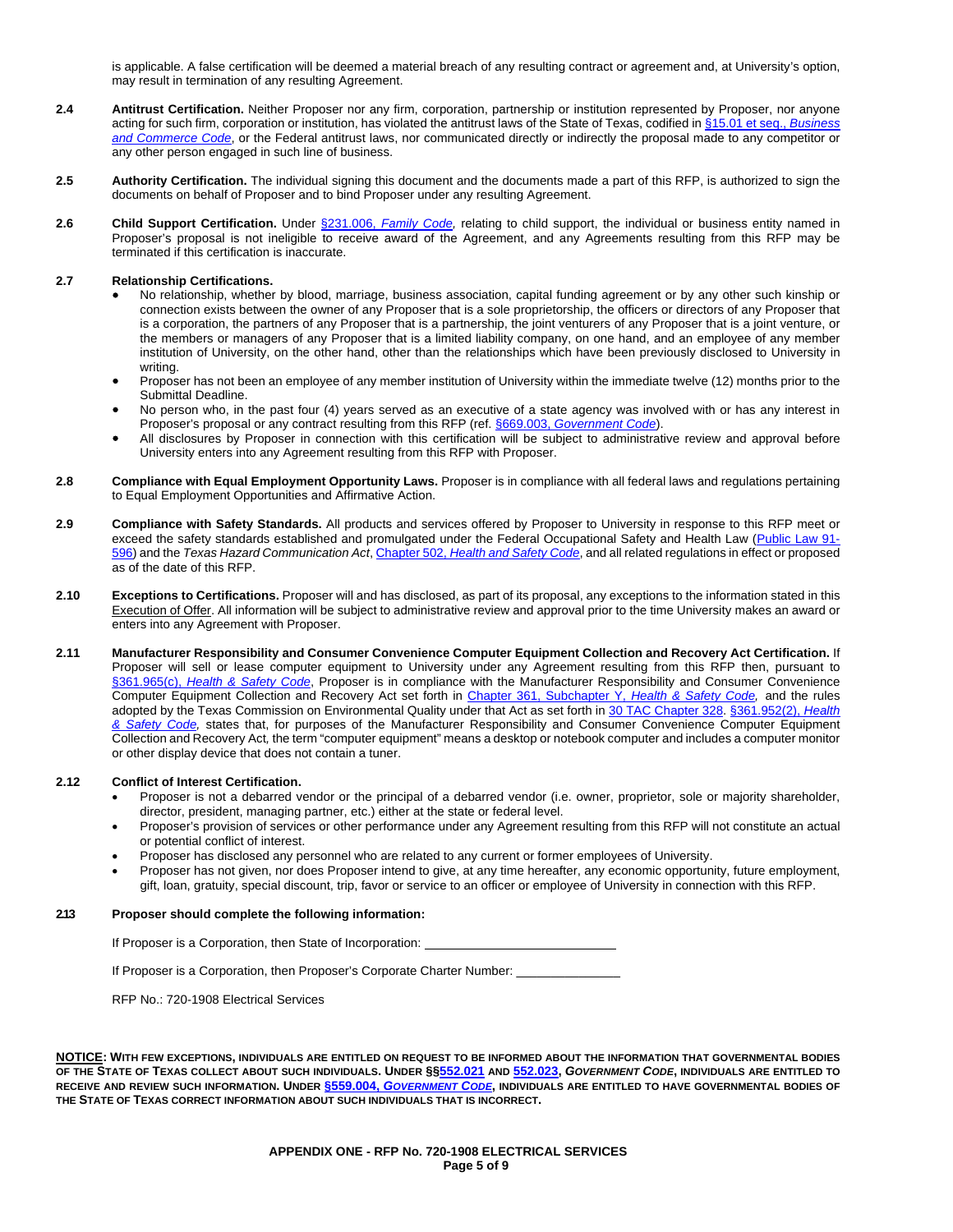#### **Submitted and Certified By:**

(Proposer Institution's Name) (Signature of Duly Authorized Representative) (Printed Name / Title) (Date Signed) (Proposer's Street Address) (City, State, Zip Code) (Telephone Number) (FAX Number) \_\_\_\_\_\_\_\_\_\_\_\_\_\_\_\_\_\_\_\_\_\_\_\_\_\_\_\_\_\_\_\_\_\_\_\_\_\_\_\_\_\_\_\_\_\_\_\_\_\_\_\_\_\_\_\_\_\_\_\_\_\_\_\_\_\_\_\_\_\_\_\_\_ (Email Address)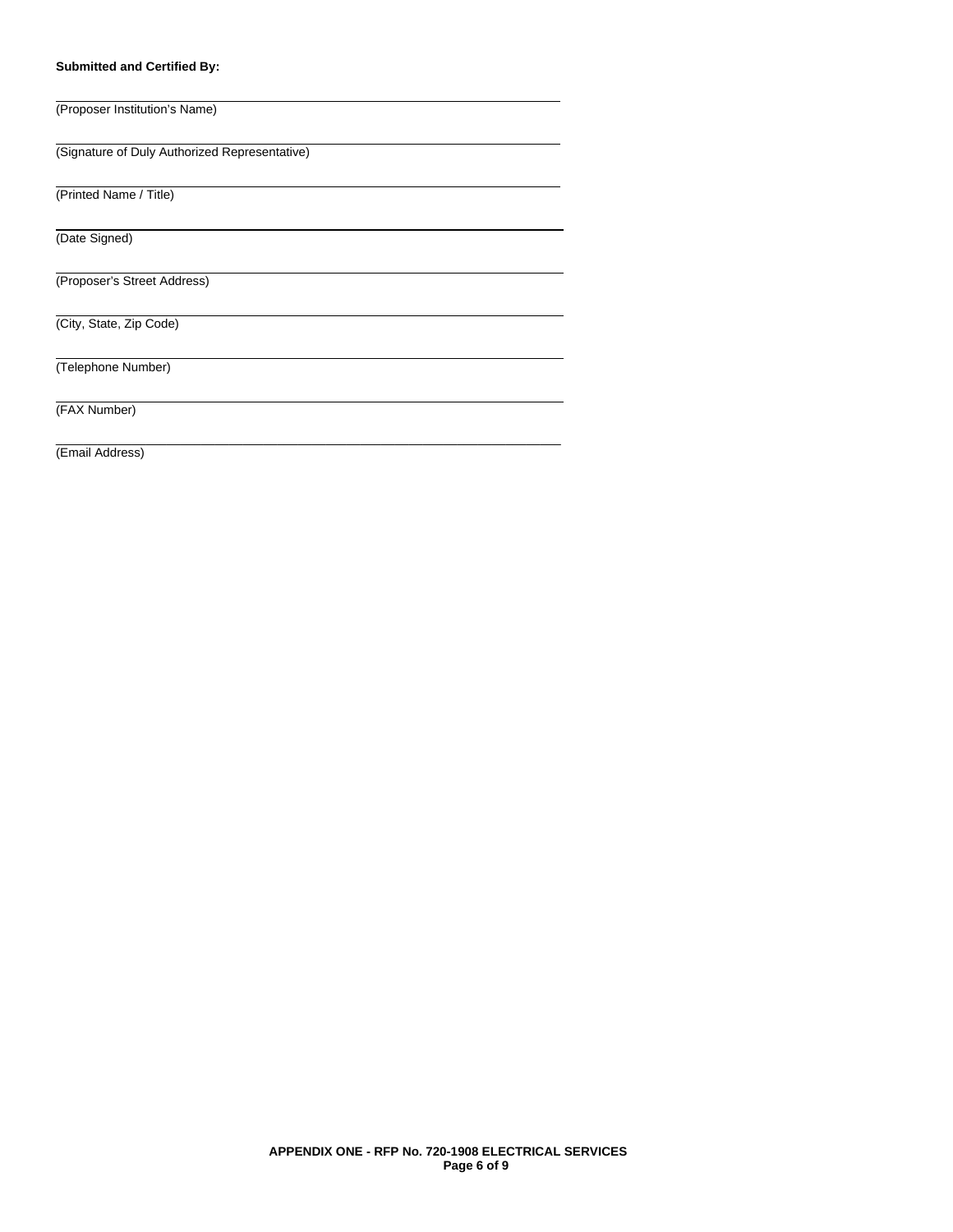#### **SECTION 3**

#### **PROPOSER'S GENERAL QUESTIONNAIRE**

**NOTICE: WITH FEW EXCEPTIONS, INDIVIDUALS ARE ENTITLED ON REQUEST TO BE INFORMED ABOUT THE INFORMATION THAT GOVERNMENTAL BODIES OF THE STATE OF TEXAS COLLECT ABOUT SUCH INDIVIDUALS. UNDER §[§552.021](http://www.statutes.legis.state.tx.us/Docs/GV/htm/GV.552.htm#552.021) AND [552.023,](http://www.statutes.legis.state.tx.us/Docs/GV/htm/GV.552.htm#552.023)** *GOVERNMENT CODE***, INDIVIDUALS ARE ENTITLED TO RECEIVE AND REVIEW SUCH INFORMATION. UNDER §559.004,** *[GOVERNMENT CODE](http://www.statutes.legis.state.tx.us/Docs/GV/htm/GV.559.htm#559.004)***, INDIVIDUALS ARE ENTITLED TO HAVE GOVERNMENTAL BODIES OF THE STATE OF TEXAS CORRECT INFORMATION ABOUT SUCH INDIVIDUALS THAT IS INCORRECT.**

Proposals must include responses to the questions contained in this Proposer's General Questionnaire. Proposer should reference the item number and repeat the question in its response. In cases where a question does not apply or if unable to respond, Proposer should refer to the item number, repeat the question, and indicate N / A (Not Applicable) or N / R (No Response), as appropriate. Proposer will explain the reason when responding N / A or N / R.

#### **3.1 Proposer Profile**

3.1.1 Legal name of Proposer company:

Address of principal place of business:

Address of office that would be providing service under the Agreement:

Number of years in Business:

State of incorporation:

Number of Employees:

Annual Revenues Volume:

Name of Parent Corporation, if any **NOTE: If Proposer is a subsidiary, University prefers to enter into a contract or agreement with the Parent Corporation or to receive assurances of performance from the Parent Corporation.** 

- 3.1.2 State whether Proposer will provide a copy of its financial statements for the past two (2) years, if requested by University.
- 3.1.3 Proposer will provide a financial rating of the Proposer entity and any related documentation (such as a Dunn and Bradstreet analysis) that indicates the financial stability of Proposer.
- 3.1.4 Is Proposer currently for sale or involved in any transaction to expand or to become acquired by another business entity? If yes, Proposer will explain the expected impact, both in organizational and directional terms.
- 3.1.5 Proposer will provide any details of all past or pending litigation or claims filed against Proposer that would affect its performance under the Agreement with University (if any).
- 3.1.6 Is Proposer currently in default on any loan agreement or financing agreement with any bank, financial institution, or other entity? If yes, Proposer will specify the pertinent date(s), details, circumstances, and describe the current prospects for resolution.
- 3.1.7 Proposer will provide a customer reference list of no less than three (3) organizations with which Proposer currently has contracts and / or to which Proposer has previously provided services (within the past five (5) years) of a type and scope similar to those required by University's RFP. Proposer will include in its customer reference list the customer's company name, contact person, telephone number, project description, length of business relationship, and background of services provided by Proposer.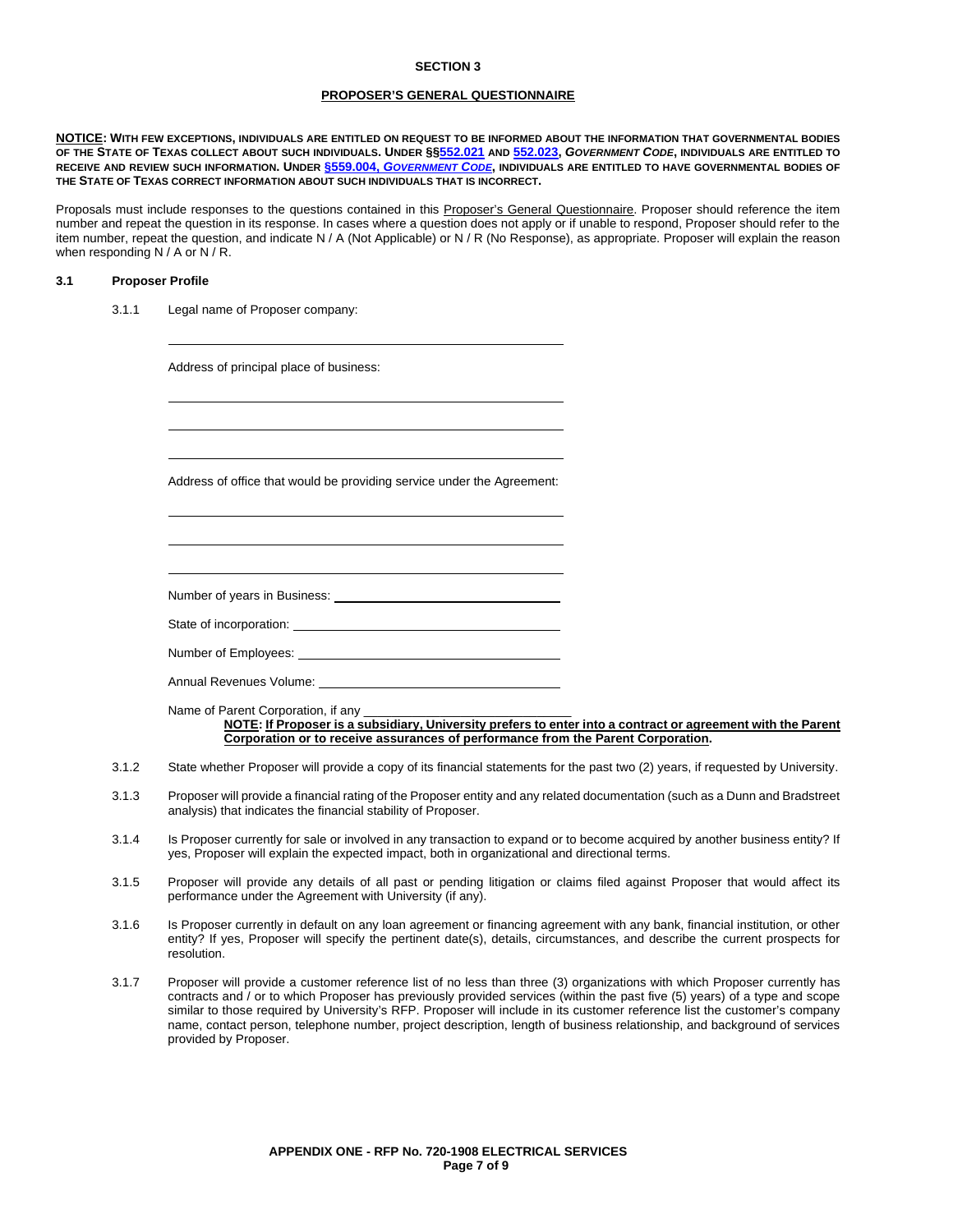- 3.1.8 Does any relationship exist (whether by family kinship, business association, capital funding agreement, or any other such relationship) between Proposer and any employee of University? If yes, Proposer will explain.
- 3.1.9 Proposer will provide the name and Social Security Number for each person having at least 25% ownership interest in Proposer. This disclosure is mandatory pursuant to §231.006, *[Family Code](http://www.statutes.legis.state.tx.us/Docs/FA/htm/FA.231.htm#231.006)*, and will be used for the purpose of determining whether an owner of Proposer with an ownership interest of at least 25% is more than 30 days delinquent in paying child support. Further disclosure of this information is governed by the *Texas Public Information Act* (ref. [Chapter 552,](http://www.statutes.legis.state.tx.us/Docs/GV/htm/GV.552.htm)  *[Government Code](http://www.statutes.legis.state.tx.us/Docs/GV/htm/GV.552.htm)*), and other applicable law.

#### **3.2 Approach to Project Services**

- 3.2.1 Proposer will provide a statement of the Proposer's service approach and will describe any unique benefits to University from doing business with Proposer. Proposer will briefly describe its approach for each of the required services identified in **Section 5.4** Scope of Work of this RFP.
- 3.2.2 Proposer will provide an estimate of the earliest starting date for services following execution of the Agreement.
- 3.2.3 Proposer will submit a work plan with key dates and milestones. The work plan should include:
	- 3.2.3.1 Identification of tasks to be performed;
	- 3.2.3.2 Time frames to perform the identified tasks;
	- 3.2.3.3 Project management methodology;
	- 3.2.3.4 Implementation strategy; and
	- 3.2.3.5 The expected time frame in which the services would be implemented.
- 3.2.4 Proposer will describe the types of reports or other written documents Proposer will provide (if any) and the frequency of reporting, if more frequent than required in this RFP. Proposer will include samples of reports and documents if appropriate.

#### **3.3 General Requirements**

- 3.3.1 Proposer will provide summary resumes for its proposed key personnel who will be providing services under the Agreement with University, including their specific experiences with similar service projects, and number of years of employment with Proposer.
- 3.3.2 Proposer will describe any difficulties it anticipates in performing its duties under the Agreement with University and how Proposer plans to manage these difficulties. Proposer will describe the assistance it will require from University.

#### **3.4 Service Support**

Proposer will describe its service support philosophy, how it is implemented, and how Proposer measures its success in maintaining this philosophy.

#### **3.5 Quality Assurance**

Proposer will describe its quality assurance program, its quality requirements, and how they are measured.

#### **3.6 Miscellaneous**

- 3.6.1 Proposer will provide a list of any additional services or benefits not otherwise identified in this RFP that Proposer would propose to provide to University. Additional services or benefits must be directly related to the goods and services solicited under this RFP.
- 3.6.2 Proposer will provide details describing any unique or special services or benefits offered or advantages to be gained by University from doing business with Proposer. Additional services or benefits must be directly related to the goods and services solicited under this RFP.
- 3.6.3 Does Proposer have a contingency plan or disaster recovery plan in the event of a disaster? If so, then Proposer will provide a copy of the plan.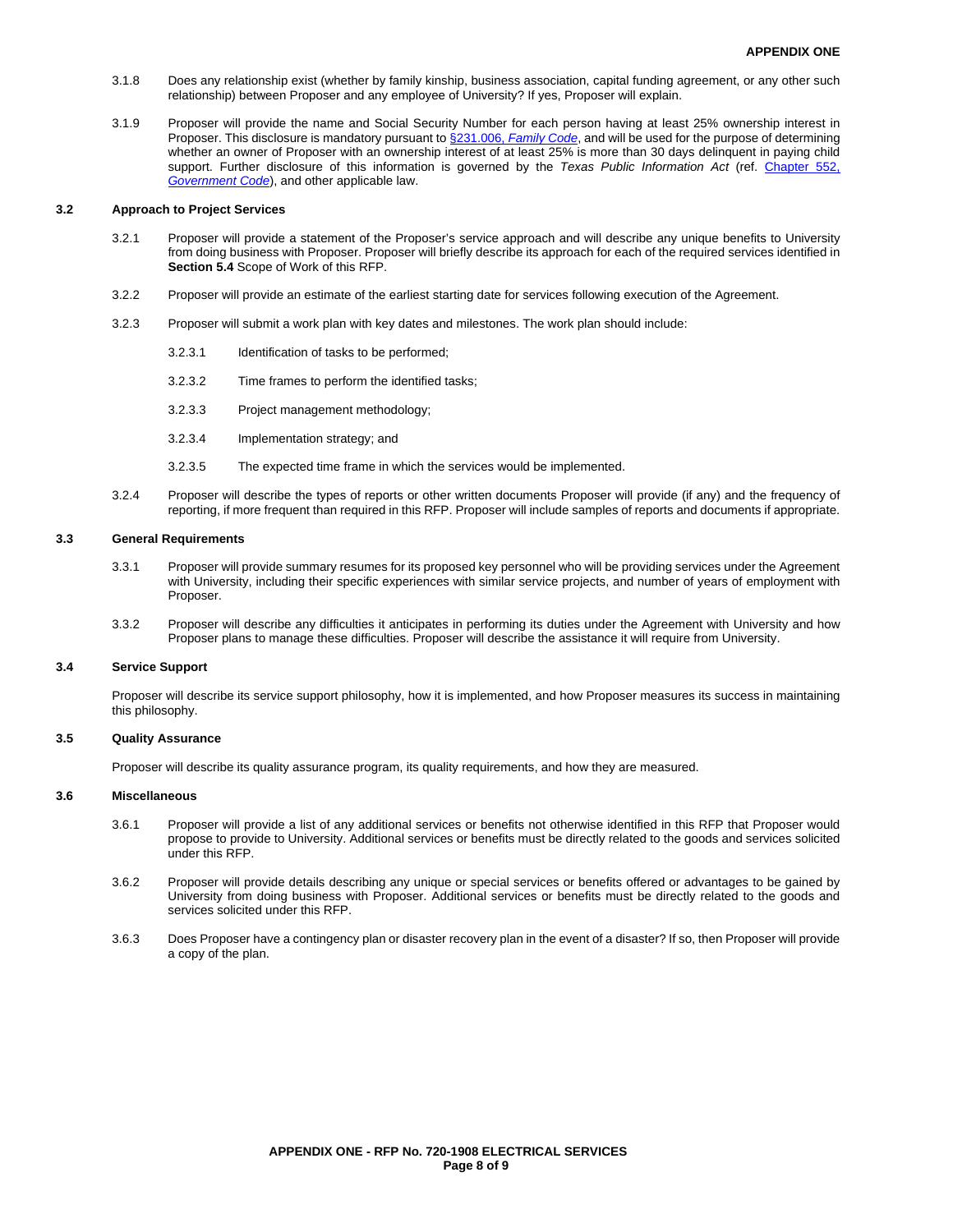#### **SECTION 4**

#### **ADDENDA CHECKLIST**

Proposal of: \_

(Proposer Company Name)

**To:** The University of Texas System

**Ref.:** Electrical Services

**RFP No.:** 720-1908

Ladies and Gentlemen:

The undersigned Proposer hereby acknowledges receipt of the following Addenda to the captioned RFP (initial if applicable).

**Note: If there was only one (1) Addendum, initial just the first blank after No. 1, not all five (5) blanks below.**

| No. $2 \overline{\phantom{a} \phantom{a}}$ | No. $3 \_$<br>No. 4 $\_\_\_\_\_\_\_\$ |
|--------------------------------------------|---------------------------------------|
|                                            | Respectfully submitted,               |
|                                            |                                       |
|                                            | (Authorized Signature for Proposer)   |
|                                            |                                       |
|                                            |                                       |
|                                            |                                       |

**Date:** \_\_\_\_\_\_\_\_\_\_\_\_\_\_\_\_\_\_\_\_\_\_\_\_\_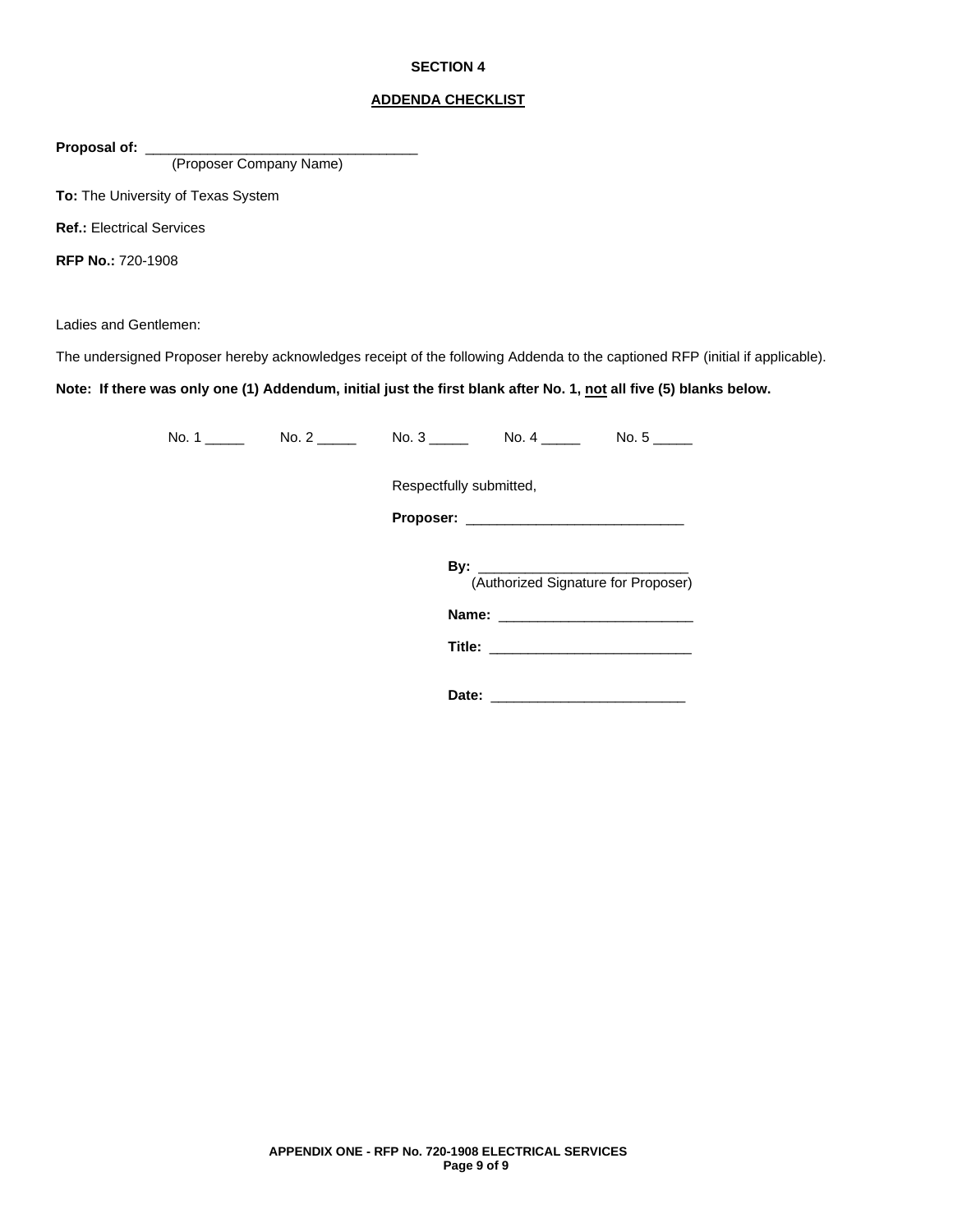## **APPENDIX TWO**

## **SAMPLE AGREEMENT**

# **(INCLUDED AS SEPARATE ATTACHMENT)**

**APPENDIX TWO - RFP No. 720-1908 ELECTRICAL SERVICES Page** 1 **of 1**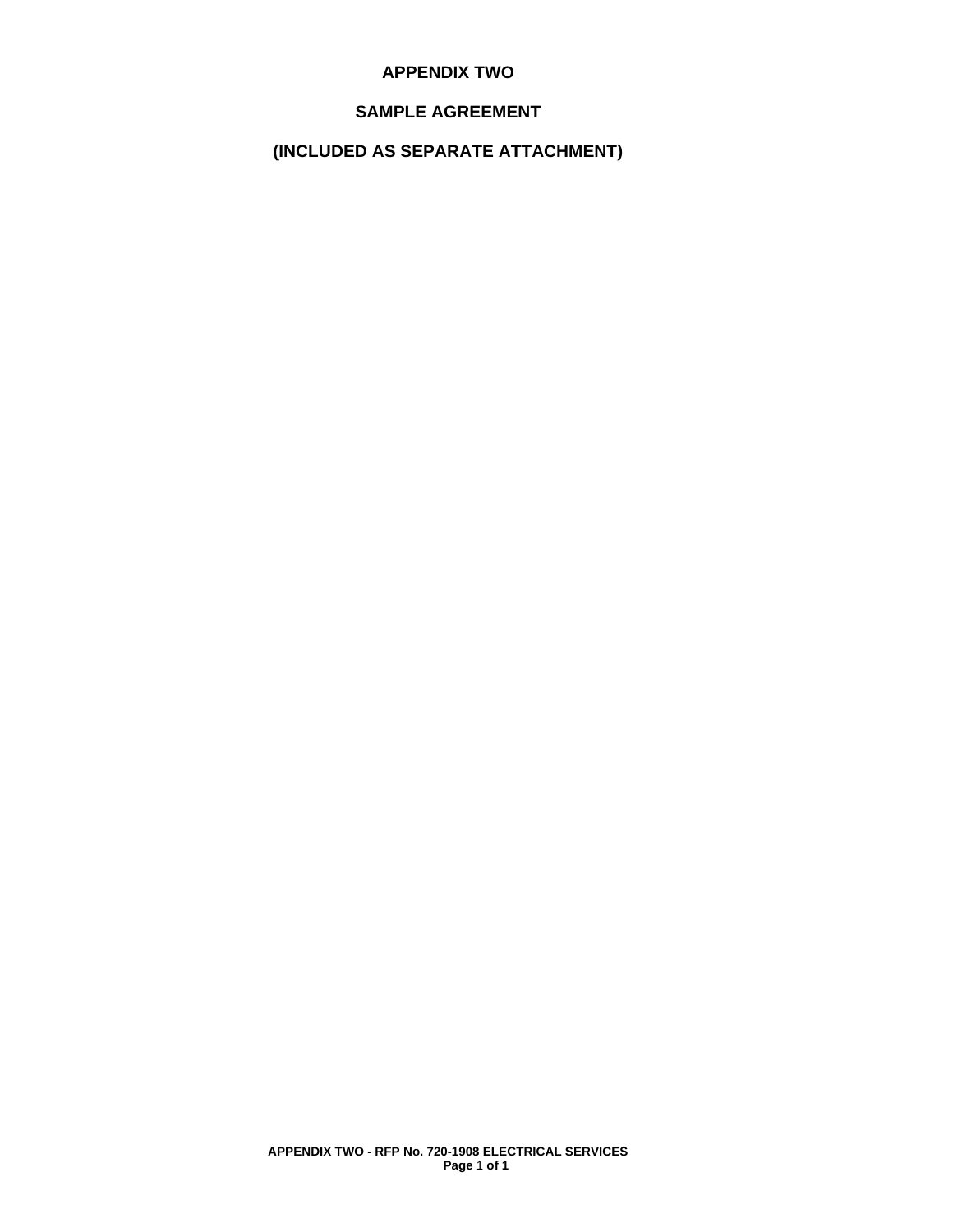## **AGREEMENT TO PROVIDE ELECTRICAL SERVICES**

This Agreement to Provide Electrical Services (this "**Agreement**") is made and entered into effective as of **\_\_\_\_\_\_\_\_\_\_\_\_\_\_\_\_\_\_\_\_, 2019** (the "**Effective Date**"), by and between **THE UNIVERSITY OF TEXAS SYSTEM ADMINISTRATION**, an agency and institution of higher education authorized under the laws of the State of Texas ("**University**"), and \_\_\_\_\_\_\_\_\_\_\_\_\_\_\_\_\_\_\_\_\_\_\_\_\_\_\_, a \_\_\_\_\_\_\_\_\_\_\_\_\_\_\_\_\_ ("**Contractor**"), Federal Tax Identification Number \_\_\_\_\_\_\_\_\_\_\_\_\_\_\_\_\_\_\_\_\_

In consideration of the mutual promises and covenants contained in this Agreement, University and Contractor agree as follows:

1. **TERM** – The term of this Agreement will begin on the Effective Date and expire **\_\_\_\_\_\_\_\_\_\_\_\_\_\_\_, 2024**.

## 2. **INTENTIONALLY OMITTED**

3. **STATEMENT OF WORK** – Contractor agrees to perform the repair, replacement, upgrade and alteration of existing electrical services, complete electrical systems, and other associated accessories and components (collectively, " **Electrical Services**") all as more particularly described in this Agreement and **SCHEDULE 1 Statement of Work** for Electrical Services ("**Statement of Work**") attached and incorporated for all purposes. As used in this Agreement, "Personnel" means any and all persons associated with Contractor who provide any Services pursuant to this Agreement, including managers, supervisors, representatives, full-time employees, part-time employees, agents, subcontractors, and independent contractors.

## 4. **INTENTIONALLY OMITTED**

- 5. **PERMITS AND LICENSES** Contractor will obtain and keep in effect all necessary permits, licenses and notices required for its performance under this Agreement, and will post or display in a prominent place the permits, licenses and notices as required by Applicable Laws (ref. **Section 27**).
- 6. **STANDARD OF PERFORMANCE** Contractor agrees to use its best efforts, skill, diligence, judgment and abilities to perform the Electrical Services in accordance with the standards specified in this Agreement, **SCHEDULE 1 Statement of Work**, the highest standards of Contractor's business, and all Applicable Laws.

## 7. **INTENTIONALLY OMITTED**

8. **SAFETY STANDARDS** – Acceptable safety standards will be followed by Contractor to assure safety for their staff as well as University staff, visitors, employees.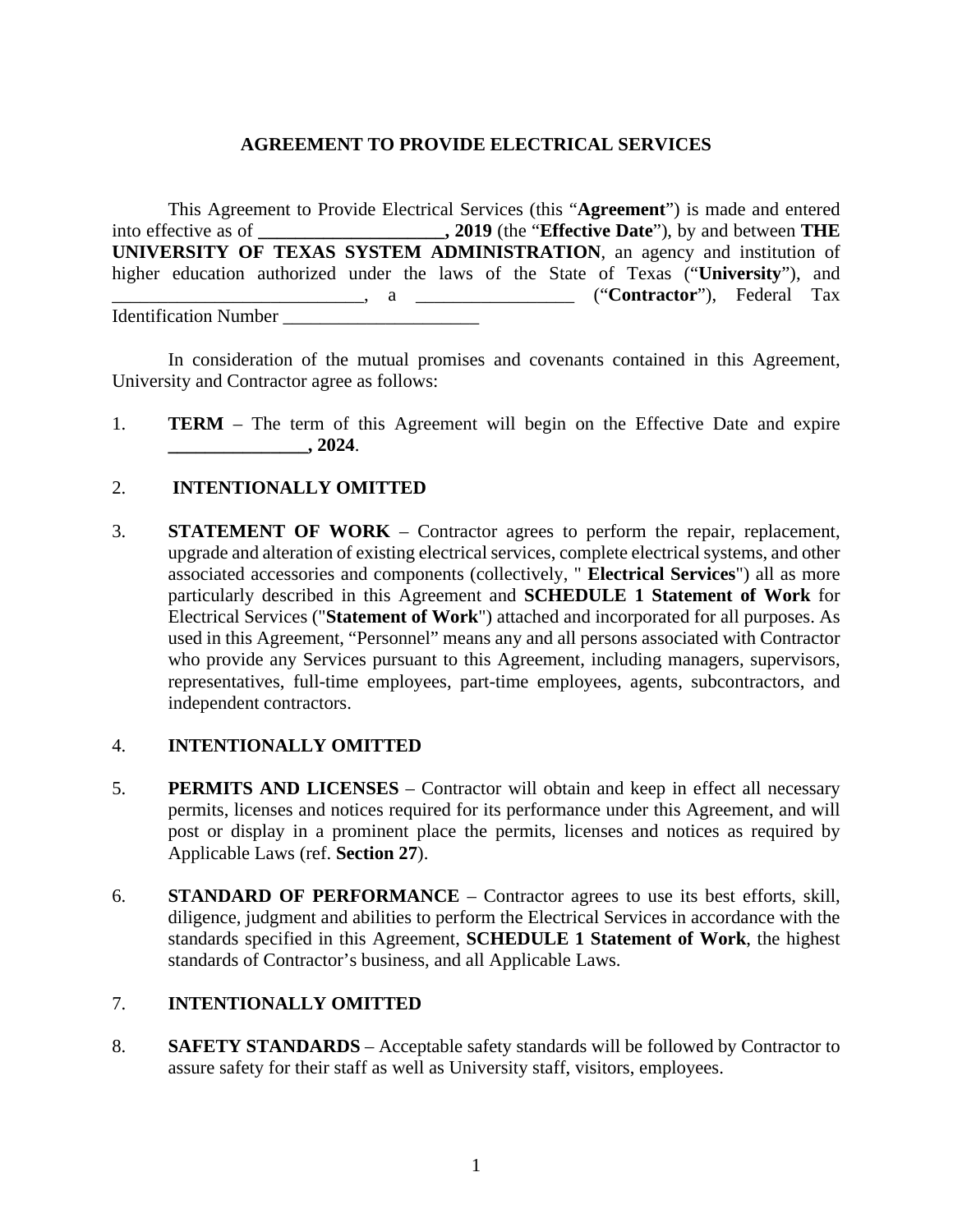## 9. **INTENTIONALLY OMITTED**

## 10. **PAYMENT TERMS** –

10.1 **Schedule 1** identifies the specific Services that Contractor will be required to perform under this Agreement, and **Schedule 2** identifies Contractor's price to perform each Service identified in **Schedule 1**. Upon University's determination that Contractor has completed a specific Service identified in **Schedule 1**, Contractor will submit to University an invoice identifying the specific Services, the price for that specific Services as identified in **Schedule 2**, all documentation that University may reasonably request to support the invoiced amount. University will, within twenty-one (21) days after the date University receives the invoice and supporting documentation for payment, approve or disapprove the amount reflected in the invoice and, if University approves the amount or any portion of the amount, University will promptly pay to Contractor the amount approved in accordance with Chapter 2251, *Texas Government Code*. If University disapproves any amount invoiced by Contractor, University will give Contractor specific reasons for its disapproval in writing within twenty-one (21) days after the date University receives the invoice and supporting documentation for payment.

10.2 University, an agency of the State of Texas, is exempt from Texas Sales & Use Tax on the Electrical Servicesin accordance with §151.309, *Texas Tax Code,* and Title 34 *Texas Administrative Code* ("**TAC**") §3.322.

10.3 The cumulative amount of all Progress Payments and the Final Payment will not exceed (**\$\_\_\_\_\_\_\_)**

10.4 Notwithstanding any provision to the contrary, University will not be obligated to make any payment (whether a Progress Payment or Final Payment) to Contractor if any one or more of the following conditions exist:

10.4.1 Contractor is in breach or default under this Agreement; or

10.4.2 Any part of the payment is attributable to Electrical Services which are not performed in accordance with this Agreement; provided, however, payment will be made as to the part attributable to Electrical Services which are performed in accordance with this Agreement.

10.5 No partial payment made will be or construed to be final acceptance or approval of that part of the Electrical Services to which the partial payment relates or relieve Contractor of any of its obligations under this Agreement.

10.6 The acceptance of Final Payment constitutes a waiver of all claims by Contractor except those previously made in writing and identified by Contractor as unsettled at the time of the Final Invoice.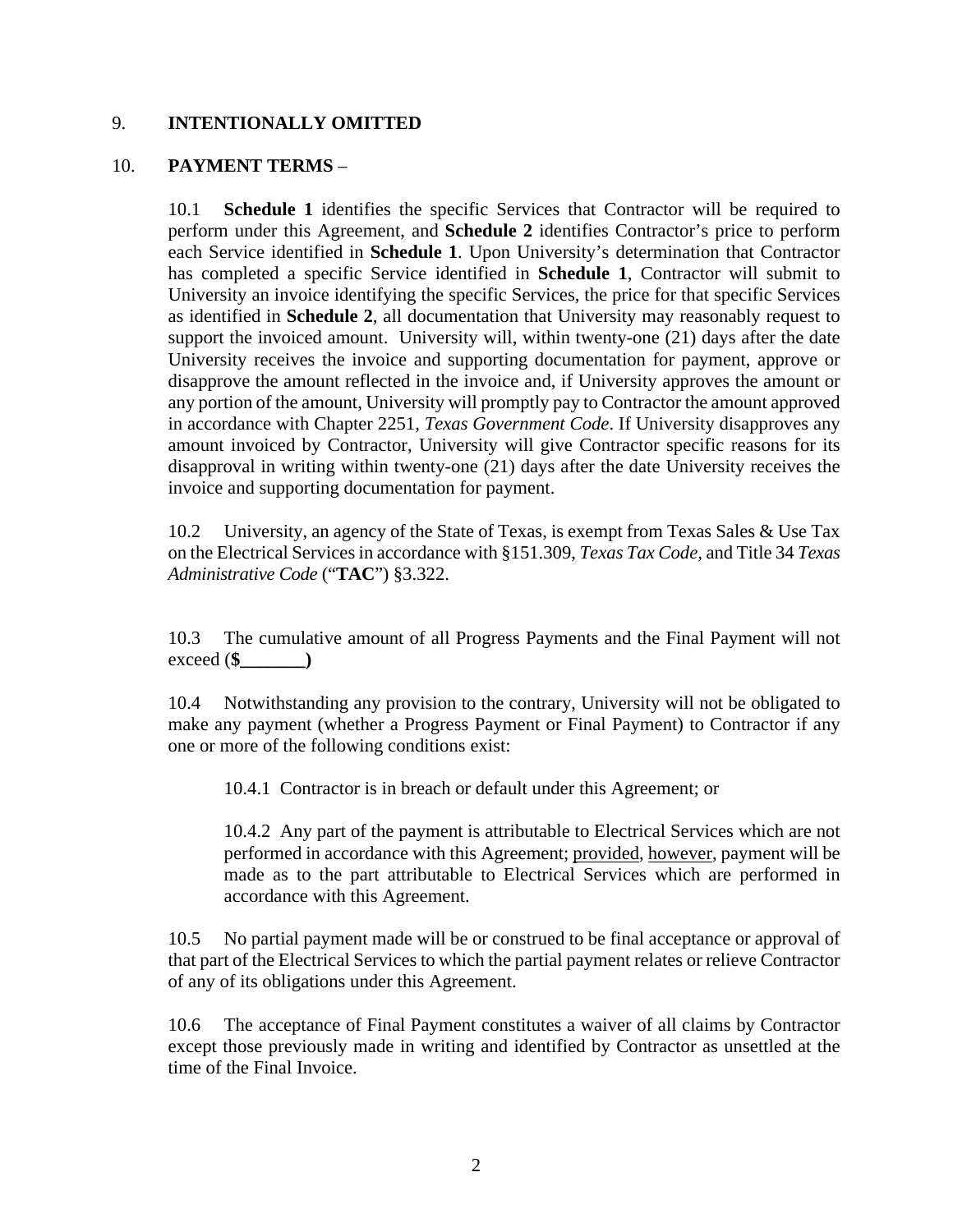10.7 Except for the obligation of University to pay Contractor certain amounts pursuant to the terms of this Agreement, University will have no other liability to Contractor or to anyone claiming through or under Contractor by reason of the execution or performance of this Agreement. Notwithstanding any obligation or liability of University to Contractor, no present or future agent, officer, director, employee, or regent of University or of the institutions comprising The University of Texas System, or anyone claiming under University, has or will have any personal liability to Contractor or to anyone claiming through or under Contractor by reason of the execution or performance of this Agreement.

10.8 Section 51.012, *Texas Education Code*, authorizes University to make any payment through electronic funds transfer methods. Contractor agrees to receive payments from University through electronic funds transfer methods, including the automated clearing house system (also known as ACH). Prior to the first payment under this Agreement, University will confirm Contractor's banking information. Any changes to Contractor's banking information must be communicated to University in writing at least thirty (30) days in advance of the effective date of the change.

10.9 Notwithstanding any other provision of this Agreement, University is entitled to a discount of \_\_\_% (Prompt Payment Discount) off of each payment that University submits within \_\_\_days after University's receipt of Contractor's invoice for that payment.

## 11. **PERSONNEL; RESPONSIBILITY FOR INDIVIDUALS PERFORMING WORK; CRIMINAL BACKGROUND CHECKS** –

11.1 Contractor agrees to:

11.1.1 maintain a staff of properly trained and experienced personnel to ensure consistent, efficient and satisfactory performance under this Agreement;

11.1.2 assign an adequate number of personnel to the Service Areas to ensure consistent, efficient and satisfactory performance under this Agreement; and

11.1.3 provide sufficient back-up personnel in times of staff shortages due to vacations, illness and inclement weather, to ensure consistent, efficient and satisfactory performance under this Agreement.

11.2 Contractor agrees that, at all times, the Personnel of Contractor furnishing or performing any of the Electrical Services specified under this Agreement will do so in a proper, good, workmanlike and dignified manner.

11.3 Contractor has the right to terminate any of its personnel at any time. In addition, Contractor acknowledges that University has the rights to (a) require identification from any person on University's premises, (b) refuse entry to persons having no legitimate business on University's premises, and (c) eject any undesirable person refusing to leave peaceably on request. Contractor will cooperate with all authorized University representatives in the exercise of University's rights described in this Section.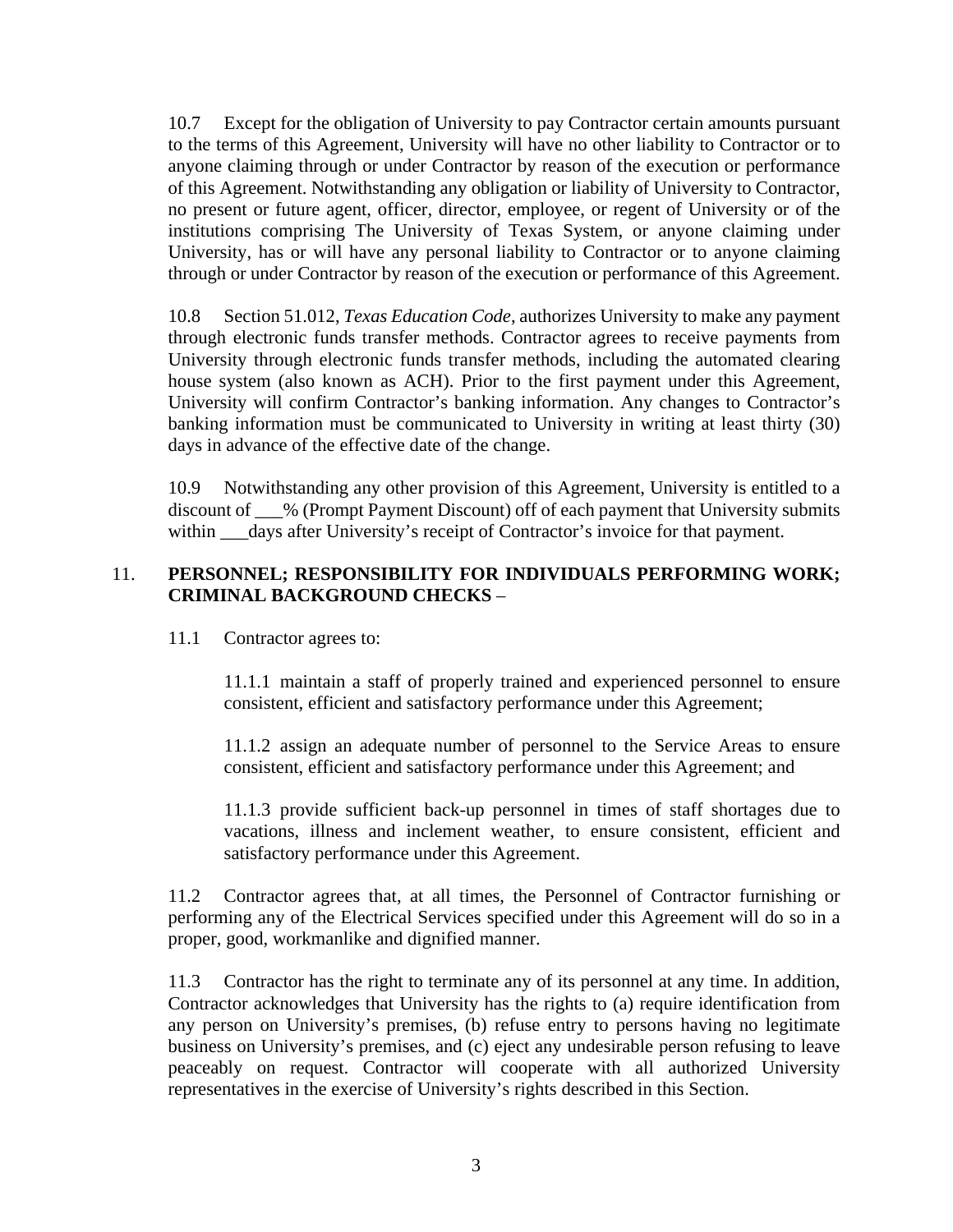11.4 All Personnel of Contractor assigned to perform a Service on University's premises will have prominently displayed on his or her person at all times while on University's premises an identification badge. Upon Contractor's completion of a specific Service Contractor will ensure that all of its Personnel return such a badge to University's Sr. Facilities and Operations Manager. Contractor's Supervisory Staff will receive an access card allowing entrance to those University locations that University's Sr. Facilities and Operations Manager determines, in his sole discretion, that Contractor will be allowed to access in order to perform specific Services. However, Contractor's Supervisory Staff must return such an access card to University's Sr. Facilities and Operations Manager upon (1) Contractor's completion of the specific Services for which that card was provided by University's Sr. Facilities and Operations Manager or (2) at any time upon request of University's Sr. Facilities and Operations Manager. The identification badge and access card(s) will be issued through the University's Office of the Department of Police ("**ODOP**").

11.5 Contractor will advise University's representative of the telephone numbers and addresses of Contractor's management personnel and will arrange for at least one of Contractor's management personnel to be available at all times (twenty-four hours a day, seven days a week, 365/366 days a year) by telephone.

11.6 Each individual who is assigned to perform the Electrical Services under this Agreement will be an employee of Contractor or an employee of a subcontractor engaged by Contractor. Contractor is responsible for the performance of all individuals performing the Electrical Services under this Agreement. Prior to commencing the Electrical Services, Contractor will (1) provide University with a list (" **List**") of all Personnel who may be assigned to perform the Electrical Services on University's premises and (2) have an appropriate criminal background screening performed on all the individuals on the List. Contractor will determine on a case-by-case basis whether each individual assigned to perform the Electrical Services is qualified to provide the services. Contractor will not knowingly assign any individual to provide services on University's premises who has a history of criminal conduct unacceptable for a university campus or healthcare center, including violent or sexual offenses. Contractor will update the List each time there is a change in the Personnel assigned to perform the Electrical Services on University's premises.

12. **COORDINATION** – Contractor will provide, at all times, one (1) adequate and expert on-site supervisory staff person ("**Supervisory Staff**") to manage Contractor's Personnel in the Services Areas, including such Supervisory Staff's management of all of Contractor's subcontractors included in the Personnel. The Supervisory Staff will be on University's premises at all times while the Electrical Services are being provided and will not leave University's premises until all services and security matters are completed. Neither University nor any representative of University will supervise Contractor's Personnel performing the Electrical Services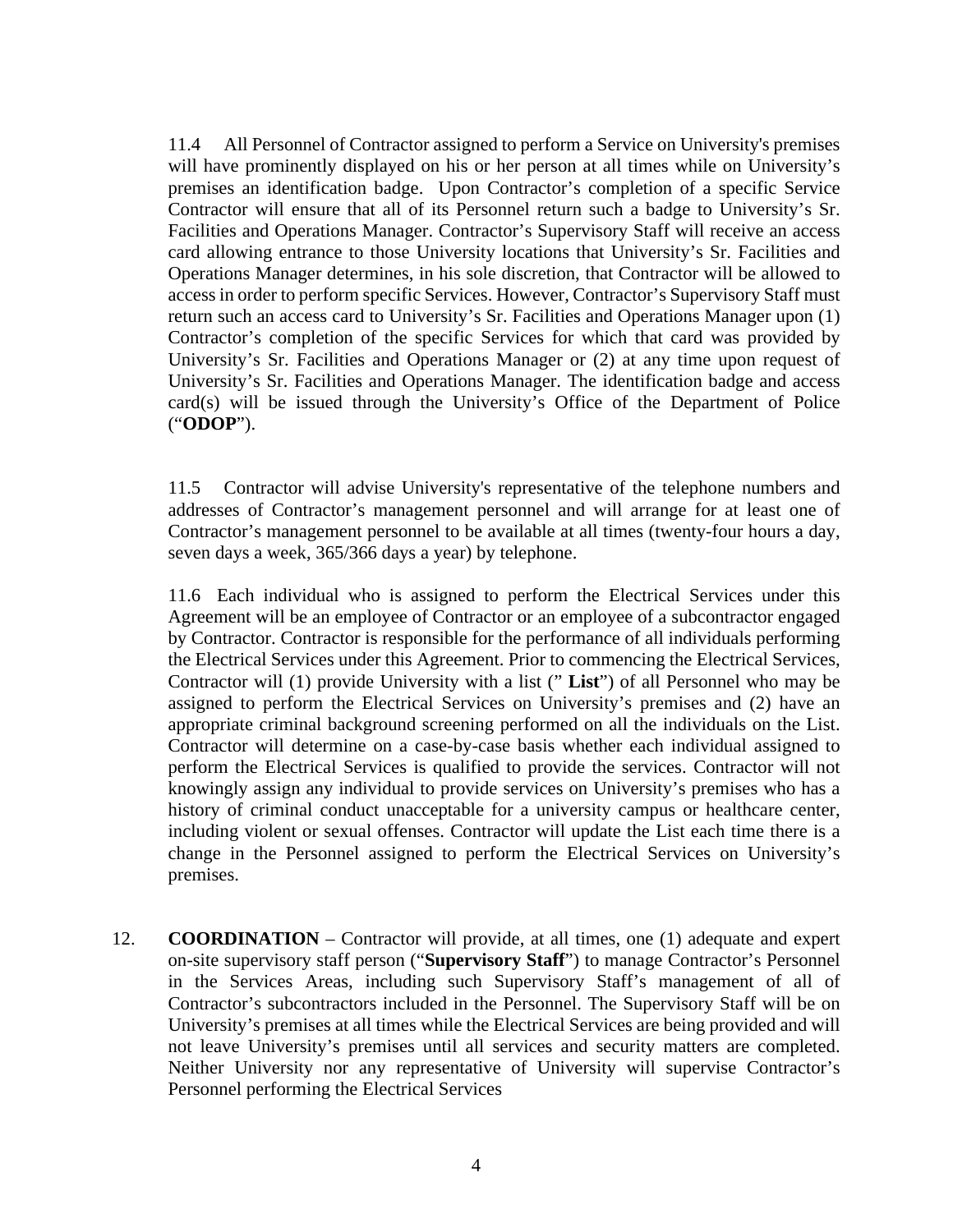The Supervisory Staff will become familiar with the emergency, fire, and disaster plans developed by University for University's premises and perform the duties assigned to Supervisory Staff by University as relates to the emergency, fire and disaster plans.

- 13. **LABOR RELATIONS** Contractor agrees to take immediate and reasonable steps to continue its provision of the Electrical Services under this Agreement in the event of any labor dispute or other action involving its Personnel.
- 14. **REPORTS BY CONTRACTOR** Contractor will submit inspection reports to University's Sr. Facilities and Operations Manager. Inspection reports will be prepared and signed by Contractor's Supervisor. Inspection reports will be prepared and signed by Contractor's Supervisor.
- 15. **INDEPENDENT CONTRACTOR** Contractor recognizes that it is engaged as an independent contractor and acknowledges that University has no responsibility to provide transportation, insurance, vacation or other fringe benefits normally associated with employee status. Contractor, in accordance with its status as an independent contractor, covenants and agrees that it will conduct itself consistent with that status, that it will neither hold itself out as, nor claim to be an officer, partner, employee or agent of University, and that it will not make any claim, demand or application to or for any right or privilege applicable to an officer, representative, employee or agent of University, including unemployment insurance benefits, social security coverage or retirement benefits. Contractor agrees to make its own arrangements for any fringe benefits as it may desire and agrees that it is responsible for all income taxes required by Applicable Laws. All of Contractor's Personnel providing Electrical Services to University will be deemed employees solely of Contractor and will not be deemed for any purposes whatsoever employees or agents of, acting for or on behalf of, University. No acts performed or representations, whether oral or written, made by Contractor with respect to third parties will be binding upon University.

## 16. **INSURANCE**–

16.1 Contractor, consistent with its status as an independent contractor will carry and will cause its subcontractors to carry, at least the following insurance, with companies authorized to do insurance business in the State of Texas or eligible surplus lines insurers operating in accordance with the Texas Insurance Code, having an A.M. Best Rating of A- : VII or better, and in amounts not less than the following minimum limits of coverage:

16.1.1 Workers' Compensation Insurance with statutory limits, and Employer's Liability Insurance with limits of not less than \$1,000,000:

| Employers Liability - Each Accident       | \$1,000,000 |
|-------------------------------------------|-------------|
| Employers Liability - Each Employee       | \$1,000,000 |
| <b>Employers Liability - Policy Limit</b> | \$1,000,000 |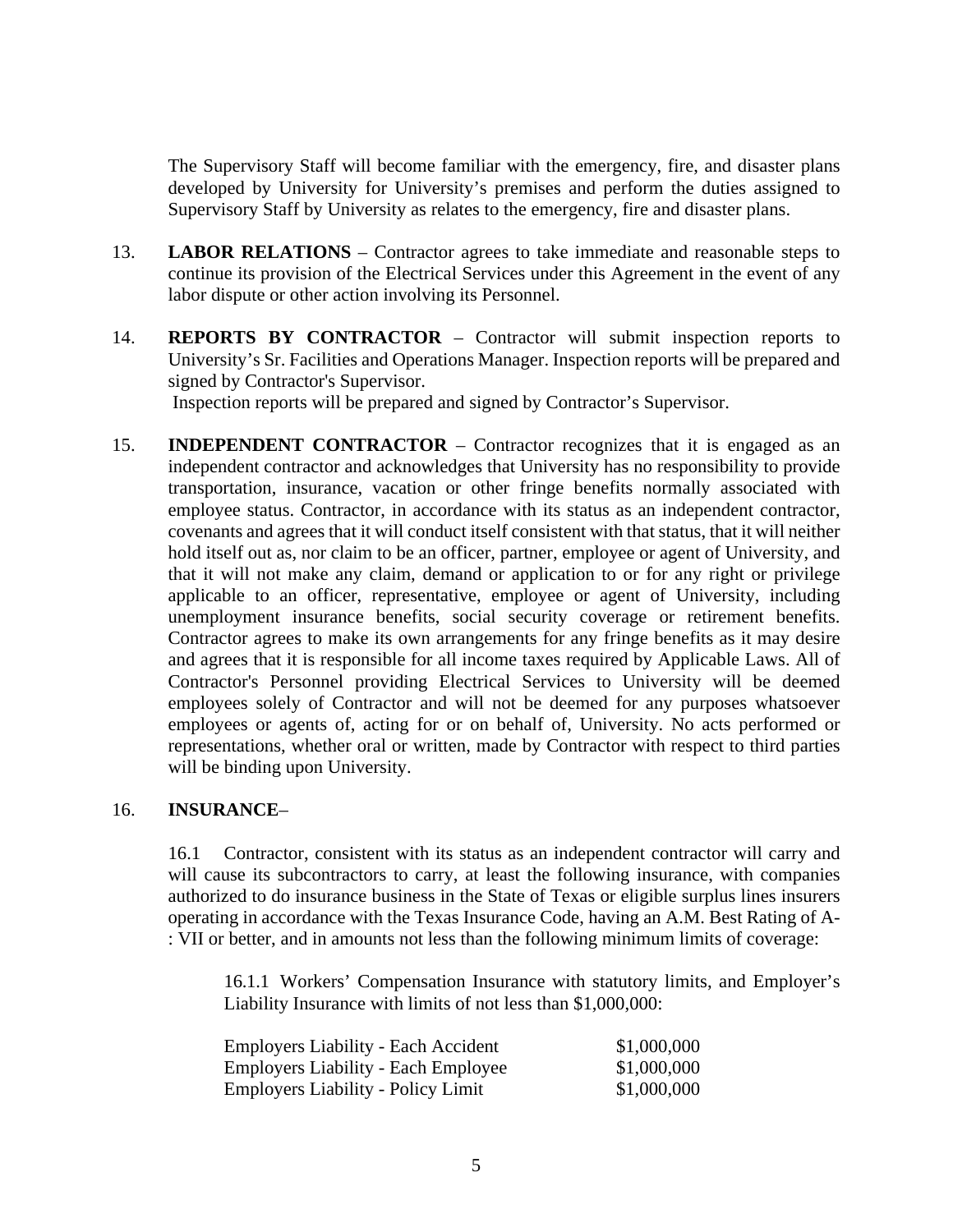Workers' Compensation policy must include under Item 3.A. on the information page of the Workers' Compensation policy the state in which Work is to be performed for University.

16.1.2 Commercial General Liability Insurance with limits of not less than:

| Each Occurrence Limit                            | \$1,000,000 |
|--------------------------------------------------|-------------|
| Damage to Rented Premises                        | \$300,000   |
| Personal & Advertising Injury                    | \$1,000,000 |
| General Aggregate                                | \$2,000,000 |
| <b>Products - Completed Operations Aggregate</b> | \$2,000,000 |

The required Commercial General Liability policy will be issued on a form that insures Contractor's and subcontractor's liability for bodily injury (including death), property damage, personal and advertising injury assumed under the terms of this Agreement.

16.1.3 Business Auto Liability Insurance covering all owned, non-owned or hired automobiles, with limits of not less than \$1,000,000 single limit of liability per accident for Bodily Injury and Property Damage;

16.1.4 Umbrella/Excess Liability Insurance with limits of not less than \$2,000,000 per occurrence and aggregate, and will be excess over and at least as broad as the underlying coverage as required under **Sections 16.1.1** Employer's Liability; **16.1.2** Commercial General Liability; and **16.1.3** Business Auto Liability. Inception and expiration dates will be the same as the underlying policies. Drop down coverage will be provided for reduction or exhaustion of underlying aggregate limits and will provide a duty to defend for any insured.

16.2 Contractor will deliver to University:

16.2.1 After the execution and delivery of this Agreement and prior to the performance of any Work by Contractor, evidence of insurance on a Texas Department of Insurance (**TDI**) approved certificate form (the Acord form is a TDIapproved form) verifying the existence and actual limits of all required insurance policies; and, if the coverage period shown on the current certificate form ends during the Term, then prior to the end of the coverage period, a new certificate form verifying the continued existence of all required insurance policies.

16.2.1.1 *All insurance policies* (with the exception of workers' compensation, employer's liability and professional liability) will be endorsed and name the Board of Regents of The University of Texas System and University as Additional Insureds for liability caused in whole or in part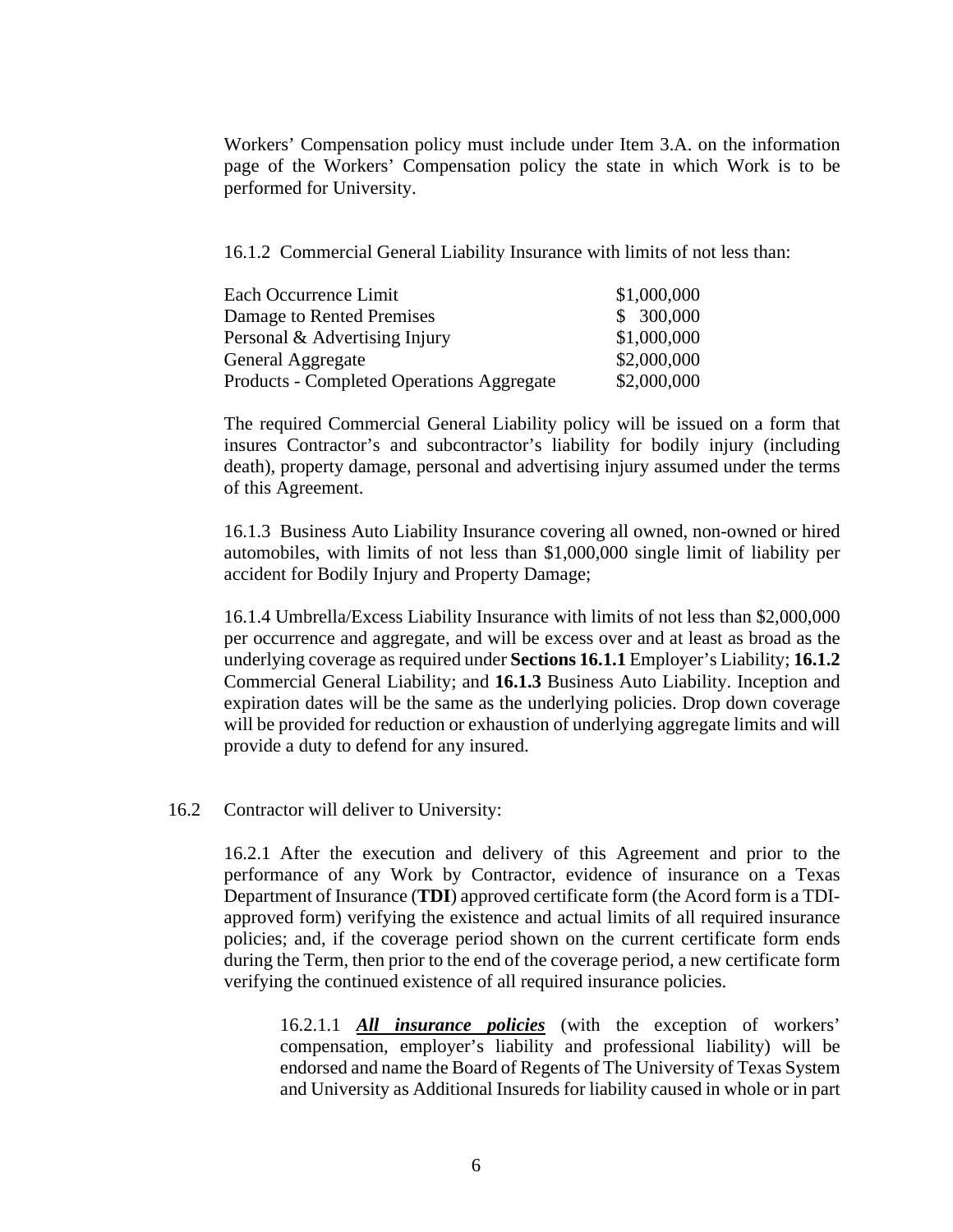by Contractor's acts or omissions with respect to its on-going and completed operations up to the actual liability limits of the required insurance policies maintained by Contractor. Commercial General Liability Additional Insured endorsement including ongoing and completed operations coverage will be submitted with the Certificates of Insurance. Commercial General Liability and Business Auto Liability will be endorsed to provide primary and non-contributory coverage.

16.2.1.2 Contractor hereby waives all rights of subrogation against the Board of Regents of The University of Texas System **[**and University. *All insurance policies* will be endorsed to provide a waiver of subrogation in favor of the Board of Regents of The University of Texas System and University. No policy will be canceled until after thirty (30) days' unconditional written notice to University. *All insurance policies* will be endorsed to require the insurance carrier providing coverage to send notice to University thirty (30) days prior to any cancellation, material change, or nonrenewal relating to any insurance policy required in this **Section 16**.

16.2.1.3 Contractor will pay any deductible or self-insured retention for any loss. Any self-insured retention must be declared to and approved by University prior to the performance of any Work by Contractor under this Agreement. All deductibles and self-insured retentions will be shown on the Certificates of Insurance.

16.2.1.4 Certificates of Insurance and Additional Insured Endorsements as required by this Agreement will be mailed, faxed, or emailed to the following University contact:

> Name: Address: Email:

16.3 Contractor's or subcontractor's insurance will be primary to any insurance carried or self-insurance program established by University or the University of Texas System. Contractor's or subcontractor's insurance will be kept in force until all Work has been fully performed and accepted by University in writing.

17. **BADGES AND ACCESS CARDS** – As stated in **Section 11.4** of this Agreement, Contractor will be furnished, or given access to, badges or access cards and Contractor will be held responsible for their use and misuse. All keys and access cards remain the property of University. Contractor will be liable for the cost of any replacement badges or access cards, and for the cost of any re-keying or re-programming of locks necessitated by loss of badges or access cards. University badges or access cards will not be taken out of the Service Areas except for keys and access cards necessary for Contractor's Supervisory Staff to access the Space (ref. **Section 19**). In the event that any of the Personnel provided by Contractor no longer perform Services under this Agreement for any reason, Contractor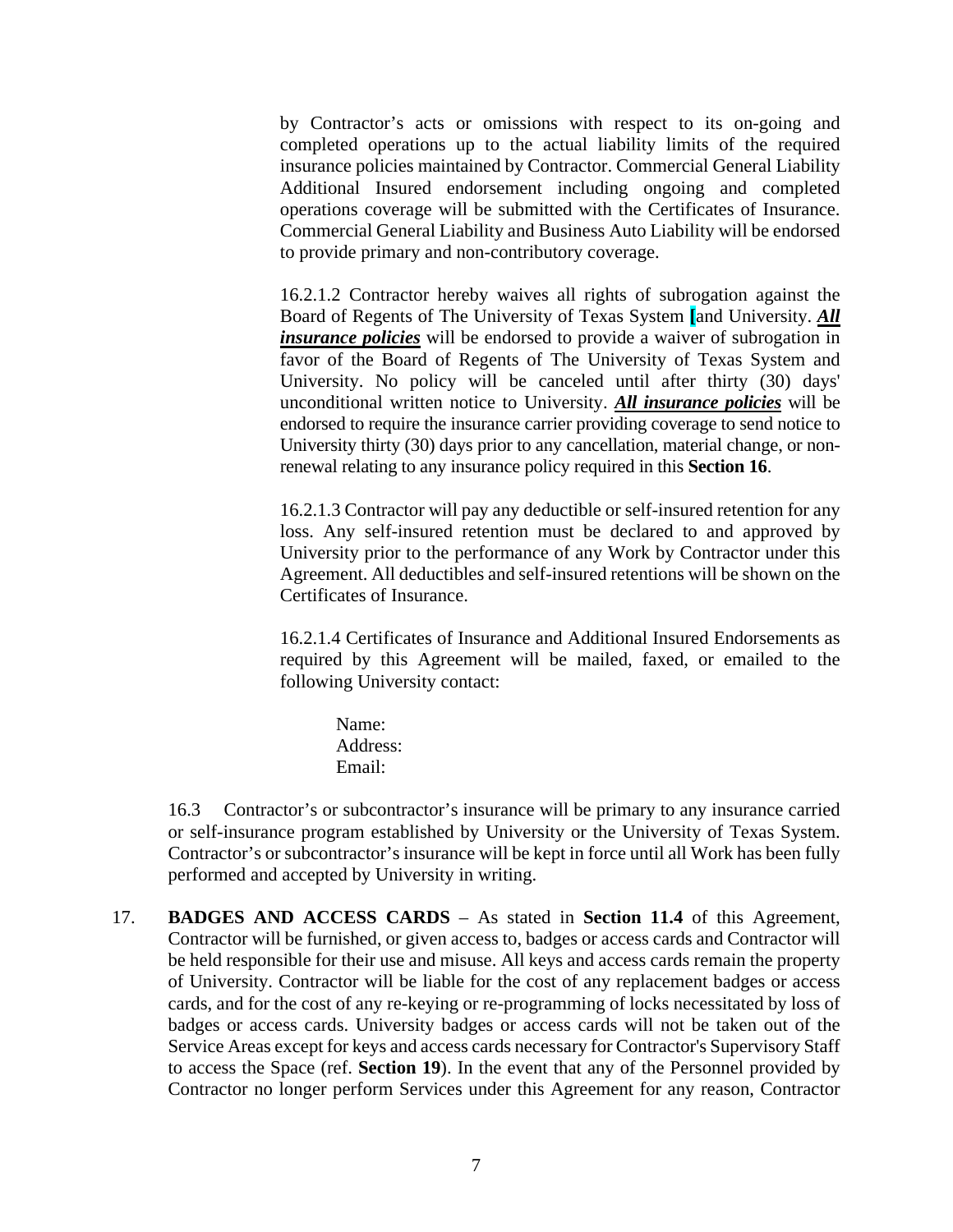must immediately retrieve all badges and access cards that are in the possession of such Personnel and return such badges and access cards to The University of Texas System Office of Facilities Management.

18. **REPORTING NEEDED REPAIRS** – Contractor's Personnel will report to University's Sr. Facilities and Operations Manager all other necessary or appropriate repairs and any unusual happenings in the Service Areas or on University's premises.

## 19. **ACCESS TO UNIVERSITY FACILITIES** –

19.1 Contractor and its Personnel may access only the Service Areas and those University facilities that are necessary to perform Contractor's duties and obligations under this Agreement and will have no right of access to any other University facilities. Contractor and its Personnel will not use or disturb any University equipment or other items located in the Service Areas or elsewhere on University's premises.

UNIVERSITY WILL NOT BE LIABLE TO CONTRACTOR, OR ANY PERSONNEL, SUBCONTRACTOR, AGENT, GUEST OR INVITEE OF CONTRACTOR (COLLECTIVELY, "**CONTRACTOR PARTIES**"), FOR ANY LOSS, EXPENSE OR DAMAGE EITHER TO THE PERSON OR PROPERTY SUSTAINED BY REASON OF ANY CONDITION OF THE SERVICE AREAS, OR DUE TO ANY ACT OF ANY EMPLOYEE OR AGENT OF UNIVERSITY, OR THE ACT OF ANY OTHER PERSON WHATSOEVER. UNIVERSITY, ITS AGENTS AND EMPLOYEES WILL NOT BE LIABLE FOR AND CONTRACTOR WAIVES ALL CLAIMS FOR DAMAGE TO PERSON OR PROPERTY SUSTAINED BY ANY CONTRACTOR PARTIES, RESULTING FROM ANY ACCIDENT OR OCCURRENCE IN OR UPON THE SERVICE AREAS OR THE ADJOINING GROUNDS.

## 20. **PRESENCE ON UNIVERSITY PREMISES** –

20.1 Contractor agrees that it will ensure that all of its Personnel, subcontractors and agents whose duties bring them upon University's premises will obey the rules and regulations that are established by University and will comply with reasonable directions University's representatives may give to Contractor.

20.2 Contractor is responsible for acts of its Personnel, subcontractors and agents while on University's premises. Accordingly, Contractor agrees to take all necessary measures to prevent injury and loss to persons and property located on University's premises. Contractor is responsible for all damages to persons or property caused by Contractor or any of its Personnel, subcontractors and agents. Contractor will promptly repair, in accordance with the specifications of University, any damage that it, or of its employees, subcontractors and agents, may cause to University's premises or equipment. On Contractor's failure to do so, University may repair the damage and Contractor will reimburse University promptly for any and all reasonable expenses incurred in connection with the repair. At its option, University may offset against all amounts due to Contractor any and all reasonable expenses incurred in connection with the repair.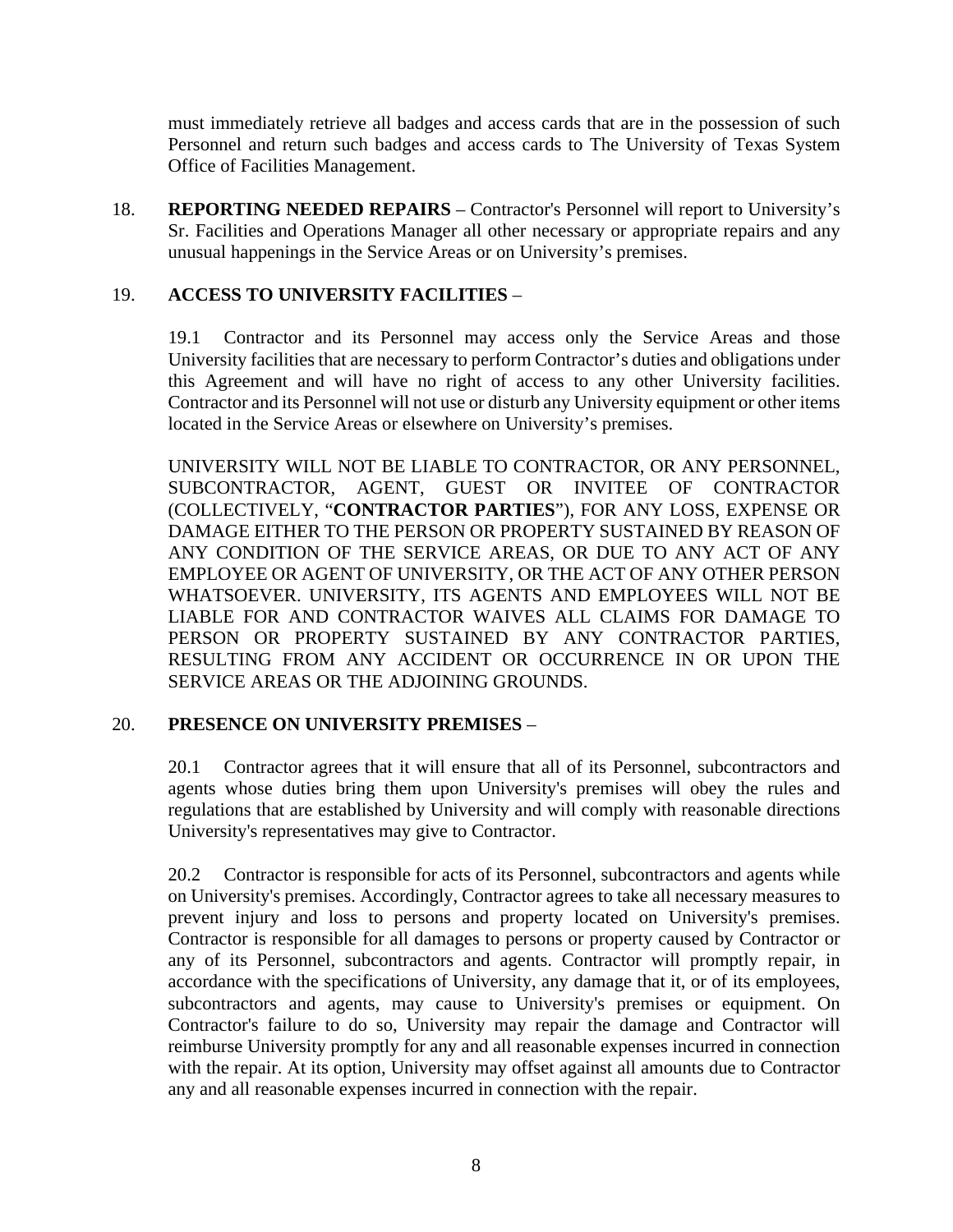20.3 Contractor agrees that, in the event of an accident of any kind, Contractor will immediately notify University's Police Department at (512) 499-4441 and University's Sr. Facilities and Operations Manager at (512) 499-4736, and thereafter furnish a full written report of the accident.

20.4 Contractor will perform the Electrical Services contemplated in this Agreement without interfering in any way with the activities of University's employees, agents or visitors.

## 21. **PREMISES SECURITY** –

21.1 University's ODOP has the authority and responsibility to maintain the security of all University premises and property. Contractor will cooperate with ODOP in all matters including the reporting of suspected security violations. Contractor will immediately report any evidence of security breaches to ODOP at (512) 499-4441.

21.2 Under no circumstances will badges or access cards in Contractor's possession be used to admit persons, known or unknown, into buildings, rooms, or offices or other facilities on University's premises. Anyone requesting admittance must be referred by Contractor to ODOP at (512) 499-4441.

- 22. **UTILITIES** –Except as provided in **Section 19.2**, University will provide utility services at existing outlets (electricity), for the convenience of Contractor. Any modification to existing outlets required or requested by Contractor will be made at the sole discretion of University, at Contractor's expense. In the event any utility service must be interrupted for repair or modification, University will provide Contractor with advance notice, if possible. UNIVERSITY WILL NOT BE RESPONSIBLE FOR INTERRUPTIONS IN UTILITY SERVICE. HOWEVER, UNIVERSITY WILL EXERCISE REASONABLE DILIGENCE IN PURSUING THE RESTORATION OF INTERRUPTED UTILITY SERVICE.
- 23. **RESPONSIBILITY FOR TOOLS, MATERIALS, SUPPLIES AND OTHER PERSONAL PROPERTY** – University has no responsibility for the loss, theft, mysterious disappearance of or damage to equipment, tools, materials, supplies, and other personal property of Contractor or its agents, Personnel or subcontractors.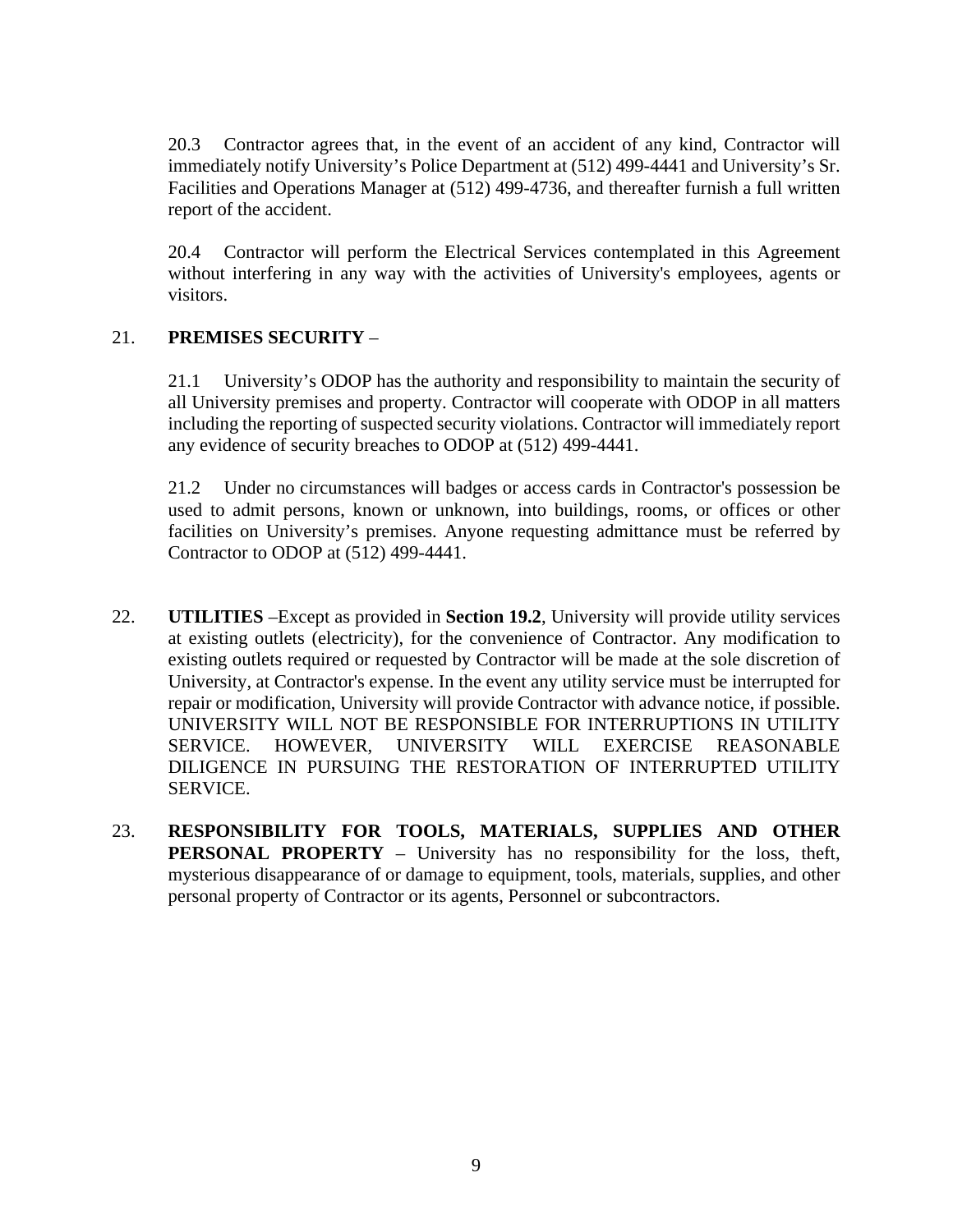## 24. **DEFAULT AND TERMINATION** –

24.1 In the event of a material failure by Contractor to perform in accordance with the terms of this Agreement, University may terminate this Agreement at any time upon giving ten (10) days' advance written notice to Contractor setting forth the nature of Contractor's failure.

24.2 In addition, if at any time an involuntary petition of bankruptcy is filed against Contractor and not dismissed within thirty (30) days, or if Contractor files a voluntary petition in bankruptcy, takes advantage of any insolvency law, or if a receiver or trustee is appointed and the appointment is not vacated within thirty (30) days, University has the right to terminate this Agreement upon fifteen (15) days advance written notice to Contractor, in addition to any other rights of any nature that University may have at law or in equity.

24.3 University may, without cause, terminate this Agreement at any time upon giving thirty (30) days' advance written notice to Contractor. Upon termination pursuant to this Section, Contractor is entitled to payment of an amount that will compensate Contractor for Electrical Services satisfactorily performed from the time of the last payment to the termination date in accordance with this Agreement. University is not required to reimburse Contractor for any Electrical Services performed or expenses incurred after the termination date.

24.3 Termination under **Sections 24.1, 24.2** or **24.3** does not relieve Contractor or any of its Personnel from liability for violations of this Agreement or any other act or omission of Contractor. No expiration or termination of this Agreement will relieve either party of any obligations under this Agreement that by their nature survive expiration or termination, including **Sections 10**, **15**, **19**, **23**, **24, 25**, **26**, **27**, **30**, **33**, **35**, **37**, **38**, **41**, **42, 43**, **46**, **47**, **50**, **51**, and **52**.

24.4 University is entitled (but not obligated) to cure any default of Contractor and has the right to offset against all amounts due to Contractor any and all reasonable expenses incurred in connection with curative actions.

25. **INDEMNIFICATION** – TO THE FULLEST EXTENT PERMITTED BY LAW, CONTRACTOR WILL AND DOES HEREBY AGREE TO INDEMNIFY, PROTECT, DEFEND WITH COUNSEL APPROVED BY UNIVERSITY, AND HOLD HARMLESS UNIVERSITY AND THE UNIVERSITY OF TEXAS SYSTEM, AND THEIR RESPECTIVE AFFILIATED ENTERPRISES, REGENTS, OFFICERS, DIRECTORS, ATTORNEYS, EMPLOYEES, REPRESENTATIVES AND AGENTS (COLLECTIVELY "**INDEMNITEES**") FROM AND AGAINST ALL DAMAGES, LOSSES, LIENS, CAUSES OF ACTION, SUITS, JUDGMENTS, EXPENSES, AND OTHER CLAIMS OF ANY NATURE, KIND, OR DESCRIPTION, INCLUDING REASONABLE ATTORNEYS' FEES INCURRED IN INVESTIGATING, DEFENDING OR SETTLING ANY OF THE FOREGOING (COLLECTIVELY "**CLAIMS**") BY ANY PERSON OR ENTITY, ARISING OUT OF, CAUSED BY, OR RESULTING FROM CONTRACTOR'S PERFORMANCE UNDER OR BREACH OF THIS AGREEMENT AND THAT ARE CAUSED IN WHOLE OR IN PART BY ANY NEGLIGENT ACT, NEGLIGENT OMISSION OR WILLFUL MISCONDUCT OF CONTRACTOR, ANYONE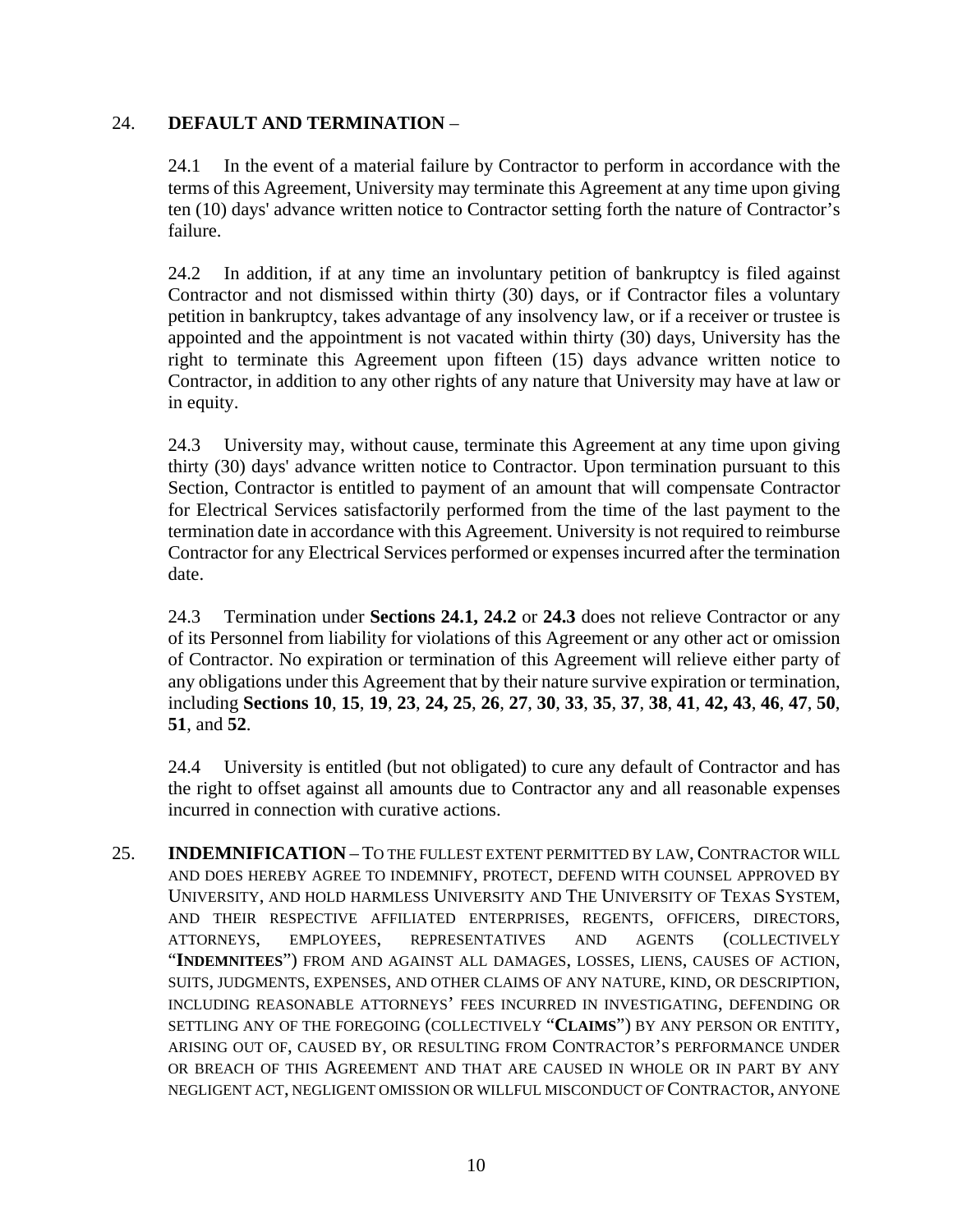DIRECTLY EMPLOYED BY CONTRACTOR OR ANYONE FOR WHOSE ACTS CONTRACTOR MAY BE LIABLE. THE PROVISIONS OF THIS SECTION WILL NOT BE CONSTRUED TO ELIMINATE OR REDUCE ANY OTHER INDEMNIFICATION OR RIGHT WHICH ANY INDEMNITEE HAS BY LAW OR EQUITY. IN THE EVENT OF LITIGATION, UNIVERSITY AGREES TO REASONABLY COOPERATE WITH CONTRACTOR. ALL PARTIES WILL BE ENTITLED TO BE REPRESENTED BY COUNSEL AT THEIR OWN EXPENSE.

- 26. **CONFIDENTIALITY AND SAFEGUARDING OF UNIVERSITY RECORDS; PRESS RELEASES; PUBLIC INFORMATION** – Under this Agreement, Contractor may have access to, records or record systems (collectively, "**University Records**"). Among other things, University Records may contain social security numbers, credit card numbers, or data protected or made confidential or sensitive by Applicable Laws, including the Gramm-Leach-Bliley Act (Public Law No: 106-102) and the Family Educational Rights and Privacy Act, 20 U.S.C. §1232g ("**FERPA**"). If University Records are subject to FERPA, (1) University designates Contractor as a University official with a legitimate educational interest in University Records, and (2) Contractor acknowledges that its improper disclosure or redisclosure of personally identifiable information from University Records will result in Contractor's exclusion from eligibility to contract with University for at least five (5) years. Contractor represents, warrants, and agrees that it will: (1) hold University Records in strict confidence and will not use or disclose University Records except as (a) permitted or required by this Agreement, (b) required by Applicable Laws, or (c) otherwise authorized by University in writing; (2) safeguard University Records according to reasonable administrative, physical and technical standards (such as standards established by (i) the National Institute of Standards and Technology and (ii) the Center for Internet Security, as well as the Payment Card Industry Data Security Standards) that are no less rigorous than the standards by which Contractor protects its own confidential information; (3) continually monitor its operations and take any action necessary to assure that University Records are safeguarded and the confidentiality of University Records is maintained in accordance with all Applicable Laws, including FERPA and the Gramm-Leach Bliley Act, and the terms of this Agreement; and (4) comply with University's rules, policies, and procedures regarding access to and use of University's computer systems. At the request of University, Contractor agrees to provide University with a written summary of the procedures Contractor uses to safeguard and maintain the confidentiality of University Records.
	- 26.1 **Notice of Impermissible Use.** If an impermissible use or disclosure of any University Records occurs, Contractor will provide written notice to University within one (1) business day after Contractor's discovery of that use or disclosure. Contractor will promptly provide University with all information requested by University regarding the impermissible use or disclosure.
	- 26.2 **Return of University Records.** Contractor agrees that within thirty (30) days after the expiration or termination of this Agreement, for any reason, all University Records created or received from or on behalf of University will be (1) returned to University, with no copies retained by Contractor; or (2) if return is not feasible, destroyed. Twenty (20) days before destruction of any University Records, Contractor will provide University with written notice of Contractor's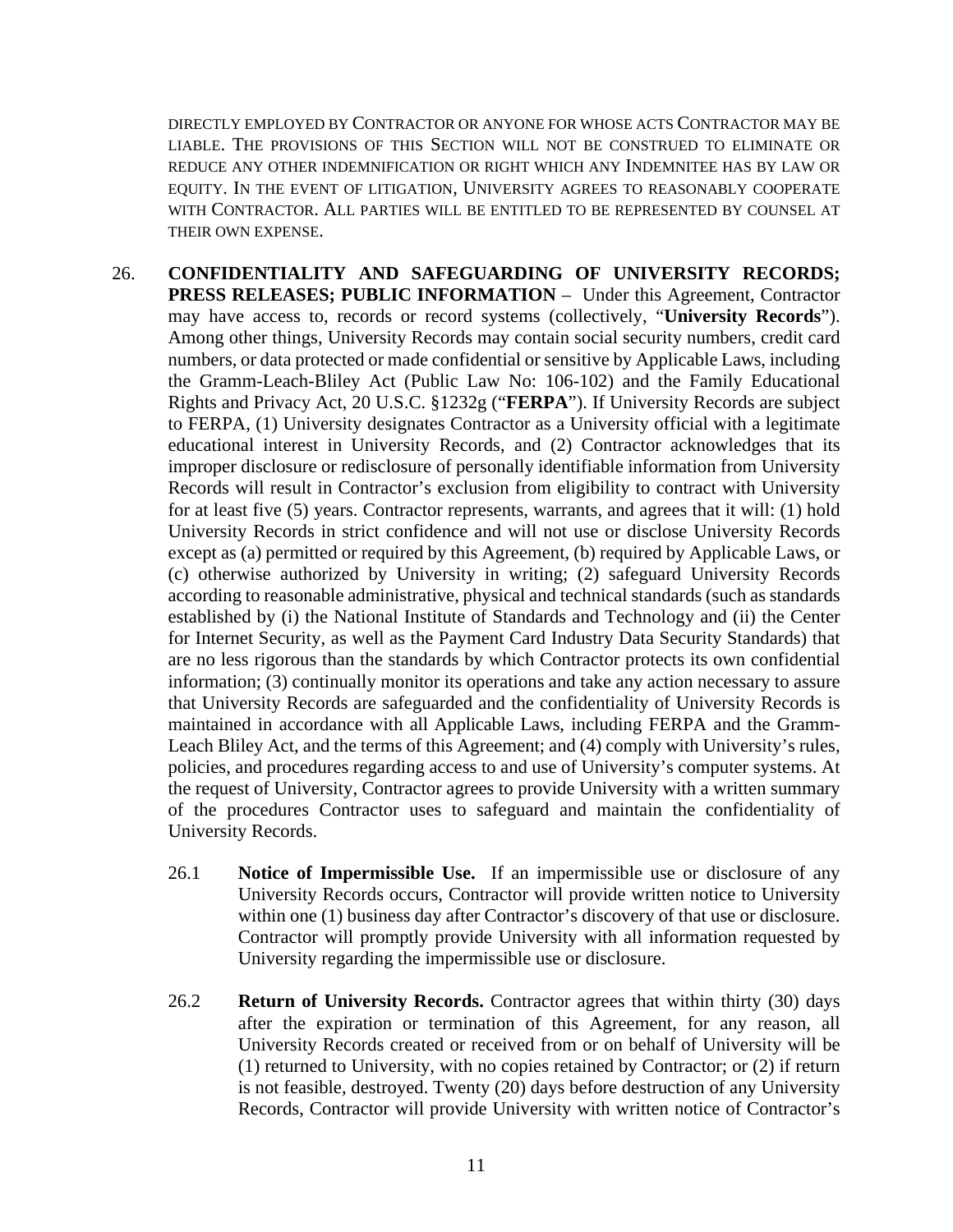intent to destroy University Records. Within five (5) days after destruction, Contractor will confirm to University in writing the destruction of University Records.

- 26.3 **Disclosure.** If Contractor discloses any University Records to a subcontractor or agent, Contractor will require the subcontractor or agent to comply with the same restrictions and obligations as are imposed on Contractor by this Section.
- 26.4 **Press Releases.** Except when defined as part of the Electrical Services, Contractor will not make any press releases, public statements, or advertisement referring to the Electrical Services or the engagement of Contractor as an independent contractor of University in connection with the Electrical Services, or release any information relative to the Electrical Services for publication, advertisement or any other purpose without the prior written approval of University.
- 26.5 **Public Information.** University strictly adheres to all statutes, court decisions and the opinions of the Texas Attorney General with respect to disclosure of public information under the *Texas Public Information Act* ("**TPIA**"), Chapter 552, *Texas Government Code*. In accordance with §552.002 of TPIA and §2252.907, *Texas Government Code*, and at no additional charge to University, Contractor will make any information created or exchanged with University pursuant to this Agreement (and not otherwise exempt from disclosure under TPIA) available in a format reasonably requested by University that is accessible by the public**.**
- 26.6 **Termination.** In addition to any other termination rights set forth in this Agreement and any other rights at law or equity, if University reasonably determines that Contractor has breached any of the restrictions or obligations set forth in this Section, University may immediately terminate this Agreement without notice or opportunity to cure.
- 26.7 **Duration.** The restrictions and obligations under this Section will survive expiration or termination of this Agreement for any reason.
- 27. **COMPLIANCE WITH LAW** Contractor is aware of, fully informed about and in full compliance with its obligations under with all applicable, federal, state and local, laws, regulations, codes, ordinances and orders and with those of any other body or authority having jurisdiction ("**Applicable Laws**"), including Title VI of the *Civil Rights Act of 1964*, as amended (42 USC 2000(D)), Executive Order 11246, as amended (41 CFR 60-1 and 60-2), *Vietnam Era Veterans Readjustment Act of 1974*, as amended (41 CFR 60-250), *Rehabilitation Act of 1973*, as amended (41 CFR 60-741), *Age Discrimination Act of 1975* (42 USC §6101 et seq.), Non-segregated Facilities (41 CFR §60-1), *Fair Labor Standards Act of 1938*, §§6, 7, and 12, as amended, *Immigration Reform and Control Act of 1986*, Utilization of Small Business Concerns and Small Business Concerns Owned and Controlled by Socially and Economically Disadvantaged Individuals (PL 95-507),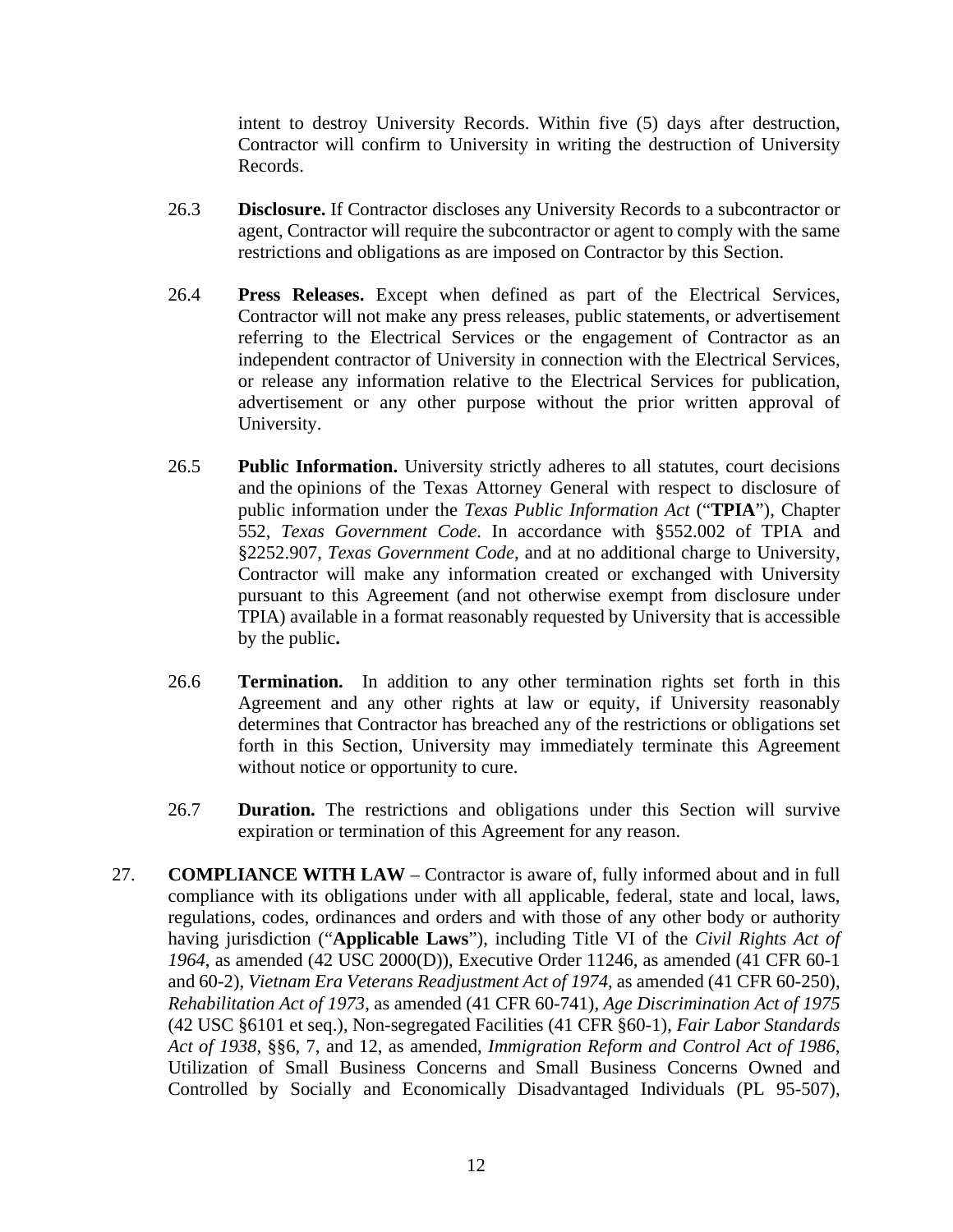*Americans with Disabilities Act of 1990* (42 USC §12101 et seq.), *Civil Rights Act of 1991*, *Occupational Safety and Health Act of 1970*, as amended (PL 91-596), *Immigration and Nationality Act* (8 *United States Code* 1324a) and all other applicable laws. Contractor represents and warrants that neither Contractor nor any firm, corporation or institution represented by Contractor, nor anyone acting for that firm, corporation or institution, (1) has violated the antitrust laws of the State of Texas, Chapter 15, *Texas Business and Commerce Code*, or federal antitrust laws, or (2) has communicated directly or indirectly the content of Contractor's response to University's procurement solicitation to any competitor or any other person engaged in a similar line of business during the procurement process for this Agreement.

- 28. **UNDOCUMENTED WORKERS** The *Immigration and Nationality Act* (8 *United States Code* 1324a) ("**Immigration Act**") makes it unlawful for an employer to hire or continue employment of undocumented workers. The United States Immigration and Customs Enforcement Service has established the Form I-9 Employment Eligibility Verification Form ("**I-9 Form**") as the document to be used for employment eligibility verification (8 *Code of Federal Regulations* 274a). Among other things, Contractor is required to: (1) have all Personnel complete and sign the I-9 Form certifying that they are eligible for employment; (2) examine verification documents required by the I-9 Form to be presented by each individual included in the Personnel and ensure the documents appear to be genuine and related to the individual; (3) record information about the documents on the I-9 Form, and complete the certification portion of the I-9 Form; and (4) retain the I-9 Form as required by Applicable Laws. It is illegal to discriminate against any individual (other than a citizen of another country who is not authorized to work in the United States) in hiring, discharging, or recruiting because of that individual's national origin or citizenship status. If Contractor employs unauthorized workers during performance of this Agreement in violation of the Immigration Act then, in addition to other remedies or penalties prescribed by Applicable Laws, University may terminate this Agreement in accordance with **Section 24** of this Agreement. Contractor represents and warrants that it is in compliance with and agrees that it will remain in compliance with the provisions of the Immigration Act.
- 29. **EQUAL OPPORTUNITY** Pursuant to Applicable Laws, Contractor represents and warrants that it is an equal opportunity employer and does not discriminate on the basis of race, color, religion, national origin, age, mental or physical disability, or sex.
- 30. **TAXES** Contractor will pay when due all taxes or assessments applicable to Contractor. Contractor will comply with the provisions of all Applicable Laws related to taxes and taxing authority.
- 31. **CONTRACTOR CONFLICT**  Contractor agrees that it will not at any time prior to or during the term of this Agreement, either directly or indirectly, use labor or materials that could or will create any difficulty with other contractors or labor engaged by Contractor or University or with any other party in the construction, maintenance or operation of University or any part thereof.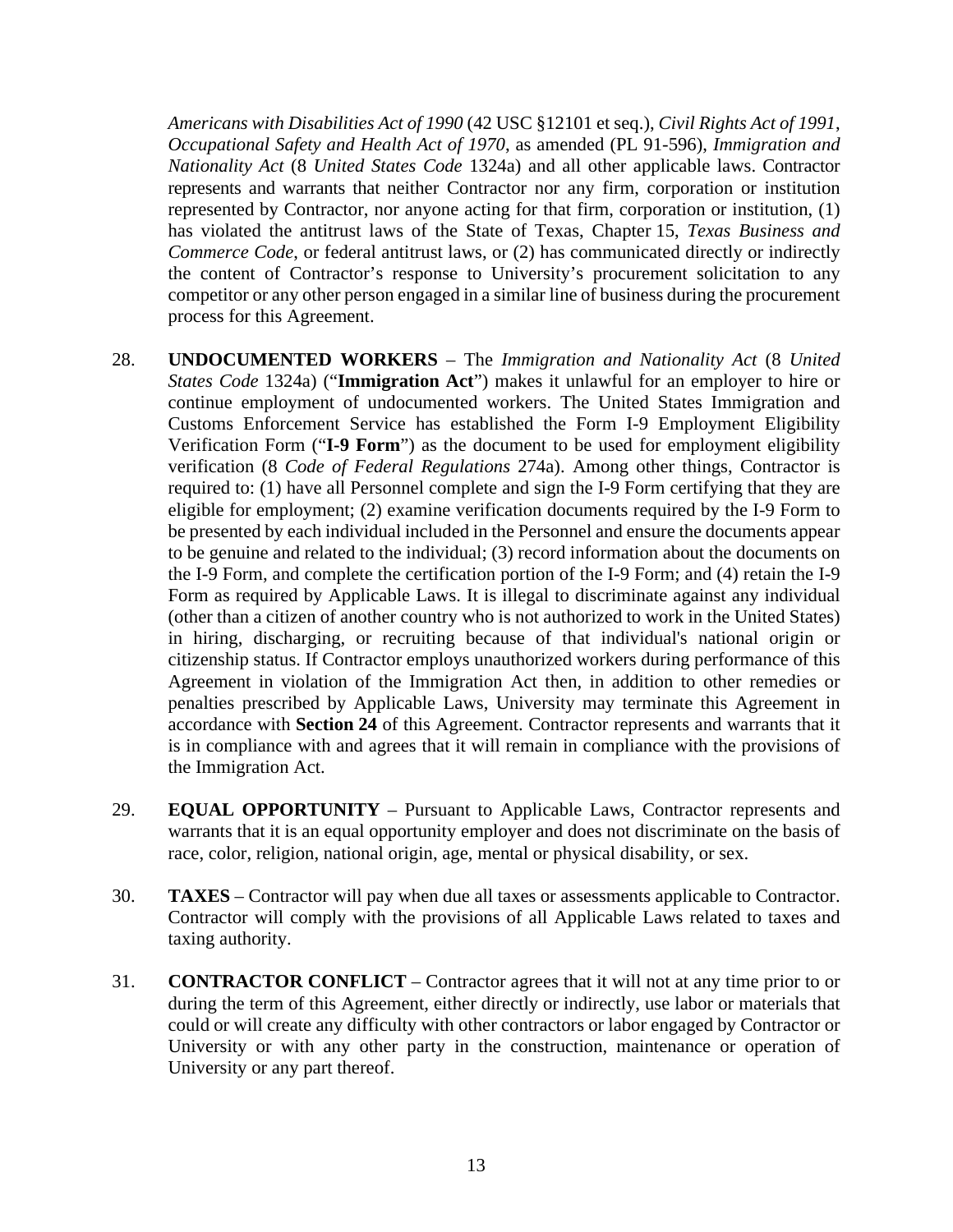- 32. **ASSIGNMENT AND SUBCONTRACTING** This Agreement is a personal service contract for the services of Contractor. Except as specifically provided in **SCHEDULE 3**, Historically Underutilized Business Subcontracting Plan ("**HSP**"), attached and incorporated for all purposes, the Contractor's interest in this Agreement (including Contractor's duties and obligations under this Agreement, and the fees due to Contractor under this Agreement) may not be subcontracted, assigned, delegated, or otherwise transferred to a third party, in whole or in part, and any attempt to do so will (a) not be binding on University; and (b) be a breach of this Agreement for which Contractor will be subject to all remedial actions provided by Applicable Laws, including Chapter 2161, *Texas Government Code*, and 34 TAC §§20.285(g)(5), 20.585 and 20.586. The benefits and burdens of this Agreement are assignable by University.
- 33. **TEXAS FAMILY CODE CHILD SUPPORT CERTIFICATION** Pursuant to §231.006, *Texas Family Code*, Contractor certifies that it is not ineligible to receive the award of or payments under this Agreement and acknowledges that this Agreement may be terminated and payment may be withheld if this certification is inaccurate.
- 34. **REPRESENTATIONS AND WARRANTIES BY CONTRACTOR** Contractor warrants, represents, covenants, and agrees that it is duly organized, validly existing and in good standing under the laws of the state of its incorporation or organization and is duly authorized and in good standing to conduct business in the State of Texas, that it has all necessary power and has received all necessary approvals to execute and deliver this Agreement, and the individual executing this Agreement on behalf of Contractor has been duly authorized to act for and bind Contractor.
- 35. **PAYMENT OF DEBTS OR DELINQUENCY TO THE STATE OF TEXAS** Pursuant to §§2107.008 and 2252.903, *Texas Government Code*, Contractor agrees that any payments owing to Contractor under this Agreement may be applied directly toward any debt or delinquency that Contractor owes the State of Texas or any agency of the State of Texas regardless of when it arises, until the debt or delinquency is paid in full.
- 36. **FRANCHISE TAX CERTIFICATION** If Contractor is a taxable entity as defined by Chapter 171, *Texas Tax Code* ("**Chapter 171**"), then Contractor certifies that it is not currently delinquent in the payment of any taxes due under Chapter 171, or that Contractor is exempt from the payment of those taxes, or that Contractor is an out-of-state taxable entity that is not subject to those taxes, whichever is applicable.
- 37. **LOSS OF FUNDING** Performance by University under this Agreement may be dependent upon the appropriation and allotment of funds by the Texas State Legislature (the "**Legislature**") and allocation of funds by the Board of Regents of The University of Texas System (the "**Board**"). If the Legislature fails to appropriate or allot the necessary funds, or the Board fails to allocate the necessary funds, then University will issue written notice to Contractor and University may terminate this Agreement without further duty or obligation hereunder. Contractor acknowledges that appropriation, allotment, and allocation of funds are beyond the control of University.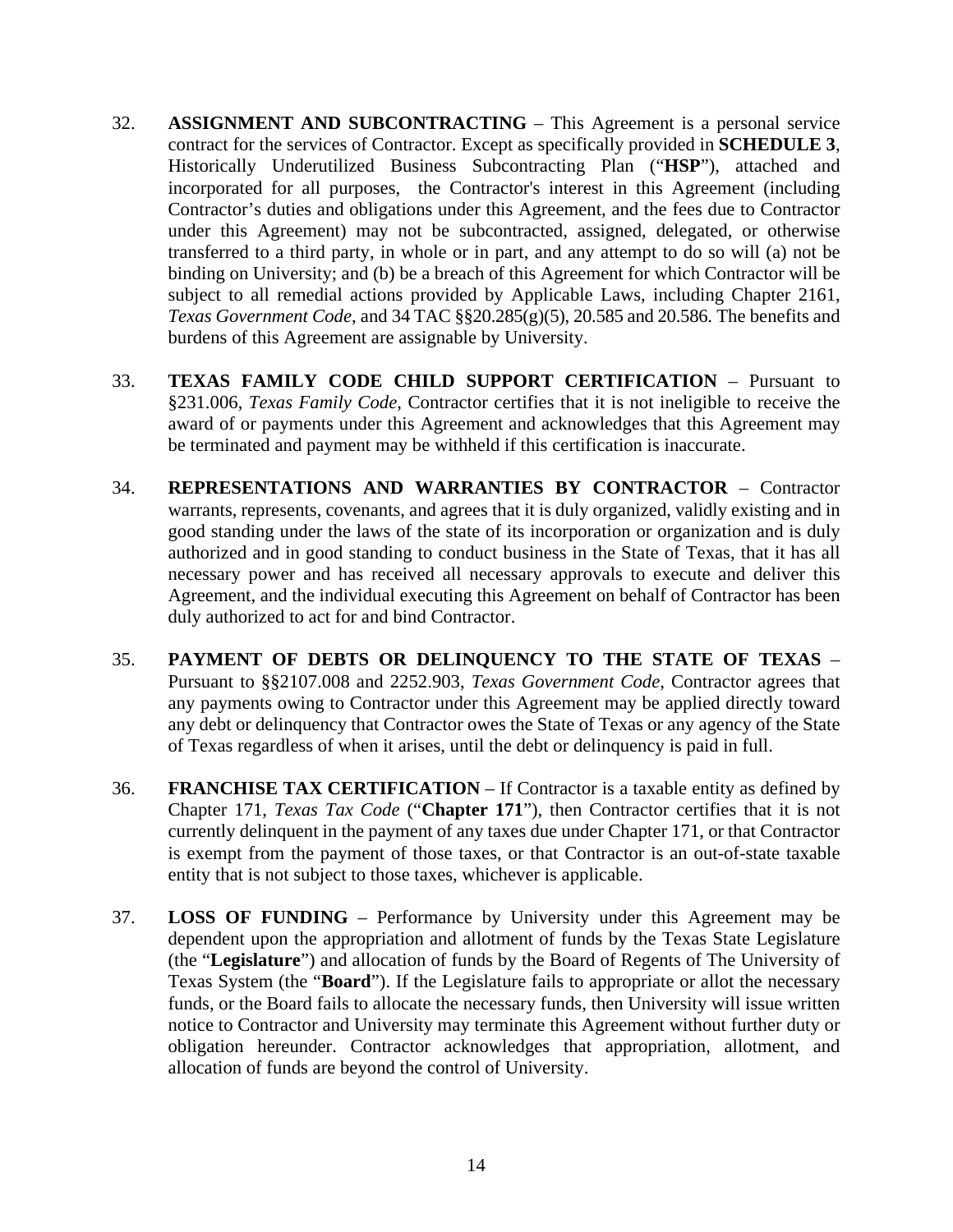- 38. **LIMITATIONS** THE PARTIES ARE AWARE THAT THERE ARE CONSTITUTIONAL AND STATUTORY LIMITATIONS ON THE AUTHORITY OF UNIVERSITY (A STATE AGENCY) TO ENTER INTO CERTAIN TERMS AND CONDITIONS THAT MAY BE A PART OF THIS AGREEMENT, INCLUDING THOSE TERMS AND CONDITIONS RELATING TO LIENS ON UNIVERSITY'S PROPERTY; DISCLAIMERS AND LIMITATIONS OF WARRANTIES; DISCLAIMERS AND LIMITATIONS OF LIABILITY FOR DAMAGES; WAIVERS, DISCLAIMERS AND LIMITATIONS OF LEGAL RIGHTS, REMEDIES, REQUIREMENTS AND PROCESSES; LIMITATIONS OF PERIODS TO BRING LEGAL ACTION; GRANTING CONTROL OF LITIGATION OR SETTLEMENT TO ANOTHER PARTY; LIABILITY FOR ACTS OR OMISSIONS OF THIRD PARTIES; PAYMENT OF ATTORNEYS' FEES; DISPUTE RESOLUTION; INDEMNITIES; AND CONFIDENTIALITY (COLLECTIVELY, THE "**LIMITATIONS**"), AND TERMS AND CONDITIONS RELATED TO THE LIMITATIONS WILL NOT BE BINDING ON UNIVERSITY EXCEPT TO THE EXTENT AUTHORIZED BY THE LAWS AND CONSTITUTION OF THE STATE OF TEXAS.
- 39. **ENTIRE AGREEMENT; MODIFICATIONS** This Agreement supersedes all prior agreements, written or oral, between Contractor and University and will constitute the entire agreement and understanding between the parties with respect to the subject matter of this Agreement. This Agreement and each of its provisions will be binding upon the parties and may not be waived, modified, amended or altered except by a writing signed by University and Contractor.
- 40. **CAPTIONS** The captions of sections and subsections in this Agreement are for convenience only and will not be considered or referred to in resolving questions of interpretation or construction.
- 41. **VENUE; GOVERNING LAW** Travis County, Texas, will be the proper place of venue for suit on or in respect of this Agreement. This Agreement, all of its terms and conditions, all rights and obligations of the parties, and all claims arising out of or relating to this Agreement, will be construed, interpreted and applied in accordance with, governed by and enforced under, the laws of the State of Texas.
- 42. **WAIVERS** No delay or omission in exercising any right accruing upon a default in performance of this Agreement will impair any right or be construed to be a waiver of any right. A waiver of any default under this Agreement will not be construed to be a waiver of any subsequent default under this Agreement.
- 43. **STATE AUDITOR'S OFFICE** Contractor understands that acceptance of funds under this Agreement constitutes acceptance of the authority of the Texas State Auditor's Office or any successor agency ("**Auditor**"), to conduct an audit or investigation in connection with those funds pursuant to §§51.9335(c), 73.115(c) and 74.008(c), *Texas Education Code*. Contractor agrees to cooperate with the Auditor in the conduct of the audit or investigation, including providing all records required. Contractor will include this provision in all contracts with permitted subcontractors.
- 44. **BINDING EFFECT** This Agreement is binding upon and inures to the benefit of the parties and their respective permitted successors and assigns.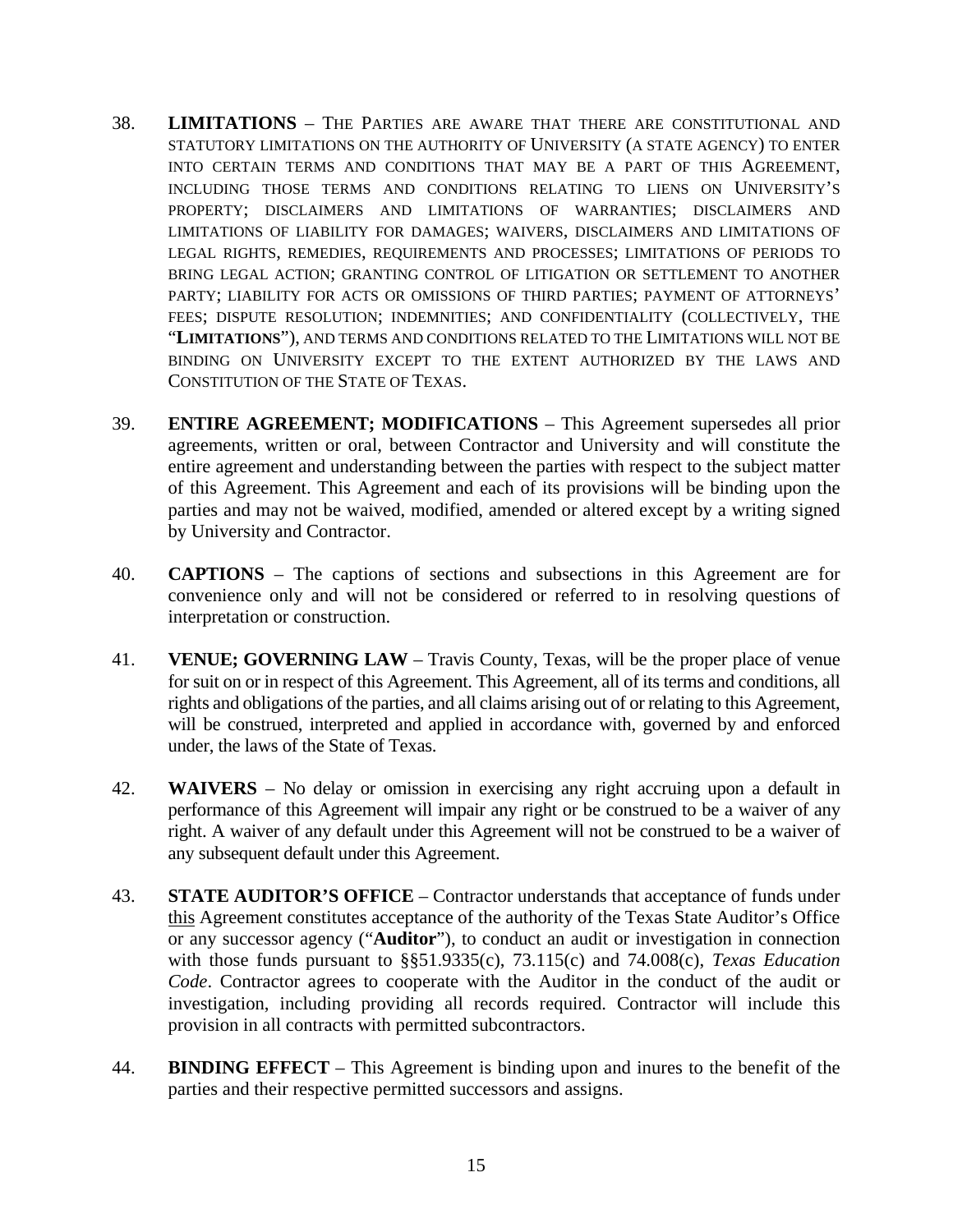- 45. **APPOINTMENT** University hereby expressly reserves the right from time to time to designate by notice to Contractor a representative to act partially or wholly for University in connection with the performance of University's obligations hereunder. Contractor will act only upon instructions from that representative unless otherwise specifically notified to the contrary.
- 46. **RECORDS** Contractor agrees that University, or any of its duly authorized representatives, at any time during the term of this Agreement, will have access to, and the right to audit and examine, any pertinent books, documents, papers, and records of Contractor (such as sales receipts, salary lists, itemized expenses and disbursements, time reports, equipment charges, overtime reports, etc.), and related Contractor's charges incurred in its performance under this Agreement. Such records will be kept by Contractor for a period of four (4) years after Final Payment under this Agreement. Contractor agrees to refund to University any overpayments disclosed by any audits.
- 47. **NOTICES**  Except as otherwise provided by this Section, all notices, consents, approvals, demands, requests or other communications provided for or permitted to be given under any of the provisions of this Agreement will be in writing and will be sent via certified mail, hand delivery, overnight courier, facsimile transmission (to the extent a facsimile number is set forth below), or email (to the extent an email address is set forth below) as provided below, and notice will be deemed given (i) if delivered by certified mail, when deposited, postage prepaid, in the United States mail, or (ii) if delivered by hand, overnight courier, facsimile (to the extent a facsimile number is set forth below) or email (to the extent an email address is set forth below), when received:

| If to University: |            |
|-------------------|------------|
|                   |            |
|                   |            |
|                   |            |
|                   |            |
|                   |            |
| with copy to:     |            |
|                   |            |
|                   |            |
|                   |            |
|                   | Attention: |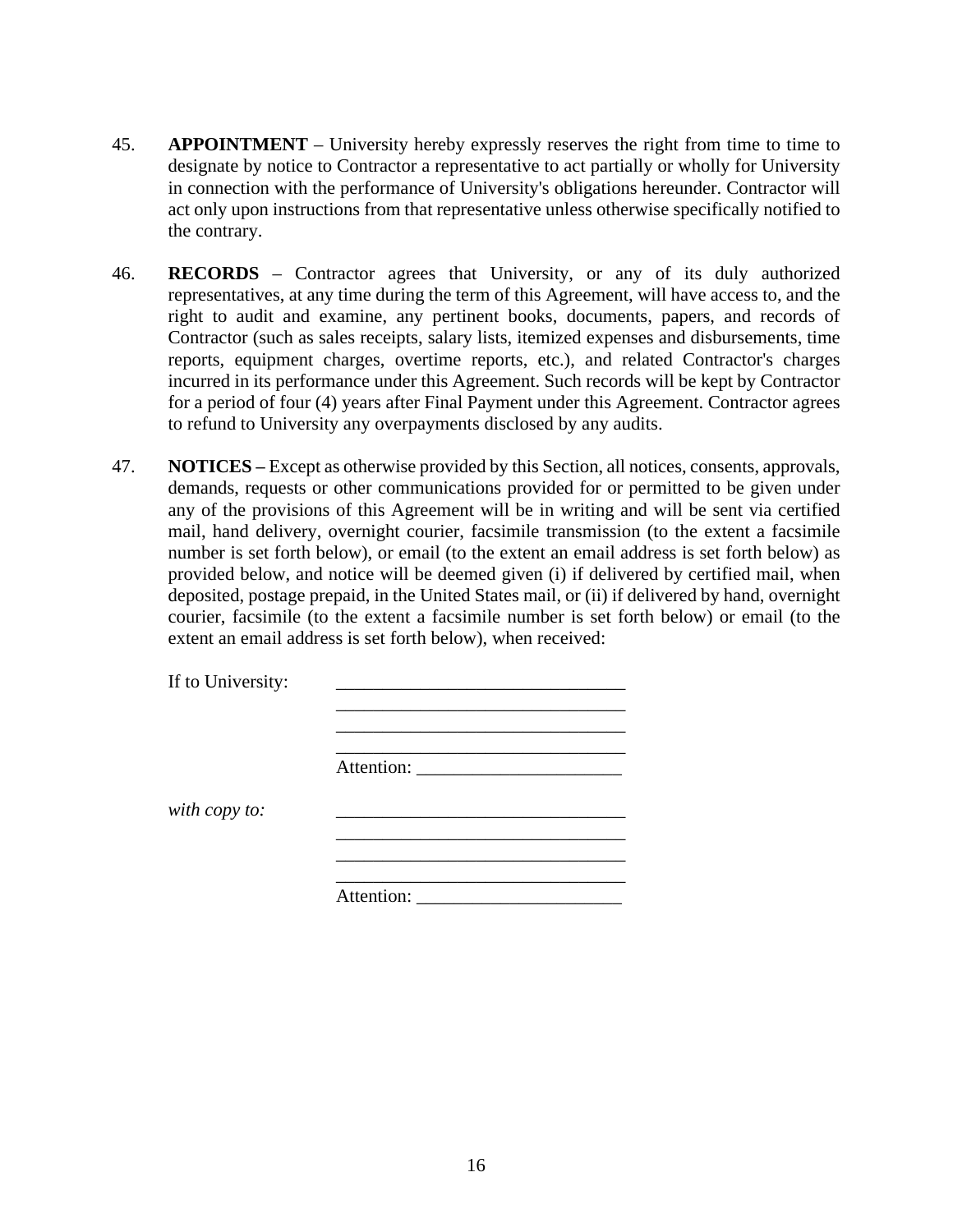| If to Contractor: |            |
|-------------------|------------|
|                   |            |
|                   |            |
|                   | Attention: |

or other person or address as may be given in writing by either party to the other in accordance with this Section.

Notwithstanding any other requirements for notices given by a party under this Agreement, if Contractor intends to deliver written notice to University pursuant to §2251.054, *Texas Government Code*, then Contractor will send that notice to University as follows:

|               | Fax:       |
|---------------|------------|
|               |            |
|               |            |
|               |            |
| with copy to: |            |
|               |            |
|               | Fax:       |
|               |            |
|               | Attention: |

or other person or address as may be given in writing by University to Contractor in accordance with this Section.

## 48. **INTENTIONALLY OMITTED**

49. **SEVERABILITY** – In case any provision of this Agreement will, for any reason, be held invalid or unenforceable in any respect, the invalidity or unenforceability will not affect any other provision of this Agreement, and this Agreement will be construed as if the invalid or unenforceable provision had not been included.

## 50. **BREACH OF CONTRACT CLAIMS** –

50.1 To the extent that Chapter 2260, *Texas Government Code*, as it may be amended from time to time ("**Chapter 2260**"), is applicable to this Agreement and is not preempted by other Applicable Laws, the dispute resolution process provided for in Chapter 2260 will be used, as further described herein, by University and Contractor to attempt to resolve any claim for breach of contract made by Contractor: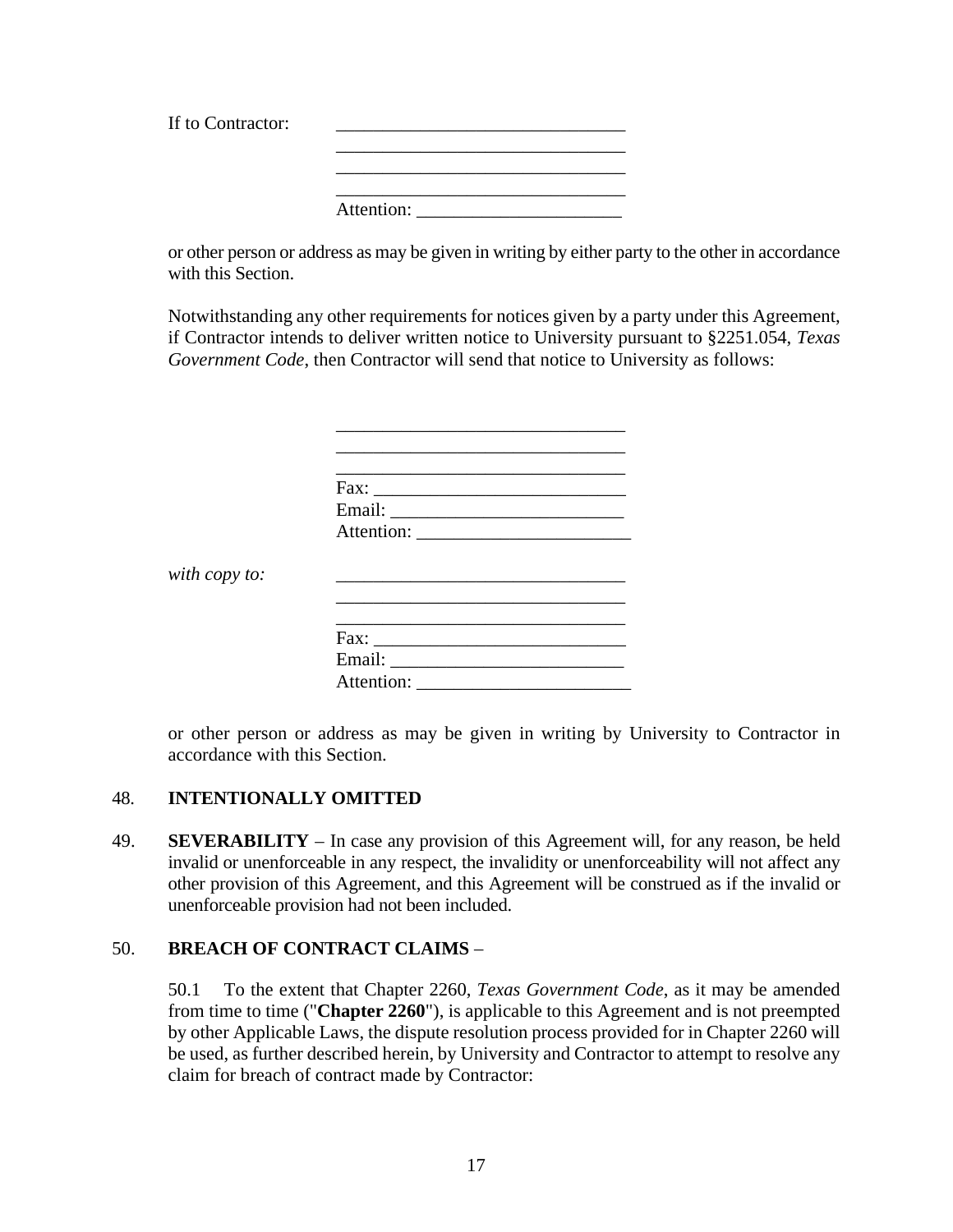50.1.1 Contractor's claims for breach of this Agreement that the parties cannot resolve pursuant to other provisions of this Agreement or in the ordinary course of business will be submitted to the negotiation process provided in subchapter B of Chapter 2260. To initiate the process, Contractor will submit written notice, as required by subchapter B of Chapter 2260, to University in accordance with the notice provisions in this Agreement. Contractor's notice will specifically state that the provisions of subchapter B of Chapter 2260 are being invoked, the date and nature of the event giving rise to the claim, the specific contract provision that University allegedly breached, the amount of damages Contractor seeks, and the method used to calculate the damages. Compliance by Contractor with subchapter B of Chapter 2260 is a required prerequisite to Contractor's filing of a contested case proceeding under subchapter C of Chapter 2260. The Chief Business Officer of University, or the other officer of University as may be designated from time to time by University by written notice thereof to Contractor in accordance with the notice provisions in this Agreement, will examine Contractor's claim and any counterclaim and negotiate with Contractor in an effort to resolve the claims.

50.1.2 If the parties are unable to resolve their disputes under **Section 50.1.1**, the contested case process provided in subchapter C of Chapter 2260 is Contractor's sole and exclusive process for seeking a remedy for any and all of Contractor's claims for breach of this Agreement by University.

50.1.3 Compliance with the contested case process provided in subchapter C of Chapter 2260 is a required prerequisite to seeking consent to sue from the Legislature under Chapter 107, *Texas Civil Practices and Remedies Code*. The parties hereto specifically agree that (i) neither the execution of this Agreement by University nor any other conduct, action or inaction of any representative of University relating to this Agreement constitutes or is intended to constitute a waiver of University's or the state's sovereign immunity to suit and (ii) University has not waived its right to seek redress in the courts.

50.2 The submission, processing and resolution of Contractor's claim is governed by the published rules adopted by the Texas Attorney General pursuant to Chapter 2260, as currently effective, thereafter enacted or subsequently amended.

50.3 University and Contractor agree that any periods set forth in this Agreement for notice and cure of defaults are not waived.

- 51. **ASSIGNMENT OF OVERCHARGE CLAIMS** Contractor hereby assigns to University any and all claims for overcharges associated with this Agreement arising under the antitrust laws of the United States, 15 U.S.C.A. §1 et seq., or arising under the antitrust laws of the State of Texas, §15.01 et seq., *Texas Business and Commerce Code*.
- 52. **ETHICS MATTERS; NO FINANCIAL INTEREST** Contractor and its Personnel, agents, representatives and subcontractors have read and understand University's Conflicts of Interest Policy available at [http://www.utsystem.edu/board-of-regents/policy](http://www.utsystem.edu/board-of-regents/policy-library/policies/uts180-conflicts-interest-commitment-outside-actvities)[library/policies/uts180-conflicts-interest-commitment-outside-actvities](http://www.utsystem.edu/board-of-regents/policy-library/policies/uts180-conflicts-interest-commitment-outside-actvities)**]**, University's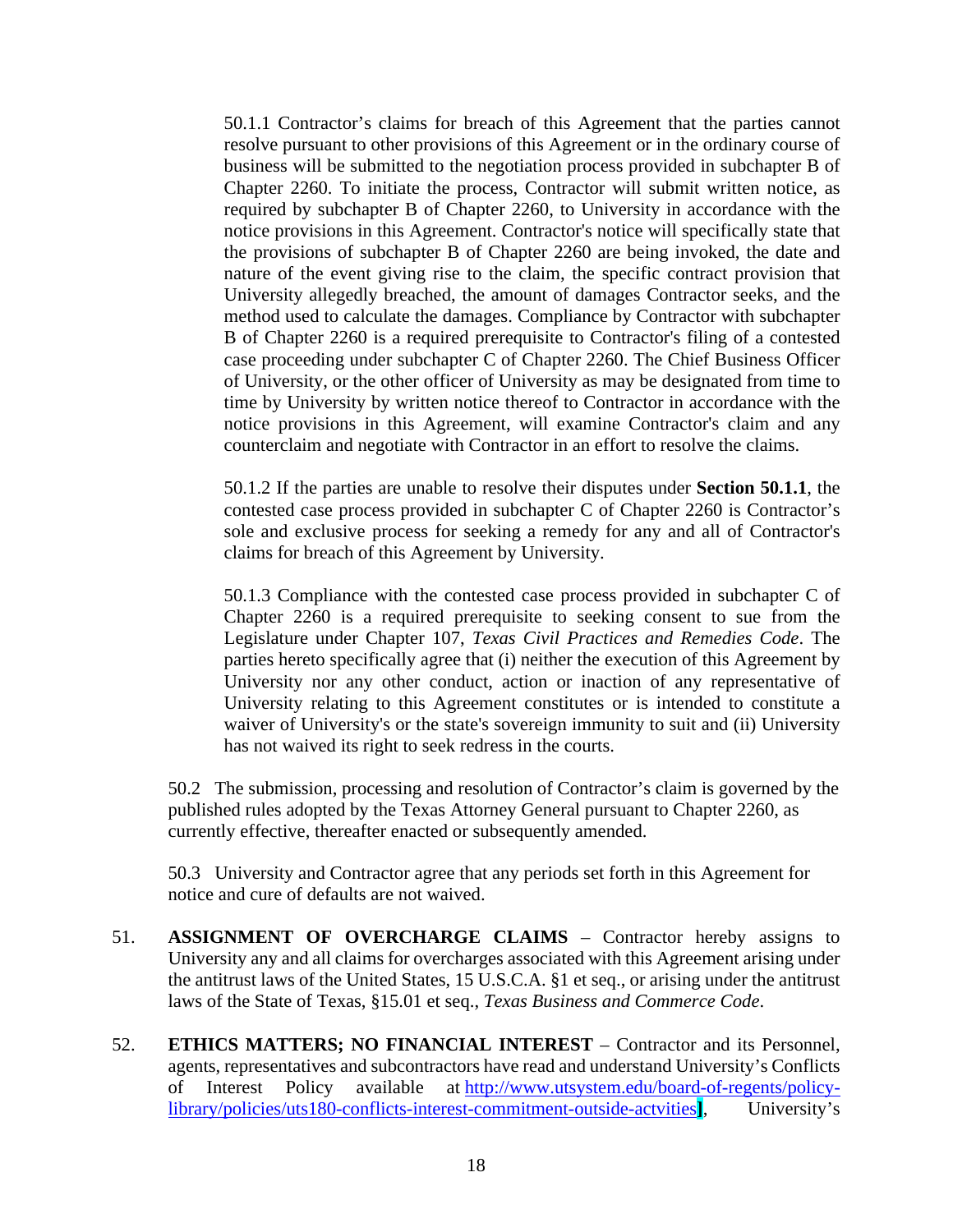Standards of Conduct Guide available at [https://www.utsystem.edu/documents/docs/policies-rules/ut-system-administration](https://www.utsystem.edu/documents/docs/policies-rules/ut-system-administration-standards-conduct-guide)[standards-conduct-guide,](https://www.utsystem.edu/documents/docs/policies-rules/ut-system-administration-standards-conduct-guide) and applicable state ethics laws and rules available at [https://www.utsystem.edu/offices/systemwide-compliance/ethics.](https://www.utsystem.edu/offices/systemwide-compliance/ethics) Neither Contractor nor its Personnel, agents, representatives or subcontractors will assist or cause University employees to violate University's Conflicts of Interest Policy, provisions described by University's Standards of Conduct Guide, or applicable state ethics laws or rules. Contractor represents and warrants that no member of the Board has a direct or indirect financial interest in the transaction that is the subject of this Agreement.

- 53. **FORCE MAJEURE**  Neither party will be liable or responsible to the other for any loss or damage or for any delays or failure to perform due to causes beyond its reasonable control including acts of God, strikes, epidemics, war, riots, flood, fire, sabotage, or any other circumstances of like character
- 54. **HISTORICALLY UNDERUTILIZED BUSINESS SUBCONTRACTING PLAN** Contractor agrees to use good faith efforts to subcontract the Electrical Services to be provided under this Agreement in accordance with the HSP. Contractor agrees to maintain business records documenting its compliance with the HSP and to submit a monthly compliance report to University in the format required by the Statewide Procurement and Statewide Support Services Division of the Texas Comptroller of Public Accounts or successor entity (collectively, **SPSS**). Submission of compliance reports will be required as a condition for payment under this Agreement. If University determines that Contractor has failed to subcontract as set out in the HSP, University will notify Contractor of any deficiencies and give Contractor an opportunity to submit documentation and explain why the failure to comply with the HSP should not be attributed to a lack of good faith effort by Contractor. If University determines that Contractor failed to implement the HSP in good faith, University, in addition to any other remedies, may report nonperformance to the SPSS in accordance with 34 TAC  $\S$  $\S$ 20.285(g)(5), [20.585](http://texreg.sos.state.tx.us/public/readtac$ext.TacPage?sl=R&app=9&p_dir=&p_rloc=&p_tloc=&p_ploc=&pg=1&p_tac=&ti=34&pt=1&ch=20&rl=585) and [20.586.](http://texreg.sos.state.tx.us/public/readtac$ext.TacPage?sl=R&app=9&p_dir=&p_rloc=&p_tloc=&p_ploc=&pg=1&p_tac=&ti=34&pt=1&ch=20&rl=586) University may also revoke this Agreement for breach and make a claim against Contractor.

54.1 Changes to the HSP: If at any time during the term of this Agreement, Contractor desires to change the HSP, before the proposed changes become effective (1) Contractor must comply with 34 [TAC §20.285;](http://texreg.sos.state.tx.us/public/readtac$ext.TacPage?sl=R&app=9&p_dir=&p_rloc=&p_tloc=&p_ploc=&pg=1&p_tac=&ti=34&pt=1&ch=20&rl=285) (2) the changes must be reviewed and approved by University; and (3) if University approves changes to the HSP, this Agreement must be amended in accordance with **Section 41** to replace the HSP with the revised subcontracting plan.

54.2 Expansion of the Services: If University expands the scope of the services through a change order or any other amendment, University will determine if the additional services contain probable subcontracting opportunities not identified in the initial solicitation for the services. If University determines additional probable subcontracting opportunities exist, Contractor will submit an amended subcontracting plan covering those opportunities. The amended subcontracting plan must comply with the provisions of 34 [TAC §20.285](http://texreg.sos.state.tx.us/public/readtac$ext.TacPage?sl=R&app=9&p_dir=&p_rloc=&p_tloc=&p_ploc=&pg=1&p_tac=&ti=34&pt=1&ch=20&rl=285) before (1) this Agreement may be amended to include the additional services; or (2)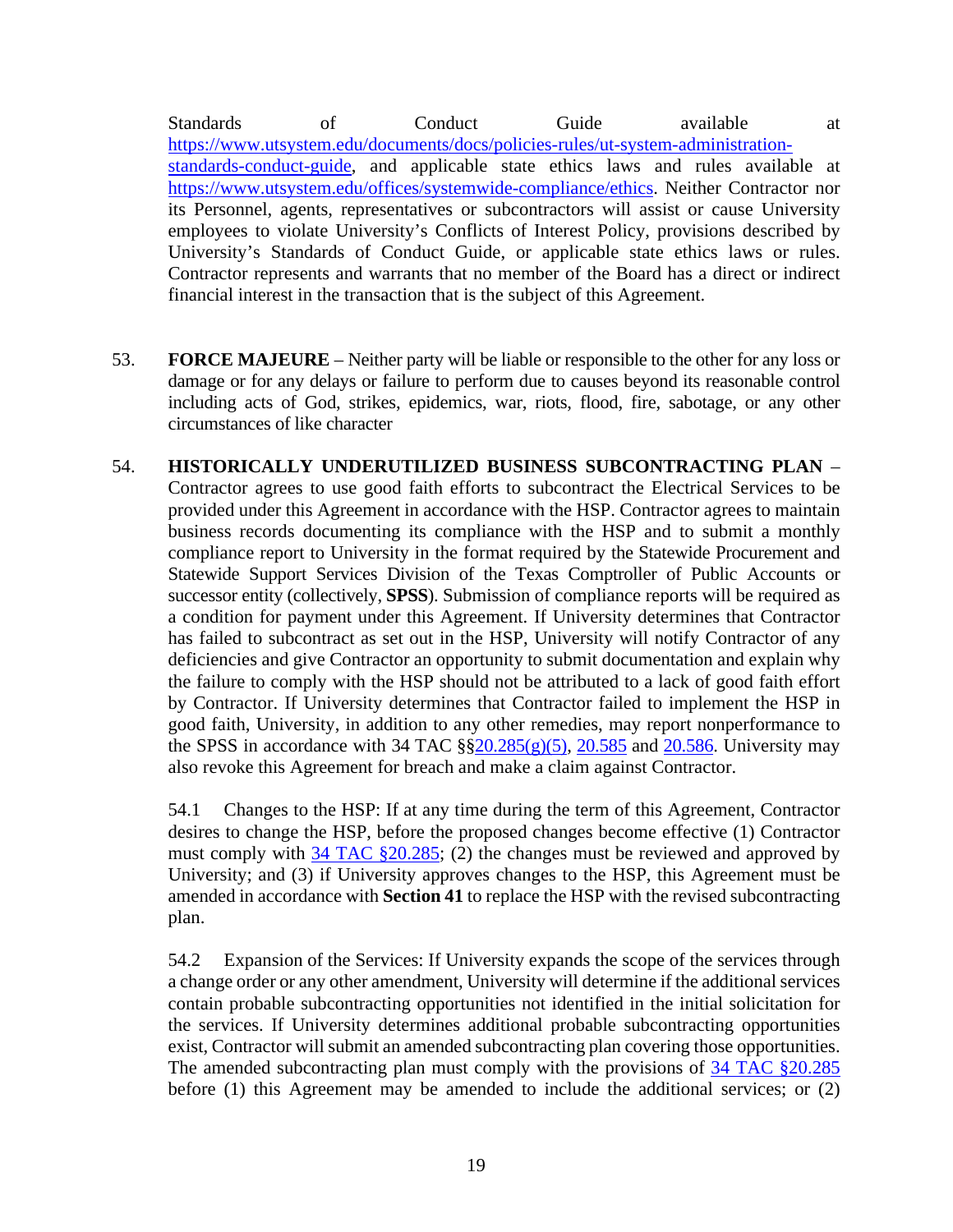Contractor may perform the additional services. If Contractor subcontracts any of the additional subcontracting opportunities identified by University without prior authorization and without complying with 34 [TAC §20.285,](http://texreg.sos.state.tx.us/public/readtac$ext.TacPage?sl=R&app=9&p_dir=&p_rloc=&p_tloc=&p_ploc=&pg=1&p_tac=&ti=34&pt=1&ch=20&rl=285) Contractor will be deemed to be in breach of this Agreement and will be subject to any remedial actions provided by Texas law including Chapter 2161, *[Texas Government Code](http://www.statutes.legis.state.tx.us/Docs/GV/htm/GV.2161.htm)* and 34 [TAC §20.285.](http://texreg.sos.state.tx.us/public/readtac$ext.TacPage?sl=R&app=9&p_dir=&p_rloc=&p_tloc=&p_ploc=&pg=1&p_tac=&ti=34&pt=1&ch=20&rl=285) University may report nonperformance under this Agreement to the SPSS in accordance with Texas law, including 34 TAC  $\S$  $\S$ 20.285(g)(5), [20.585](http://texreg.sos.state.tx.us/public/readtac$ext.TacPage?sl=R&app=9&p_dir=&p_rloc=&p_tloc=&p_ploc=&pg=1&p_tac=&ti=34&pt=1&ch=20&rl=585) and [20.586.](http://texreg.sos.state.tx.us/public/readtac$ext.TacPage?sl=R&app=9&p_dir=&p_rloc=&p_tloc=&p_ploc=&pg=1&p_tac=&ti=34&pt=1&ch=20&rl=586)

- 55. **EXTERNAL TERMS –** This Agreement completely supplants, replaces, and overrides all other terms and conditions or agreements, written or oral, concerning Contractor's performance or provision of goods or services under this Agreement ("**External Terms**"). The External Terms are null and void and will have no effect under this Agreement, regardless of whether University or its employees, contractors, or agents express assent or agreement to the External Terms.
- 56. **CONTRACTOR CERTIFICATION REGARDING BOYCOTTING ISRAEL –** Pursuant to Chapter 2270, *[Texas Government Code](http://www.statutes.legis.state.tx.us/Docs/GV/htm/GV.2270.v2.htm)*, Contractor certifies Contractor (1) does not currently boycott Israel; and (2) will not boycott Israel during the Term of this Agreement. Contractor acknowledges this Agreement may be terminated and payment withheld if this certification is inaccurate.
- 57. **CONTRACTOR CERTIFICATION REGARDING BUSINESS WITH CERTAIN COUNTRIES AND ORGANIZATIONS –** Pursuant t[o Subchapter F, Chapter 2252,](http://www.statutes.legis.state.tx.us/Docs/GV/htm/GV.2252.htm#F) *Texas [Government Code](http://www.statutes.legis.state.tx.us/Docs/GV/htm/GV.2252.htm#F)*, Contractor certifies Contractor is not engaged in business with Iran, Sudan, or a foreign terrorist organization. Contractor acknowledges this Agreement may be terminated and payment withheld if this certification is inaccurate.

**IN WITNESS WHEREOF**, duly authorized representatives of University and Contractor have executed and delivered this Agreement effective as of the Effective Date.

**CONTRACTOR: UNIVERSITY:**

# **\_\_\_\_\_\_\_\_\_\_\_\_\_\_\_\_\_\_\_\_\_\_\_\_\_\_\_\_\_\_\_\_ THE UNIVERSITY OF TEXAS SYSTEM \_\_\_\_\_\_\_\_\_\_\_\_\_\_\_\_\_\_\_\_\_\_\_\_\_\_\_\_\_\_\_\_ \_\_\_\_\_\_\_\_\_\_\_\_\_\_\_\_\_\_\_\_\_\_\_\_\_\_\_\_\_\_\_\_\_\_\_** By: \_\_\_\_\_\_\_\_\_\_\_\_\_\_\_\_\_\_\_\_\_\_\_\_\_\_\_\_ By: \_\_\_\_\_\_\_\_\_\_\_\_\_\_\_\_\_\_\_\_\_\_\_\_\_\_\_\_\_\_\_ Name: \_\_\_\_\_\_\_\_\_\_\_\_\_\_\_\_\_\_\_\_\_\_\_\_\_\_ Name: \_\_\_\_\_\_\_\_\_\_\_\_\_\_\_\_\_\_\_\_\_\_\_\_\_\_\_\_\_ Title: \_\_\_\_\_\_\_\_\_\_\_\_\_\_\_\_\_\_\_\_\_\_\_\_\_\_\_ Title: \_\_\_\_\_\_\_\_\_\_\_\_\_\_\_\_\_\_\_\_\_\_\_\_\_\_\_\_\_\_ Date: \_\_\_\_\_\_\_\_\_\_\_\_\_\_\_\_\_\_\_\_\_\_\_\_\_\_\_ Date: \_\_\_\_\_\_\_\_\_\_\_\_\_\_\_\_\_\_\_\_\_\_\_\_\_\_\_\_\_\_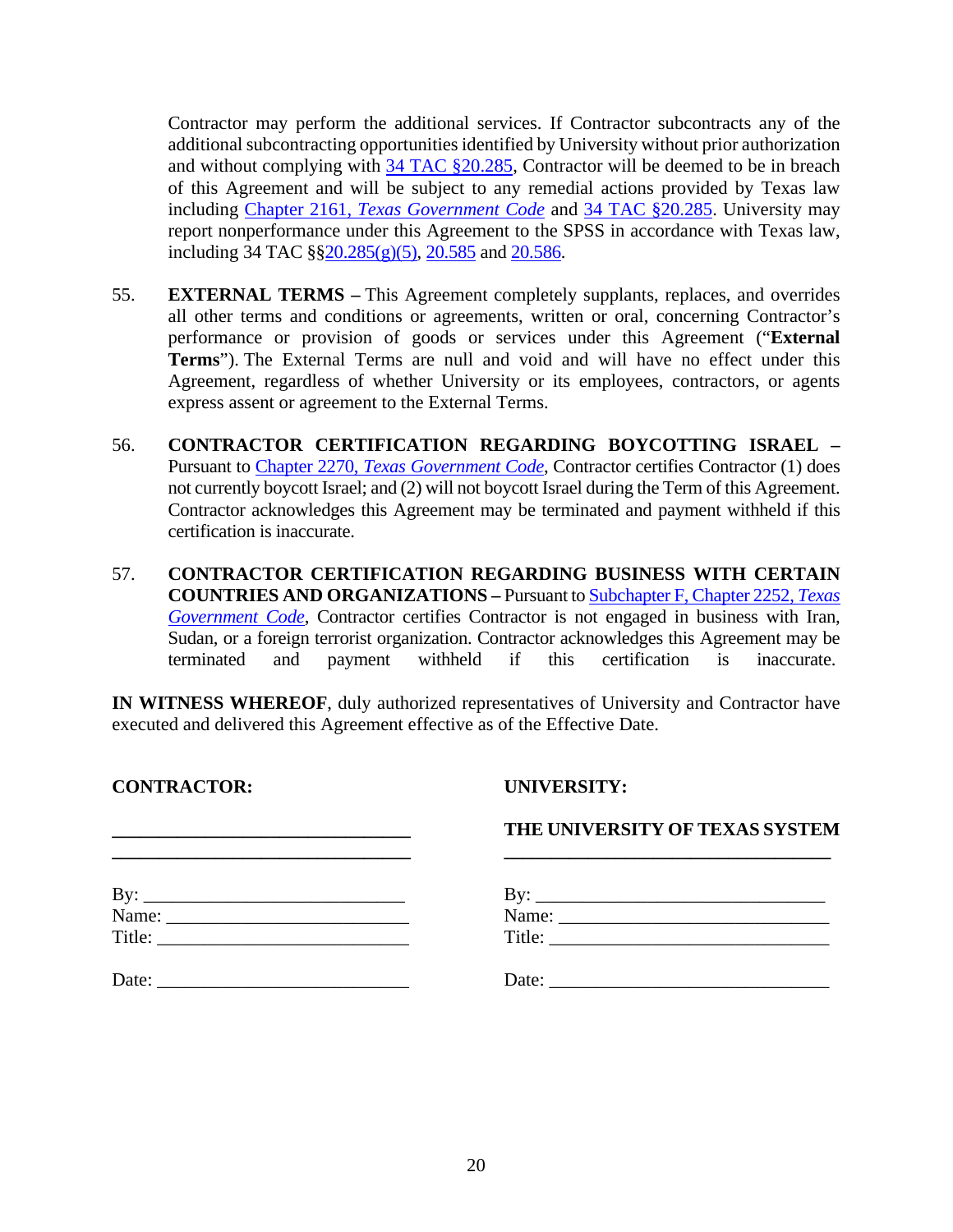## **ATTACH:**

- **SCHEDULE 1**  Statement of Work for Services
- **SCHEDULE 2** Pricing for Services
- **SCHEDULE 3** Historically Underutilized Business Subcontracting Plan
- **SCHEDULE 4** Project Approach Methodology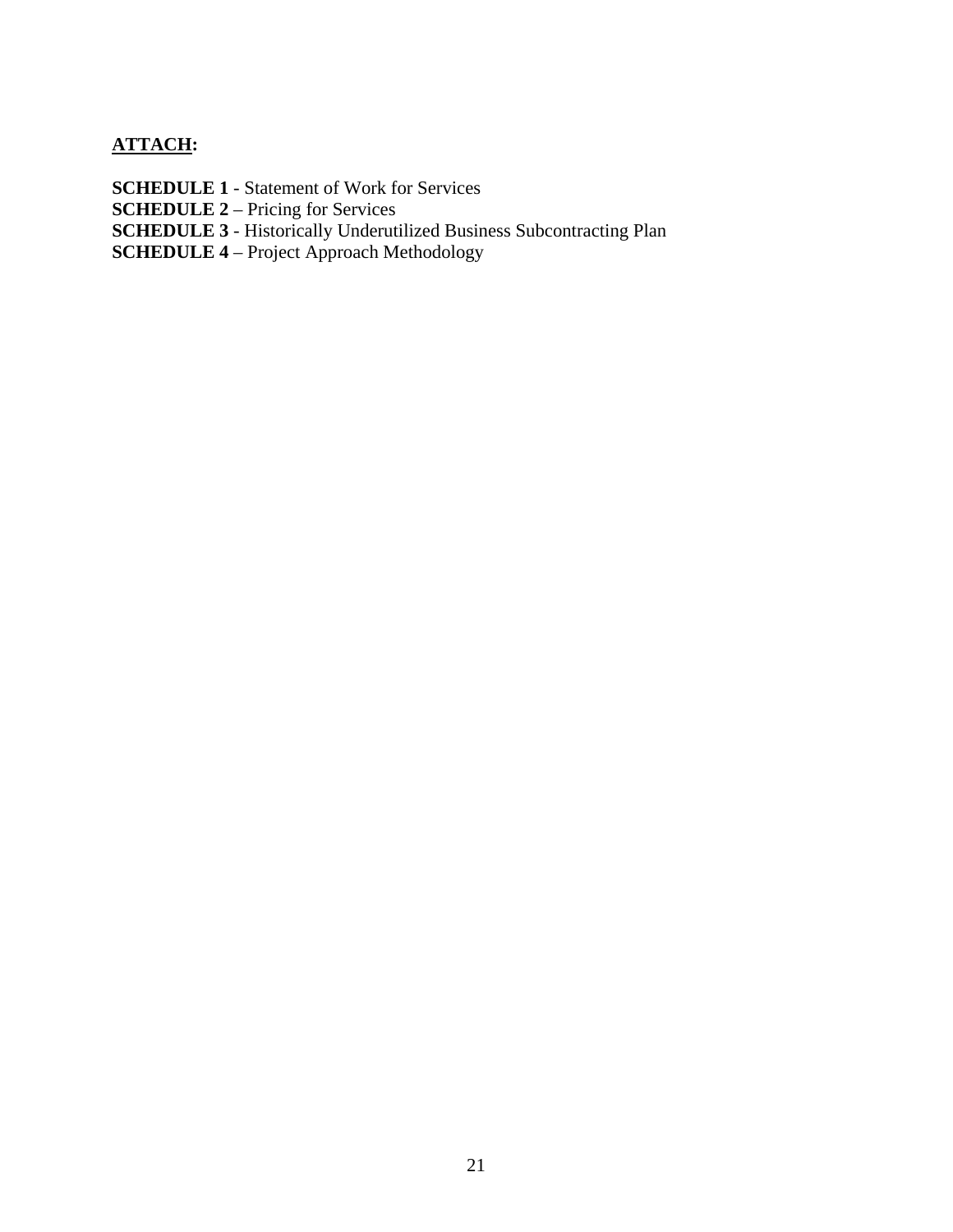# **Statement of Work for Services**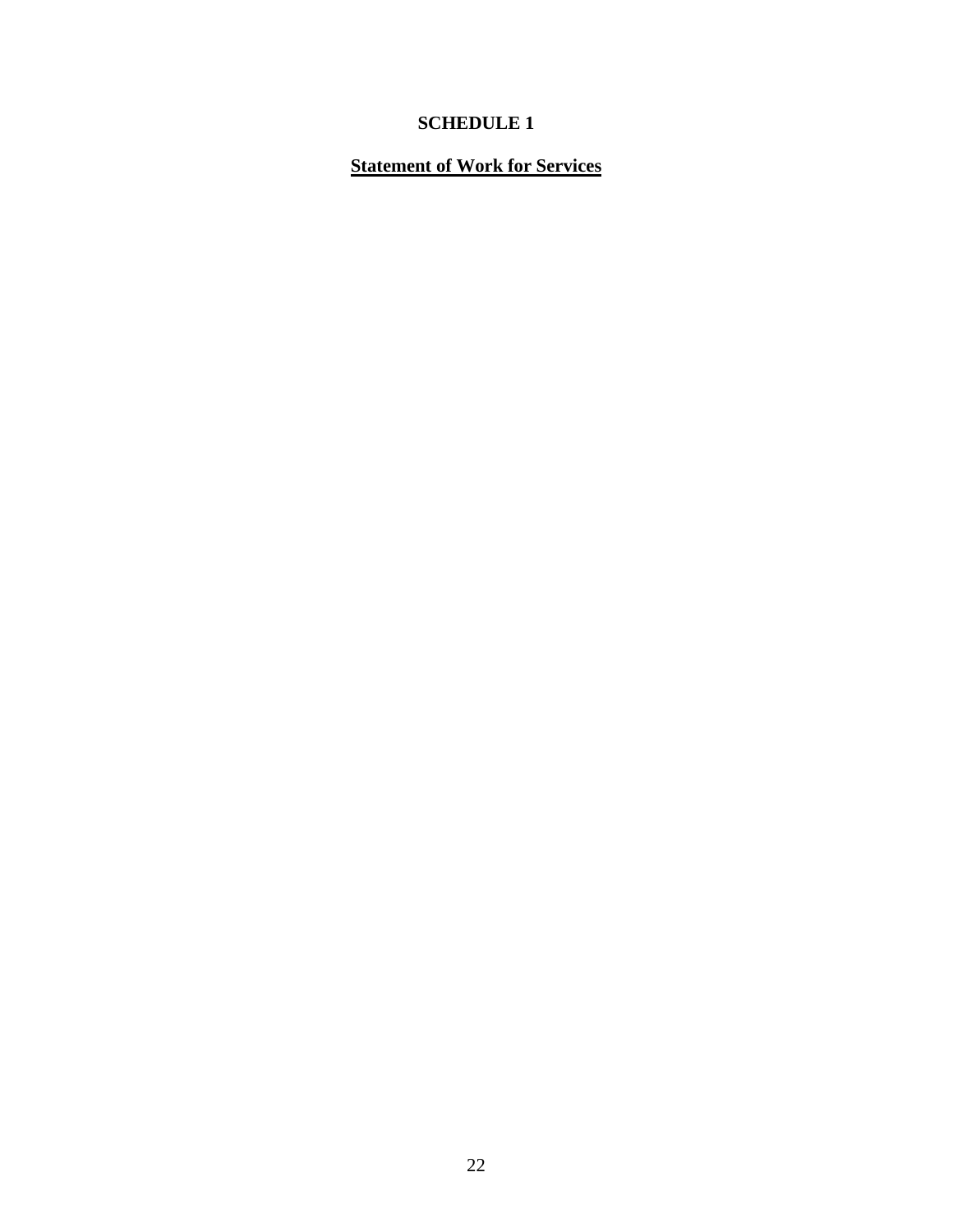## **Pricing for Services**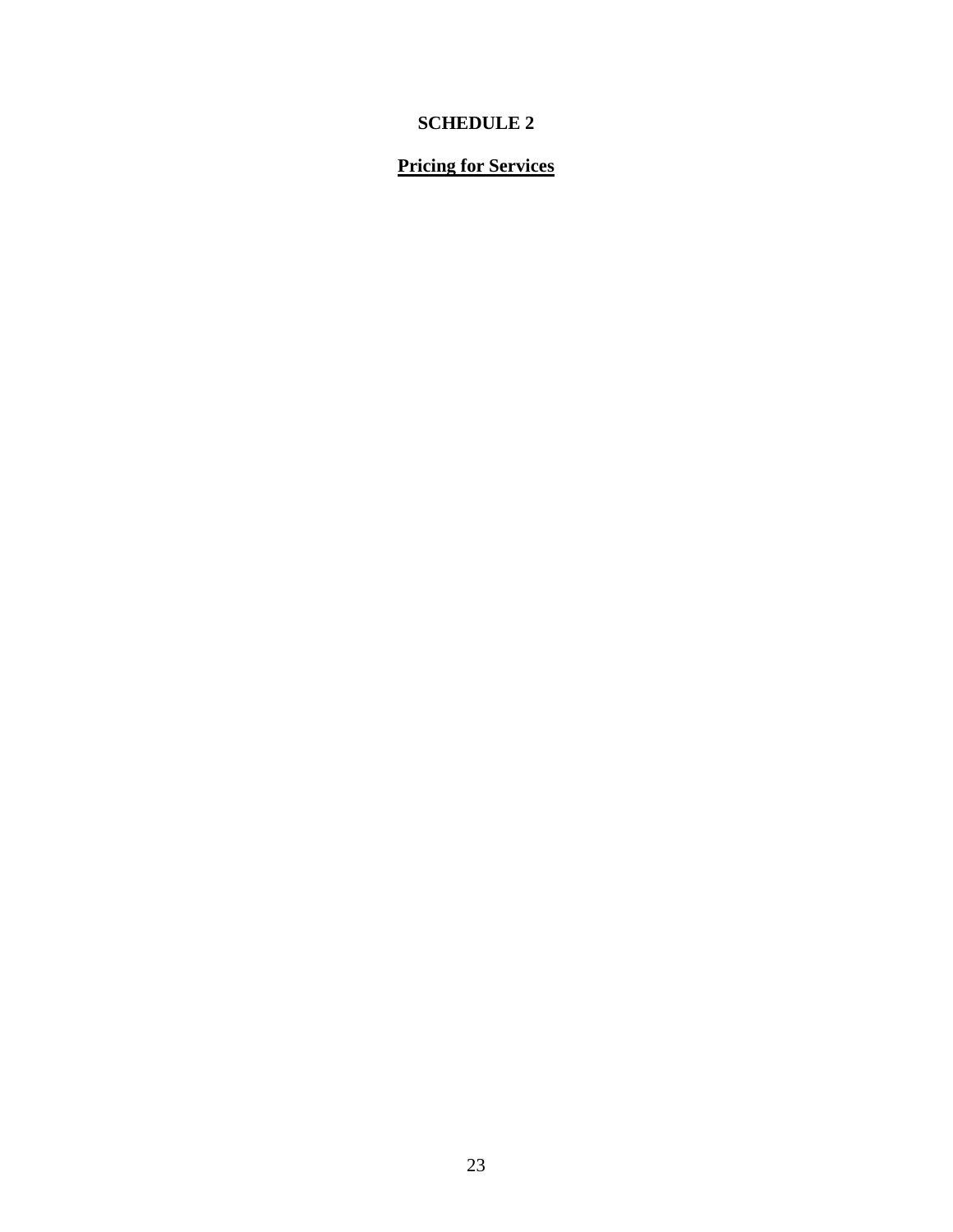# **Historically Underutilized Business Subcontracting Plan**